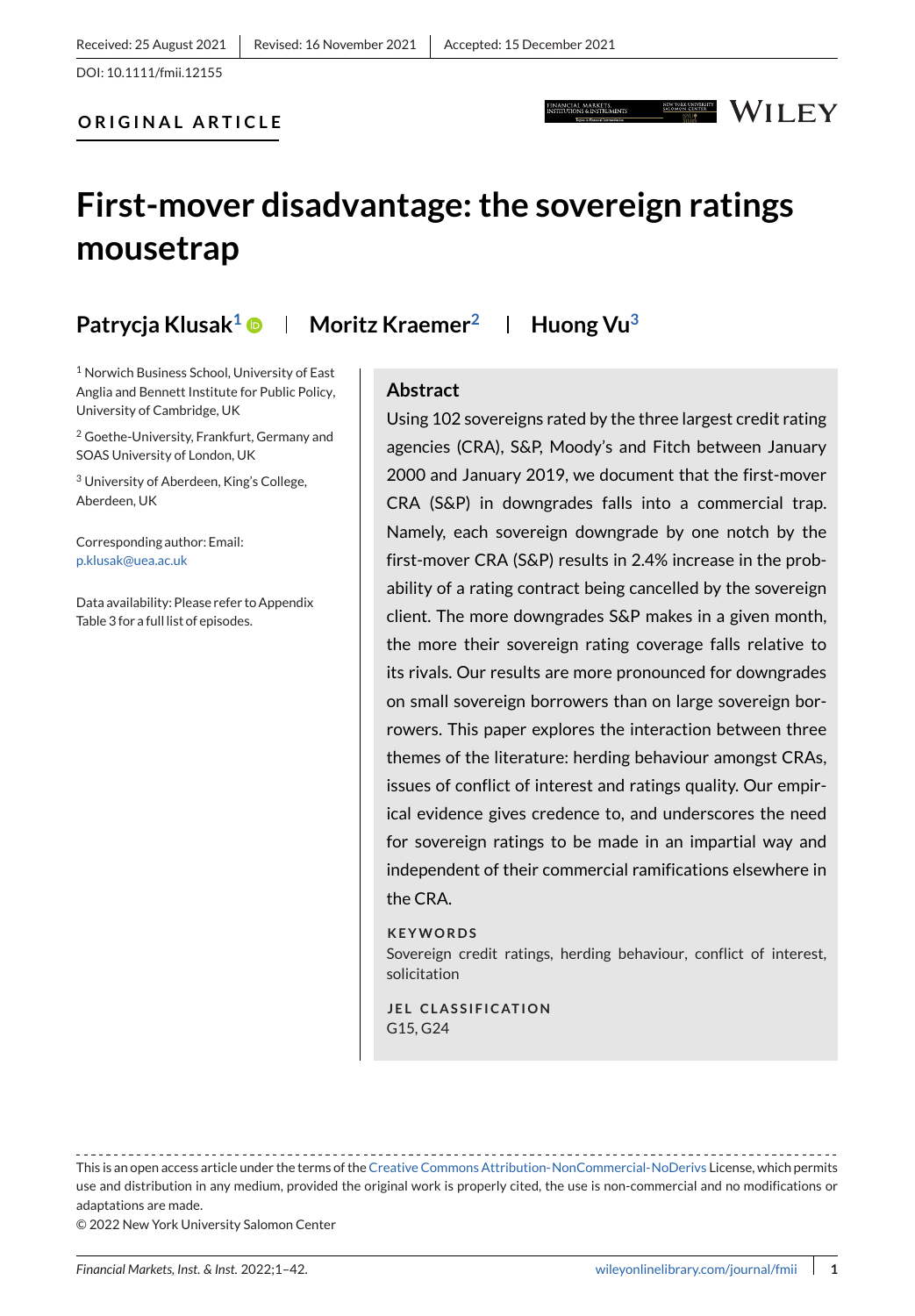## **1 INTRODUCTION AND SETTING OF THE PAPER**

Using global credit rating agencies (CRAs) including S&P, Moody's, and Fitch we study whether the CRA which leads in issuing sovereign rating downgrades faces commercial implications such as loss of contracts and reduced market share. Contrary to popular belief, most sovereigns pay for ratings (i.e., solicited ratings; see S&P, [2019a\)](#page-29-0). While CRAs do not disclose financial results of individual business segments, such as sovereign ratings, the fact that most sovereign ratings are paid for would suggest that the sovereign business contributes positively to the bottom line of the CRAs proceeds, especially if one considers downstream business that results from the assignment of a sovereign rating. This can include state-owned companies or financial institutions, but also other ratings in a rated sovereign jurisdiction as well as supranationals whose creditworthiness depend partly on the financial promises made by member sovereigns (such as callable capital)[.](#page-26-0)<sup>i</sup> CRAs typically do not issue corporate ratings or other ratings in a country if the corresponding sovereign is not rated first. Therefore, the commercial impact of sovereign ratings for CRAs can be much larger than the relatively small number of rated sovereigns (as compared, for example to corporates) would suggest.

Sovereign credit ratings can determine countries' access to capital (Almeida et al., [2017;](#page-28-0) Cornaggia et al., [2017\)](#page-28-0) and shape economic growth prospects (Chen et al., [2016\)](#page-28-0). Unfavourable sovereign ratings can correlate with rising costs of credit and can hinder market access (Brunnermeier et al., [2016\)](#page-28-0). As observed during the recent European sovereign debt crisis, sovereign rating downgrades can spill over to other asset classes and economically connected countries (Acharya et al., [2021;](#page-28-0) Augustin et al., [2018;](#page-28-0) Baum et al[.](#page-26-0), 2016).<sup>ii</sup> Therefore, understanding rating agencies' reaction functions on sovereign ratings is insightful for ratings users such as investors, policymakers and academics alike. A firmer sense of which CRA tends to be leading in times of changing credit quality can allow investors to make better and faster decisions for themselves and their clients.

Being first can cause a dilemma for a CRA. While being the first mover on an upgrade cycle is typically met with applause by the affected government, the reaction can be quite adverse if a government is faced with a downgrade for the first time. In some cases, the government may decide to cancel the contract with the downgrading CRA (e.g., Turkey withdrew its contract with S&P in January 2013 after a series of downgrades)[.](#page-26-0)<sup>iii</sup> This has an immediate impact on the financial results of the CRA in question. In some cases, the CRA will react by withdrawing the rating at the issuer's request after communicating the final downgrade decision to the market. Where it considers that sufficient market interest exists in a sovereign rating, the CRA may choose to continue coverage in the form of an unsolicited, i.e. non-fee paying, rating. It loses income either way. In the case of maintaining an unsolicited rating, the CRA has to additionally continue to mobilise the necessary staff and resources for full credit surveillance.

In principle, none of this should affect the actual ratings that are issued. All CRAs insist that they keep commercial interest and analytical assessments separate, and supervisors continuously monitor that the corresponding walls of separation are effectively applied (S&P, [2018;](#page-29-0) MIS, [2017\)](#page-29-0). Since the financial crisis and the tightening regulation of the sector, those safeguards have been further strengthened (e.g., CRA Regulation in Europe; see Staikouras, [2012\)](#page-29-0)[.](#page-26-0)<sup>iv</sup> This was in response to the doubt being cast on the CRAs' issuer-pay compensation structure (Efing and Hau, [2015;](#page-28-0) Wilson and Donnellan, [2016\)](#page-29-0). However, analysts can come under immense pressure that may require a high degree of personal and professional resilience[.](#page-26-0)<sup>V</sup> CRAs need to choose whether to respond in a timely manner and to reflect the new information about the issue(r) (Berwart et al., [2016;](#page-28-0) Hill and Faff, [2010\)](#page-29-0) at the cost of potentially losing a contract (if it is a negative assessment) or to rely on others being the leaders and perhaps losing their first-mover position in the market.

Earlier research supports the view that S&P is considered the first mover, especially in downgrades (Flynn and Ghent, [2018;](#page-28-0) Güttler and Wahrenburg, [2007;](#page-29-0) Hill and Faff, [2010\)](#page-29-0) and, contrary to its competitors, appears to have been particularly subjected to sovereign clients cancelling their contracts after a first mover downgrade. We observe this pattern in sovereigns as diverse as Turkey, Saudi Arabia, Italy, Portugal, Isle of Man, Guernsey, Tunisia, and Gabon (the latter four were then withdrawn by S&P rather than surveyed on an unsolicited basis, although Guernsey was later reinstated upon signing a new ratings agreement). This anecdotal examination seems to suggest that further research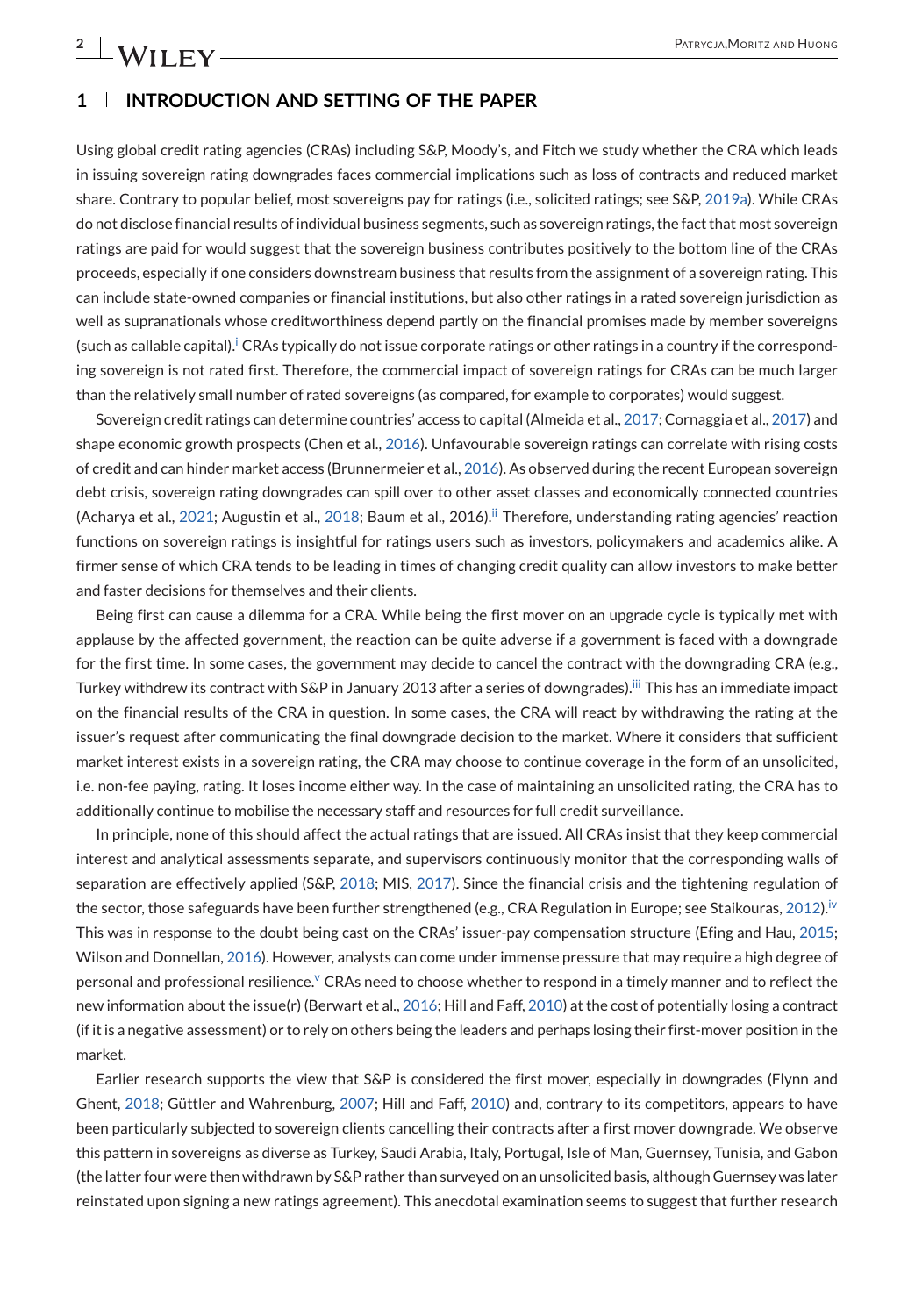into this complex subject is warranted. We propose the hypothesis that the first mover advantage may lead to a "commercial mousetrap": the first mouse gets squashed, while the second and third mouse share the cheese. We address the following question: *'Does the first downgrade mover incur a penalty by losing a contract with the sovereign?'*

It could be argued that, by releasing prompt downgrades, a CRA serves the needs of ratings users (investors) but potentially harms the interests of issuers since reduction in creditworthiness could mean higher costs of credit and reduced economic prospects as well as a perceived threat to the prestige of the sovereign's political leaders. To the severity can be added the fact that sovereign downgrades might result in downgrades of other asset classes domiciled in the concerned country (Hill et al., [2017\)](#page-29-0). Therefore, sovereigns might choose to cancel their contracts following a downgrade. To test this prediction, we identify the "punishment" as a withdrawal of sovereign contract or switch to the unsolicited rating following the sovereign downgrade. Additionally, we examine the direct effect of a sovereign downgrade on CRAs' sovereign rating coverage relative to rival CRAs. This measure helps us to reveal insights into the potential impact on the first-mover's market powe[r.](#page-26-0)<sup>vi</sup>

Our research benefits from a rich dataset of daily ratings for 102 countries jointly rated by the three global CRAs, including S&P, Moody's and Fitch during the period between January 1 2000 and January 15 2019. Unlike the existing studies on the lead-lag relationship, we test the co-dependency of the biggest three CRAs simultaneously rather than in pairs (e.g., Güttler and Wahrenburg, [2007\)](#page-29-0). We do this by comparing the episodes where all three CRAs have reflected a change in the trend of credit strength. By observing the direction of the rating changes (sovereign credit trend reversal) rather than simply their intensity, we are able to disentangle which CRA is the quickest to respond to the new information and incorporate it into the sovereign rating before it becomes a consensus view. In other words, we are able to deduce which rating action carries more information content, depending on whether it is leading or lagging behind rating actions by competitors. Additionally, by applying a rigorous identification strategy where, inter alia, the period between the first and the last mover does not exceed five years, we lower the possibility that a later rating action is a response to a different posterior development rather than a response to the same development that triggered the preceding rating action in the same direction by a competitor.

Under our identification strategy, there are 55 episodes of triple downgrades. This means that in 55 cases, all three major CRAs downgraded a given sovereign within five years, following stable ratings or upgrades in the five years prior to the beginning of this episode. We consider this situation as a negative credit trend reversal. During the same period of investigation, we account for 65 episodes of triple upgrades (positive credit trend reversals). Positive and negative trend reversals are observed for 73 sovereigns worldwide. This shows that a sovereign can be subject to several episodes of trend reversals during the 2000–2019 period.

Our Leadership Index calculated on the episodes highlights S&P as the leader for both types of rating changes, particularly downgrades that cross the investment-speculative boundary "fallen angels". Moody's and Fitch tend to follow S&P, with Moody's being slower than Fitch in catching up with S&P. We also find more supporting evidence for S&P's leadership revealed by the semiparametric Cox proportional hazard model. S&P's leadership persists over the years and dominates particularly in EMEA and the Americas.

Our important findings lie in the test of the commercial 'mousetrap hypothesis', as we focus on the commercial consequences for the first mover CRA rather than its followers (e.g., Chen et al., [2019;](#page-28-0) Lugo et al., [2015\)](#page-29-0). Specifically, we investigate the impact of sovereign downgrades by S&P (the downgrade leader CRA in our data) on their future sovereign rating coverage and their probability of ratings contracts being withdrawn. We find that downgrades by the first-mover CRA, S&P in particular, not only raise the likelihood that sovereign clients terminate rating contracts within the next three years by 2.4% but also cause S&P's sovereign rating coverage relative to Moody's to decline by 1.2%. Both obtained results are statistically significant at 1% level and economically meaningful.

Our work has implications for CRA regulators, policymakers and CRAs themselves. Considering the prominence of sovereign ratings in the political debate, risks faced by the sovereign analysts are arguably higher than for analysts of other asset classes. In order to uphold the integrity and relevance of the sovereign ratings process, every effort must be made to protect analysts from those potential non-analytical influences. First and foremost, this is the responsibility of the CRAs themselves. Analysts must remain effectively shielded from commercial corporate interests of the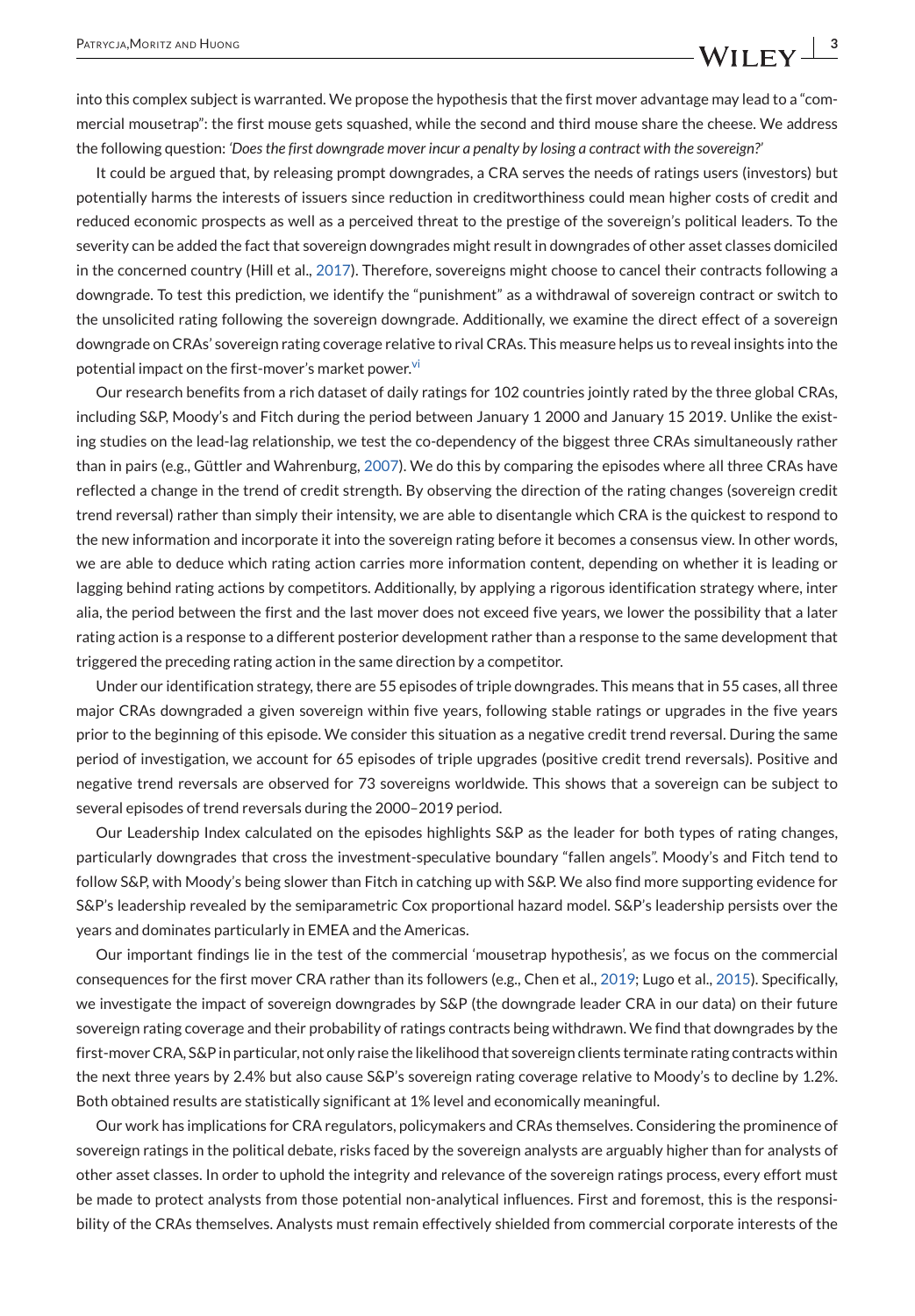CRA itself through robust, transparent and uncompromising compliance rules separating analytics from the business. Analysts must also feel secure in the understanding that by expressing their analytical opinions and voting accordingly in credit committees, they will not in any indirect way impact their own career or, employment prospects at their firm. It falls with the purview of regulators to monitor the strict and unerring adherence to the latter and the spirit of effective compliance arrangements and investigate to what extent organisational or staffing changes at CRAs might be an expression of a conflict of interest within the CRA[.](#page-26-0)<sup>vii</sup>

The rest of the paper is structured as follows. In Section 2 we provide a critical appraisal of the literature. Section [3](#page-4-0) presents data and methodology. Section [4](#page-19-0) summarises the empirical results and finally, Section [5](#page-25-0) concludes the study.

## **2 LITERATURE REVIEW**

The topic of herding behaviour is an established and extensive area in finance literature. It has long been known that security analysts herd when making stock recommendations (Barber et al., [2001;](#page-28-0) Chen et al., [2018;](#page-28-0) Clement et al., 2005; Cooper et al., [2001;](#page-28-0) Hong et al., [2000;](#page-29-0) Jegadeesh and Kim, [2010\)](#page-29-0). Theoretical models by Banerjee [\(1992\)](#page-28-0), Graham [\(2003\)](#page-28-0), Scharfstein and Stein [\(1990\)](#page-29-0), and Trueman [\(1994\)](#page-29-0) show that the decision to herd is influenced by the abilities, incentives and reputational considerations of analysts. Scharfstein and Stein [\(1990\)](#page-29-0) suggest that managers herd because they want to maintain their reputation in the labour market. By mimicking the behaviour of others, managers send a signal that they rely on the same stimulus to make decisions and at the same time reassuring others of their status. This premise is empirically supported in the context of mutual fund managers (Raddatz and Schmukler [2013\)](#page-29-0), equity analysts (Hong, et al., [2000\)](#page-29-0), investment managers (Rajan, [2006\)](#page-29-0), and pension fund managers (Da et al., [2018\)](#page-28-0). Rajan [\(2006\)](#page-29-0) finds that herding might act as an insurance protecting management against underperformance whereas Jegadeesh and Kim [\(2010\)](#page-29-0) suggest analysts herd more when negative news is about to be announced to avoid standing out from the crowd.

Literature distinguishes between intentional and spurious herding. Intentional herding might arise when investors or/and firms realise their position in the market is inferior and therefore imitate the decisions of more informed and experienced players. "Hiding in the herd" might prevent them from being penalised for making a "wrong" decision (Scharfstein and Stein, [1990\)](#page-29-0). Secondly, individuals might observe positive externality from imitating the behaviour of others, for example when they believe their peers have an information advantage (Chen et al., [2019;](#page-28-0) Graham, [2003\)](#page-28-0). Finally, imitating behaviour of others might bring an increased pay-off with a rising number of agents behaving the same way (see Devenow and Welch, [1996\)](#page-28-0).

Frijns and Huynh [\(2018\)](#page-28-0) argue that analysts do not follow each other but their actions simply reflect access to the same information, which reduces the asymmetry gap between analysts, resulting in similar recommendations (Bushee et al., [2010;](#page-28-0) Tetlock, [2010\)](#page-29-0). On the other hand, incentive theory suggests that media coverage might have a negative effect on herding as analysts will try to show their individualism by issuing decisions away from the consensus to improve their career prospects (Rees et al., [2014\)](#page-29-0).

Lugo et al. [\(2015\)](#page-29-0) suggest the first two theories are the most relevant in explaining herding behaviour amongst CRAs. Although, in theory, CRAs are not aware of the rating which will be issued by their competitors, once that information is publicly disclosed other CRAs might consolidate it into their own ratings (Mariano, [2012\)](#page-29-0). Additionally, as evidenced by Griffin et al. [\(2013\)](#page-29-0), S&P and Moody's tend to make more strict initial credit assessments when they believe the rival's model to be less stringent. This finding suggests that CRAs account for competitors' views before the security is issued with the initial rating. Bar-Isaac and Shapiro [\(2013\)](#page-28-0) develop a theoretical model suggesting that a CRA which makes a misjudged decision in contrast with the leader will be punished by the investors. Therefore, CRAs have a strong incentive to herd to protect their reputational capital (Lugo et al., [2015\)](#page-29-0).

Spurious herding takes place when actions of managers correlate with each other due to underlying similarities such as educational background, professional experience, the processes in place or a regulatory climate which they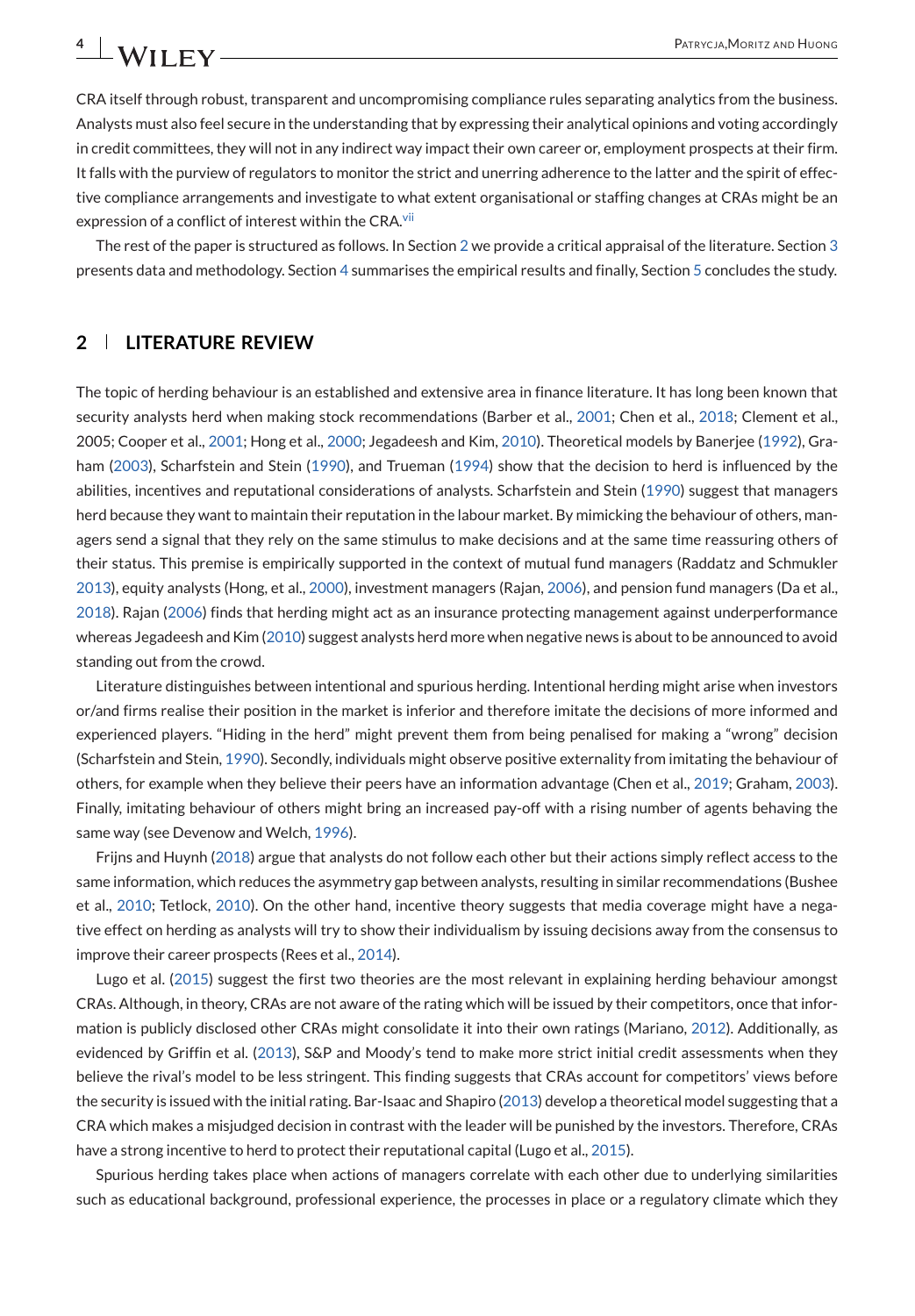<span id="page-4-0"></span>are governed by (Chen at al., [2018\)](#page-28-0). With respect to CRAs this theory would suggest that similar rating revisions (or lagged in a short time frame) are a result of homogeneity of the analysts.

The literature on lead-lag relationships in ratings applies two distinctive methodologies: (i) Granger causality models and (ii) Cox proportional hazard models. Güttler and Wahrenburg [\(2007\)](#page-29-0) study biases in ratings and lead-lag relationships for near-to-default corporate issuers holding ratings from Moody's and S&P between 1997–2004 using Granger causality models[.](#page-26-0)<sup>viii</sup> The authors find that once S&P (Moody's) changes its rating the probability of a rating change by the rival CRA significantly increases in magnitude in the short-time horizon (1-180 days). Alsakka and ap Gwilym [\(2010\)](#page-28-0) extend this work by studying the herding behaviour on the sovereign level using 5 CRAs between 1994–2009. They find that S&P (Fitch) is the most (least) independent among the CRAs whileMoody's leads in upgrade episodes. Moreover, smaller Japanese CRAs generally follow larger CRAs, with the exception of downgrades when they lead Moody's.

In contrast with these studies, Chen et al. [\(2019\)](#page-28-0) assume herding amongst CRAs to be heterogenous across sovereigns. Using 35 separate country regressions, the authors find that herding differs across countries and CRAs. Namely, all CRAs herd towards each other with no clear leader and follower which could be attributed to all countries. S&P tends to lead in the majority of countries, which might suggest the CRA is more concerned with its reputational capital (Camanho et al., [2020\)](#page-28-0). Surprisingly, Fitch leads rating revisions in more countries than Moody's, contrary to the reputational expectations proposed in Lugo et al. [\(2015\)](#page-29-0)[.](#page-26-0)<sup>ix</sup> Finally, Chen et al. [\(2019\)](#page-28-0) support the finding of Lugo et al. [\(2015\)](#page-29-0) suggesting that herding amongst CRAs is intentional.

In the second stream of literature, Güttler [\(2011\)](#page-29-0) and Lugo et al. [\(2015\)](#page-29-0) apply survival analysis methodology to assess how rating news by one CRA affects the intensity of a rating change by a rival CRA. Using S&P and Moody's rated corporate issuers during 1994–2005, Güttler [\(2011\)](#page-29-0) finds that preceding upgrade (downgrade) by one CRA leads to an increased intensity (one notch) of an upgrade (downgrade) by the rival CRA. Lugo et al. [\(2015\)](#page-29-0) use the mortgage backed securities (MBS) market for three Big CRAs and the Cox proportional hazard models to examine how negative news by CRAs (downgrades, outlook and watchlist) affect future downgrades of rival CRAs during the financial crisis period (June 2007-July 2011). Their study captures the relative differences between the timing of rating actions by CRAs and their convergence similar to Güttler [\(2011\)](#page-29-0). They find that the hazard of S&P and Moody's downgrade/rating revision is more influenced by a downgrade/revision of one another than by that of Fitch. This finding is consistent with the notion that the likelihood to herd increases with the reputation of the leader (Mariano, [2012\)](#page-29-0) (S&P and Moody's have a longer track-record and considerably larger market coverage than Fitch and are therefore often considered more relevant).

A limitation of many papers investigating the lead-lag relationship in ratings is that they are confined to testing pairs of CRAs in isolation using a restricted number of controls. This view is simplistic and does not account for the whole spectrum of the CRA market where relationships amongst CRAs are multidimensional[.](#page-26-0)<sup>x</sup> Second, the identification of leader-followers is not rigorous enough to rule out the possibility of spurious lead-lag relationships due to CRAs reacting to different developments in sovereign credit strength. In this paper, we overcome these shortcomings by applying a more rigorous strategy to identify the leading CRAs. Finally, despite documenting the strong evidence for the lead-lag relationship in sovereign ratings among CRAs, prior studies seem to neglect the question of whether there is a significant economic cost (benefit) to the leading (following) CRAs. We contribute to the rating literature by filling this void.

## **3 DATA AND METHODOLOGY**

#### **3.1 Sample selection**

In this paper, we collect a global dataset of daily foreign currency sovereign issuer long term credit ratings assigned by the three global CRAs, including Standard & Poor's, Moody's and Fitch in the period 1 January 2000 - 15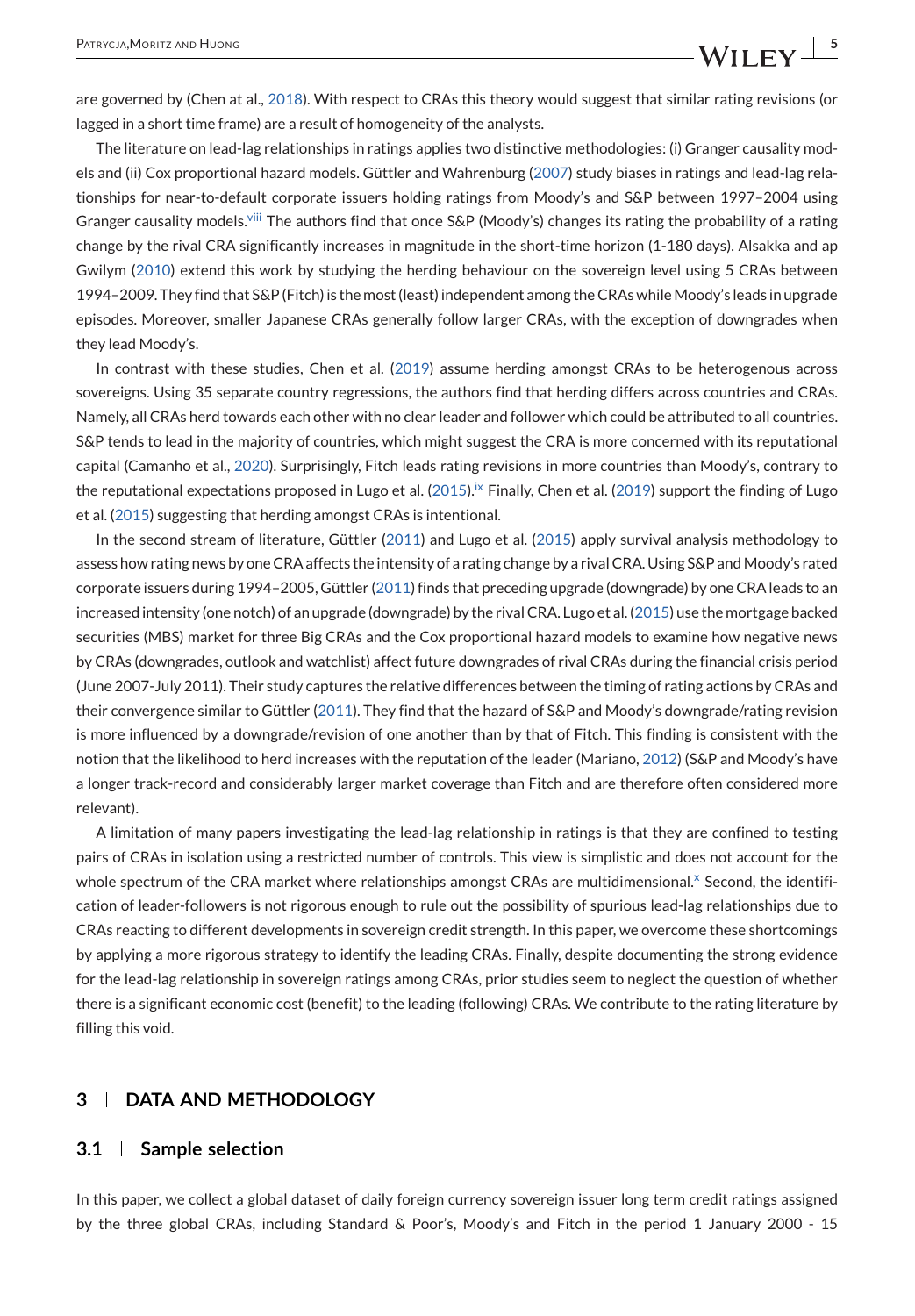January 2019. Our rating data are obtained from Bloomberg. In order to examine the lead-lag relationship among CRAs, we only consider triple rating observations, i.e. where all three CRAs assign ratings to the same sovereigns. Ratings are converted from alphanumeric symbols to numbers using a 20-notch conversion scale. The highest rating category AAA/Aaa receives the highest value of 20, while ratings below CCC-/Caa3 receive the lowest value of one. See Appendix Table [A1.](#page-30-0)

Similar to the literature (Berwart et al., [2016,](#page-28-0) Hill and Faff, [2010\)](#page-29-0), our analyses focus on rating changes, specifically downgrades and upgrades. In order to identify the leader-follower, we require that the rating actions by both the leader and the followers are in the same direction, up or down and in a direction different from the previous direction, which will presumably reflect CRAs' reactions to the same developments in sovereign credit strength. In this respect, our approach is more rigorous than Hill and Faff [\(2010\)](#page-29-0)[.](#page-27-0)<sup>xi</sup> Specifically, we require that CRAs' rating actions are associated with a directional reversal of a previously observed credit trend, or the changes in ratings after a long period when ratings by all the three CRAs had remained stable. We define a reversal of a credit trend as a credit episode in which all the three CRAs upgrade (downgrade) the ratings on the sovereign after the last of all three CRAs had previously downgraded (upgraded) the ratings. Such an episode reflects the fact that eventually all the three CRAs agree the trend in the credit quality of the sovereign has reversed, i.e. it has improved after a period of deterioration (or it has deteriorated after a period of improvement), and all the three CRAs react in the same manner by upgrading (downgrading) the ratings[.](#page-27-0)<sup>xii</sup>

Alongside the credit trend reversal, we also identify credit episodes where all the three CRAs upgrade (downgrade) ratings on the sovereigns after a prolonged period of no changes in ratings. We require that the no-change period be at least five years[.](#page-27-0)<sup>xiii</sup> All rating actions must have occurred after 1 January 2000 and before 15 January 2019 for all sovereigns in the dataset[.](#page-27-0)<sup>xiv</sup> Each rating reversal episode must last less than five years from the first to the third rating action to be counted (we relax this assumption later, see Table [2\)](#page-11-0). We impose the five-year horizon on our data because it is increasingly likely that rating actions by different CRAs which lie more than five years apart reflect the CRAs' reactions to new and different developments impacting on the sovereign's credit strength. In other words, we assume that if not all three CRAs have reacted in the same direction within five years, there was no consensus across the three CRAs that the factor that may have led the first agency to change the rating truly constituted a material difference in a sovereign's credit strength. We rely on rating changes only and do not analyse outlooks on ratings as these signals merely indicate where ratings might be moving in the next year or two (S&P, [2014\)](#page-29-0)[.](#page-27-0)<sup>XV</sup>

There are three grounds of our preference for a five-year window. First, anything as short as 1–15 days in Alsakka and ap Gwilym [\(2010\)](#page-28-0) does not appreciate the practice of how CRAs operate to issue sovereign ratings. Typically, CRAs release sovereign rating once a year. This is a common practice driven by the regulatory requirement to opine at least at a yearly rhythm. For instance, Article 8A of EU CRA regulation requires that CRAs release a sovereign rating calendar at the end of each December for the following twelve months where dates (maximum three) for the publications of sovereign ratings and related outlooks are revealed (EC, [2011\)](#page-28-0). Moreover, when a ratings committee convenes it may opt for a stepwise revision where outlook or watch status changes before the actual rating change is recorded (e.g., rather than announcing an immediate (positive) rating action a committee might issue a positive outlook in year one and an actual upgrade in year two). This process might take several years and given that the calendars differ from one agency to the next, we take that a typical length of an episode should be three years at a minimum and can extend up to five years.

Second, Hill and Faff [\(2010\)](#page-29-0) apply a 21-day window from the last rating event. However, they focus on crisis situations at or near default. Our set up differs significantly as we focus on capturing the turning points of credit quality at all rating levels, not only fast-moving distress situations in the B category or below[.](#page-27-0) $^{xvi}$ 

Finally, credit quality changes more slowly in the sovereign than the corporate world. Companies might experience shifts according to quarterly financial results that are visible to all investors and CRAs at the same time. There is no comparable audited reporting of data for sovereigns. Data required for rating sovereigns originates from various sources at different points of time (S&P, [2013\)](#page-29-0). Additionally, if troubled sovereigns receive support from central banks or multilateral lenders such as the International Monetary Fund (IMF) or European Stability Mechanism (ESM) or raise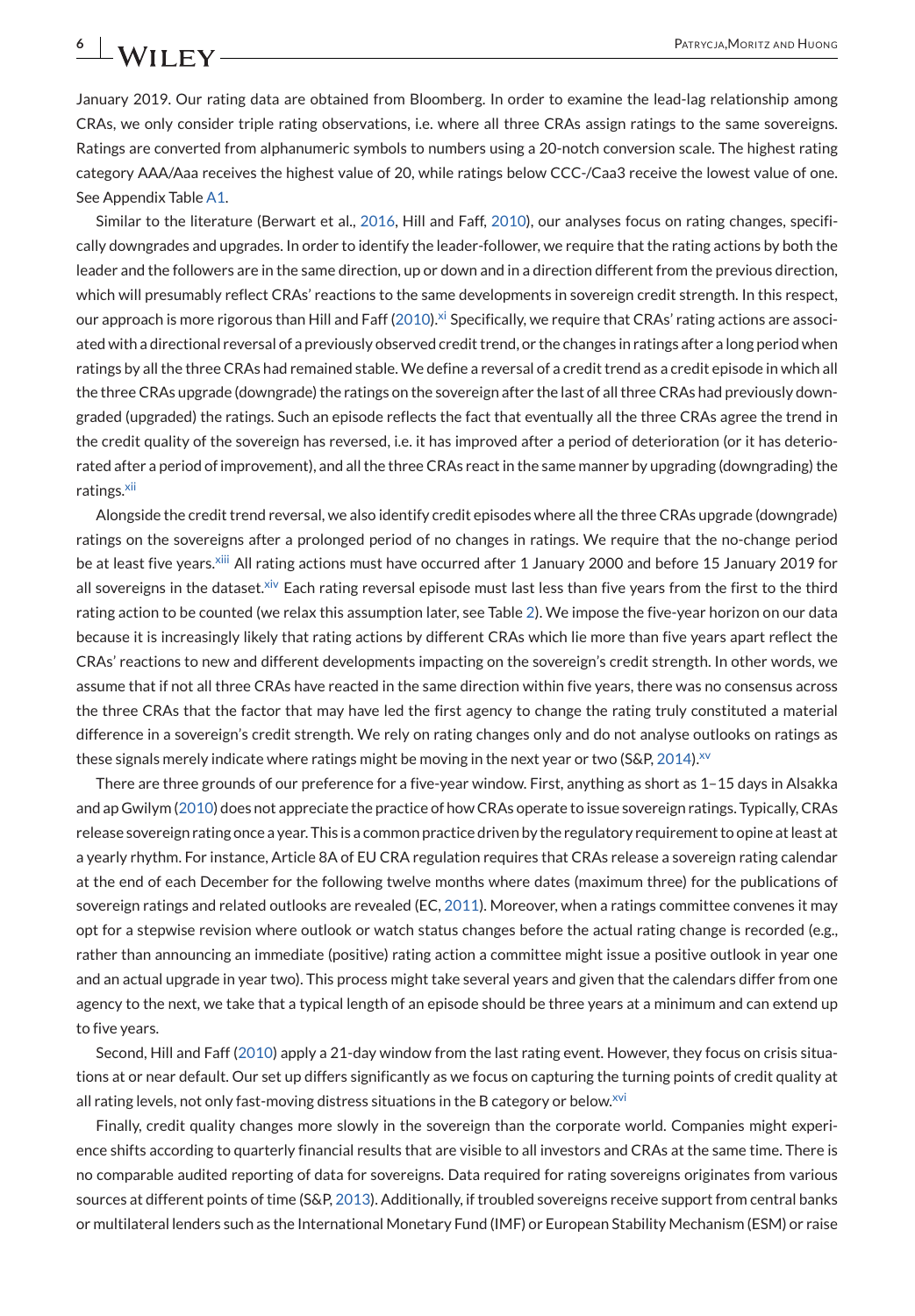

**FIGURE 1** The frequency of being a first mover in an episodes of sovereign credit trend reversal [Color figure can be viewed at wileyonlinelibrary.com]

taxes or confiscate deposits, slowing down the decline in creditworthiness. Countries experiencing credit problems cannot raise prices to offset their difficulties. Therefore, underlying volatility and shocks for sovereigns are much smaller than for corporates making them more stable[.](#page-27-0)<sup>xvii</sup> Sovereign ratings show considerably higher stickiness compared to corporate ratings. For this reason, one needs to allow more time to see the change in sovereign credit quality. For robustness check, we redefine episodes in each of five different time horizons ranging from one year to five years and report the results in Table [2.](#page-11-0)

Unlike the common approach of examining lead-lag relationship by pairs of CRAs in the literature (Alsakka and ap Gwilym, [2010;](#page-28-0) Berwart et al., [2016;](#page-28-0) Chen et al., [2019;](#page-28-0) Güttler and Wahrenburg, [2007\)](#page-29-0), we examine the lead-lag relationship between three CRAs simultaneously. Accordingly, we do not examine episodes in which only two CRAs change the ratings[.](#page-27-0)<sup>xviii</sup> Therefore, we require that each episode in our sample must incorporate rating changes by all three CRAs. Accordingly, "leader" is defined as the CRA taking the first rating action in a rating reversal episode and "follower" is the CRA taking the second and the third rating action in an episode. Our approach has a number of advantages over related studies. First, it enables us to identify the leading CRA by looking at the relative timeliness of their rating actions in comparison with their competitors. Second, we minimise the likelihood of spurious analyses due to grouping rating actions associated with different trends in the sovereign's credit quality.

We identify 120 episodes of credit trend reversal, including 55 downgrade episodes and 65 upgrade episodes in 73 countries worldwide. Although a majority of the countries encounter only one episode during the sample period, there are 32 countries experiencing multiple episodes of both types (downgrades and upgrades), accounting for 43.8% of 73 countries in the sample. Brazil and Greece are the two countries where episodes of credit trend reversal occur most frequently (4 times for Brazil and 5 times for Greece).

Figure 1 depicts the frequency of being the first mover for the three leading CRAs. S&P leads 63 out of 120 episodes (52% of the time), making them the most frequent first mover in all the episodes of both types. Moody's and Fitch tend to follow S&P when new developments signal a reversal in the trends of the sovereigns' credit strength. When looking into the types of the episodes, we find that S&P takes rating actions more promptly than Moody's and Fitch when credit trends change in both positive and negative directions. S&P leads Moody's and Fitch 62% of the time in the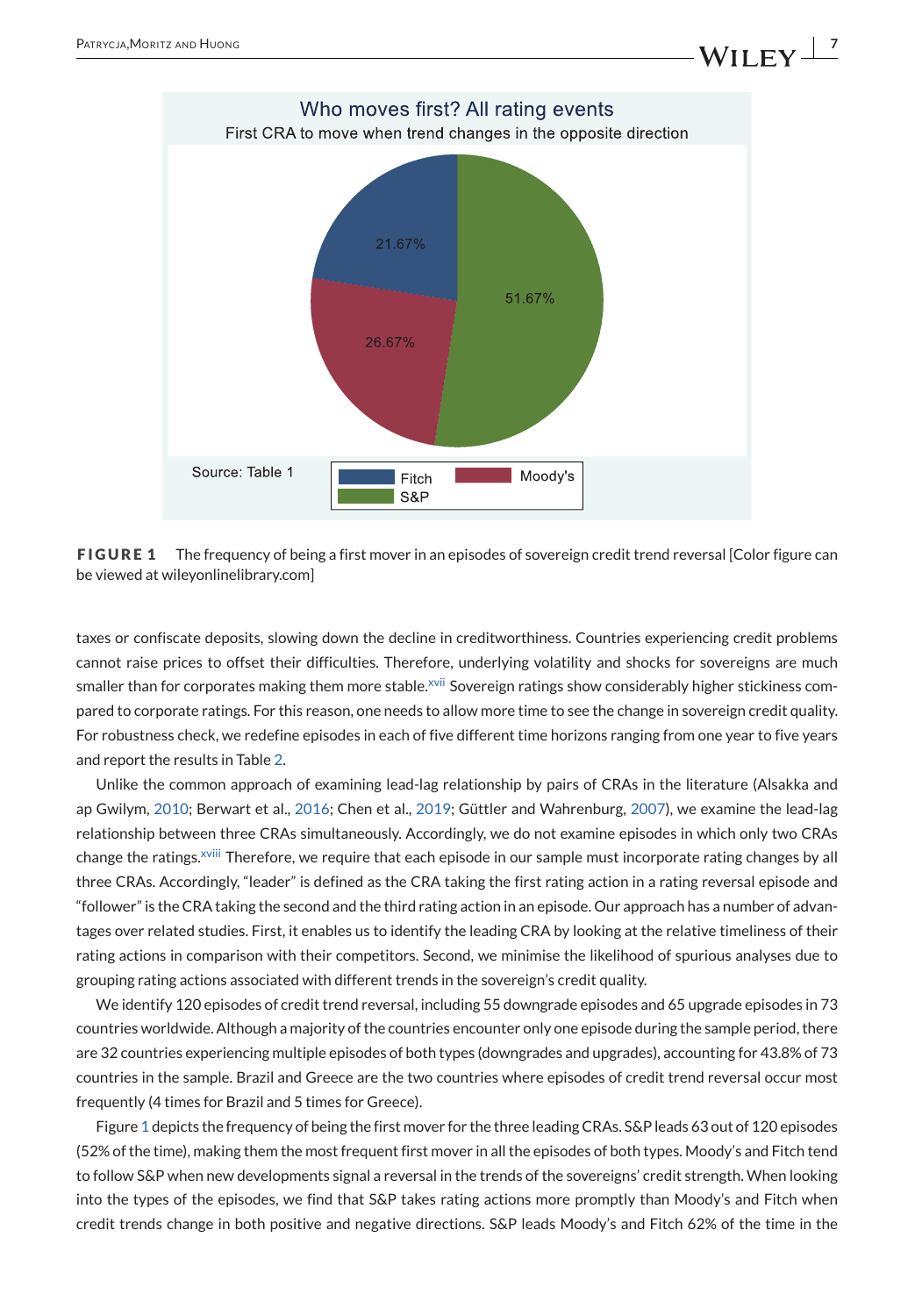## Who moves first? Downgrades Upgrades 14.55% 27.69% 43.08% 23.64% 61.82% 29.23% Source: Table 1 Fitch Moody's  $|$  S&P

**FIGURE 2** The frequency of being a first mover in an episode of positive (negative) sovereign credit trend reversal. Downgrades indicate episodes of negative sovereign credit trend reversal and upgrades indicate episodes of positive sovereign credit trend reversals [Color figure can be viewed at wileyonlinelibrary.com]

case of downgrades and 43% of the time in the case of upgrades (See Figure 2). Our preliminary results corroborate the findings in Alsakka and ap Gwilym [\(2010\)](#page-28-0) that S&P is the CRA most independent from actions by other CRAs, especially in the case of downgrades.

In order to answer the question of how long it takes for a CRA to catch up with the leader when they are a follower in an episode, we look at their time-lag by calculating the number of days from the day the leader raises (lowers) the rating to the day the follower takes the same action[.](#page-27-0) The time lag varies from one day to 1825 days. Xix Figure [3](#page-8-0) summarises the median time-lag for each CRA. Fitch tends to move faster than Moody's in catching up with the leader. Specifically, the median number of days for Fitch to catch up with the first mover is 210 days while it is 364 days for Moody's. Moody's typically follows slower than Fitch and S&P in both upgrade episodes and downgrade episodes. It takes 433 (313) days for Moody's to catch up with the first mover on upgrading (downgrading).

Finally, Figure [4](#page-8-0) plots the distribution of credit trend reversal episodes over the years. The horizonal axis represents the year when the first-mover CRA announces a rating action. In general, the frequency distributions of upgrade episodes and downgrades episodes stretch evenly across the years. Positive credit reversals become more common after 2008, whereas negative credit reversals remain stable over the years with the only exception of a spike in 2000. On average, there are more or less 5 positive credit episodes per year and 3–4 negative credit episodes per year.

### **3.2 The multivariate analysis of lead-lag relationship**

In order to examine the interdependence among the three CRAs, we employ a Cox proportional hazard model. The Cox proportional hazard model has been used to analyse the timing of rating downgrades on other asset classes such as ABS Home Equity Loans (Lugo et al., [2015\)](#page-29-0) and corporate bonds (Mählmann, [2011\)](#page-29-0). Our Cox hazard rate model examines the downgrade (upgrade) rate for a sovereign *i*, which is denoted *hi*(*t*) and specified by the following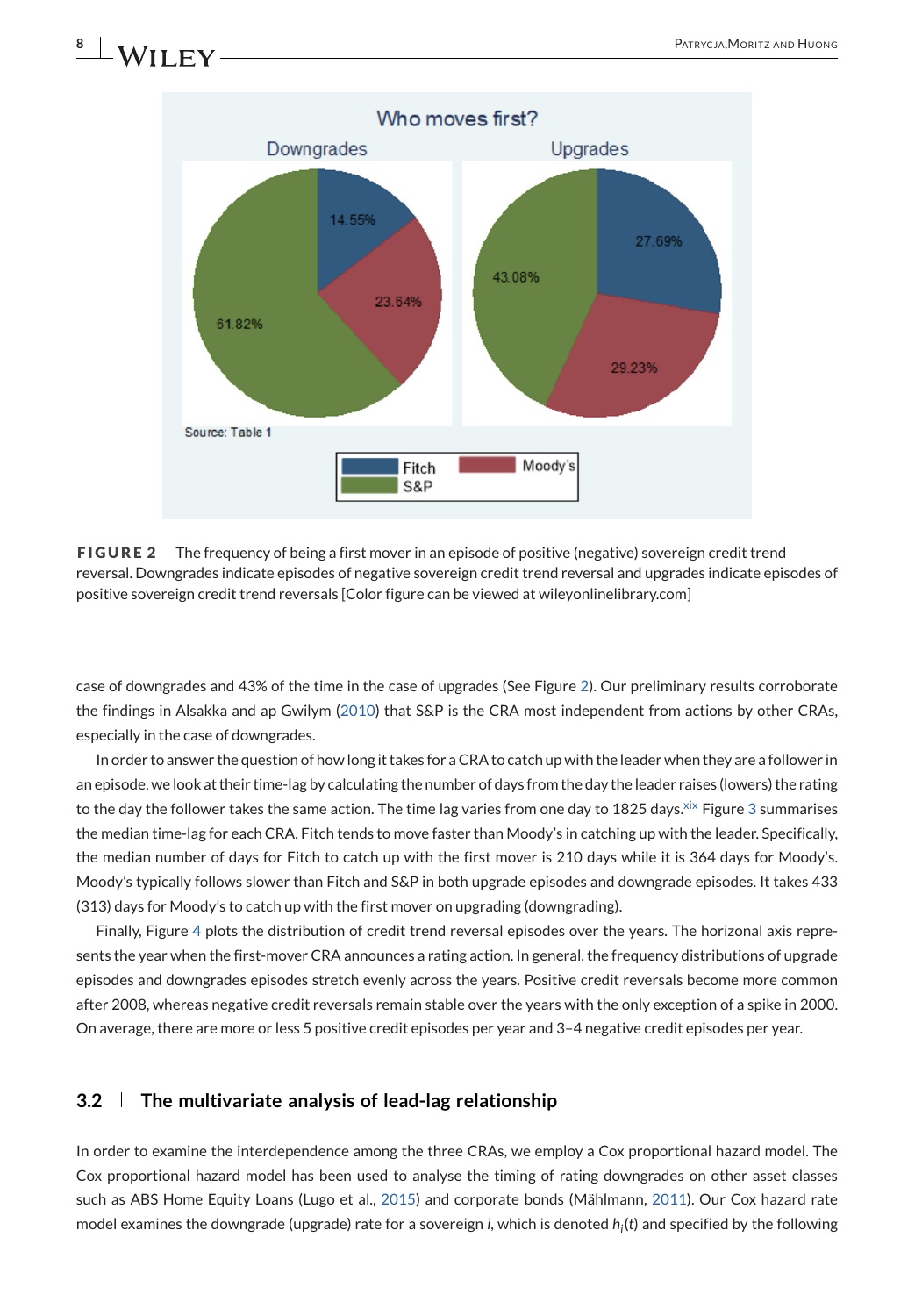<span id="page-8-0"></span>

**FIGURE 3** The median number of days for a follower CRA to catch up with the first mover in an episode of sovereign credit trend. Downgrades indicate episodes of negative sovereign credit trend reversal and upgrades indicate episodes of positive sovereign credit trend reversals. Total indicates episodes of credit trend reversal in both directions [Color figure can be viewed at wileyonlinelibrary.com]



**FIGURE 4** The distribution of episodes of sovereign credit trend reversal by year. Calculations are based on Appendix Table [A2](#page-31-0) [Color figure can be viewed at wileyonlinelibrary.com]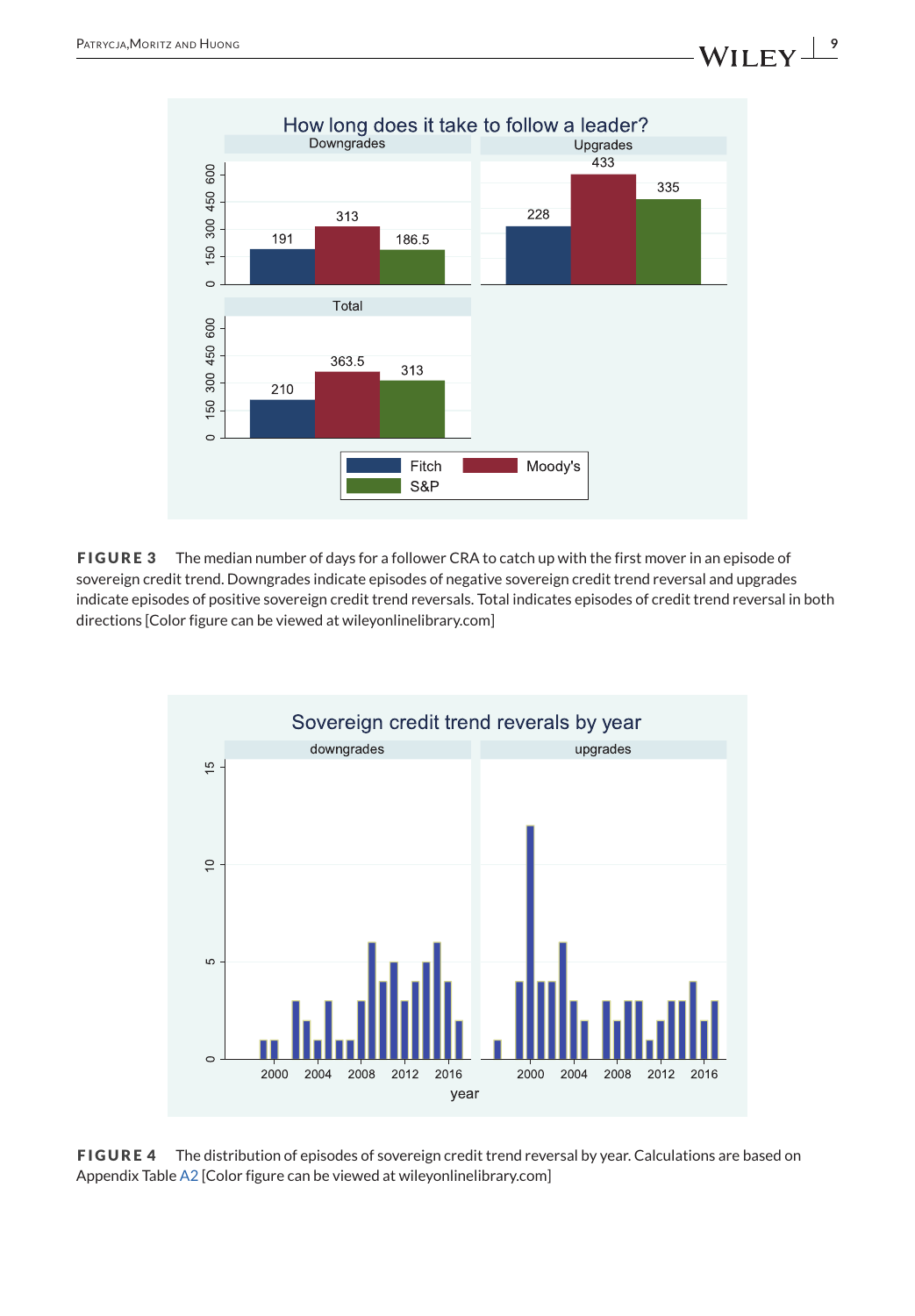## <span id="page-9-0"></span>**TABLE 1** Who moves first?

|                                  | directions) | Changes in trend (both |            | <b>Changes in trend (upgrades</b><br>only) |                                   |         | Changes in trend<br>(downgrades only) |                   |                |
|----------------------------------|-------------|------------------------|------------|--------------------------------------------|-----------------------------------|---------|---------------------------------------|-------------------|----------------|
|                                  | S&P         | Moody's Fitch          |            | S&P                                        | Moody's Fitch                     |         | S&P                                   | Moody's Fitch     |                |
| <b>PANEL I: ALL OBSERVATIONS</b> |             |                        |            |                                            |                                   |         |                                       |                   |                |
| First mover (%)                  | 52          | 27                     | 22         | 43                                         | 29                                | 28      | 62                                    | 24                | 15             |
| Second mover (%)                 | 26          | 31                     | 44         | 26                                         | 26                                | 48      | 25                                    | 36                | 40             |
| Third mover (%)                  | 23          | 43                     | 34         | 31                                         | 45                                | 25      | 13                                    | 40                | 45             |
| Observations                     | 120         | 120                    | 120        | 65                                         | 65                                | 65      | 55                                    | 55                | 55             |
| Leadership Index                 | 1.71        | 2.16                   | 2.13       | 1.88                                       | 2.15                              | 1.97    | 1.51                                  | 2.16              | 2.31           |
| Wilcoxon signed-rank<br>test     |             | $-3.35***$             | $-3.16**$  |                                            | $-1.52$                           | $-0.48$ |                                       | $-3.39***$        | $-3.98***$     |
| <b>PANEL II: REGIONS</b>         |             |                        |            |                                            |                                   |         |                                       |                   |                |
| <b>EMEA (ALL PERIODS)</b>        |             |                        |            |                                            |                                   |         |                                       |                   |                |
| Observations                     | 78          | 78                     | 78         | 40                                         | 40                                | 40      | 38                                    | 38                | 38             |
| Leadership Index                 | 1.63        | 2.16                   | 2.21       | 1.85                                       | 2.10                              | 2.05    | 1.39                                  | 2.21              | 2.37           |
| Wilcoxon signed-rank<br>test     |             | $-2.89**$              | $-3.63***$ |                                            | $-0.92$                           | $-0.97$ |                                       | $-3.21***$        | $-4.13***$     |
| <b>AMERICAS (ALL PERIODS)</b>    |             |                        |            |                                            |                                   |         |                                       |                   |                |
| Observations                     | 29          | 29                     | 29         | 16                                         | 16                                | 16      | 13                                    | 13                | 13             |
| Leadership Index                 | 1.76        | 2.28                   | 1.96       | 1.75                                       | 2.44                              | 1.81    | 1.77                                  | 2.08              | 2.15           |
| Wilcoxon signed-rank<br>test     |             | $-2.12**$              | $-0.69$    |                                            | $-1.92*$                          | $-0.11$ |                                       | $-0.92$           | $-0.91$        |
| ASIA PACIFIC (ALL PERIODS)       |             |                        |            |                                            |                                   |         |                                       |                   |                |
| <b>Observations</b>              | 13          | 13                     | 13         | 9                                          | 9                                 | 9       | $\overline{4}$                        | $\overline{4}$    | $\overline{4}$ |
| Leadership Index                 | 2.08        | 1.92                   | 2.00       | 2.22                                       | 1.89                              | 1.89    | 1.75                                  | 2.00              | 2.25           |
| Wilcoxon signed-rank<br>test     |             | 0.25                   | 0.29       |                                            | 0.55                              | 0.81    |                                       | $-0.38$           | $-0.56$        |
| <b>PANEL III: PERIODS</b>        |             |                        |            |                                            |                                   |         |                                       |                   |                |
| 2000-2004 (ALL REGIONS)          |             |                        |            |                                            |                                   |         |                                       |                   |                |
| Observations                     | 42          | 42                     | 42         | 34                                         | 34                                | 34      | 8                                     | 8                 | 8              |
| Leadership Index                 | 1.95        | 2.12                   | 1.93       | 2.03                                       | 2.06                              | 1.91    | 1.63                                  | 2.37              | 2.00           |
| Wilcoxon signed-rank<br>test     |             | $-0.72$                | 0.14       |                                            | $-0.03$                           | 0.45    |                                       | $-1.51$           | $-0.58$        |
|                                  | directions) | Changes in trend (both |            | only)                                      | <b>Changes in trend (upgrades</b> |         | Changes in trend                      | (downgrades only) |                |
|                                  | S&P         | Moody's Fitch          |            | S&P                                        | Moody's Fitch                     |         | S&P                                   | Moody's Fitch     |                |
| 2005-2009 (ALL REGIONS)          |             |                        |            |                                            |                                   |         |                                       |                   |                |
| Observations                     | 24          | 24                     | 24         | 10                                         | 10                                | 10      | 14                                    | 14                | 14             |
| Leadership Index                 | 1.46        | 2.42                   | 2.13       | 1.60                                       | 2.20                              | 2.20    | 1.36                                  | 2.57              | 2.07           |
| Wilcoxon signed-rank<br>test     |             | $-3.05***$             | $-2.90***$ |                                            | $-1.31$                           | $-1.46$ |                                       | $-2.83***$        | $-2.67***$     |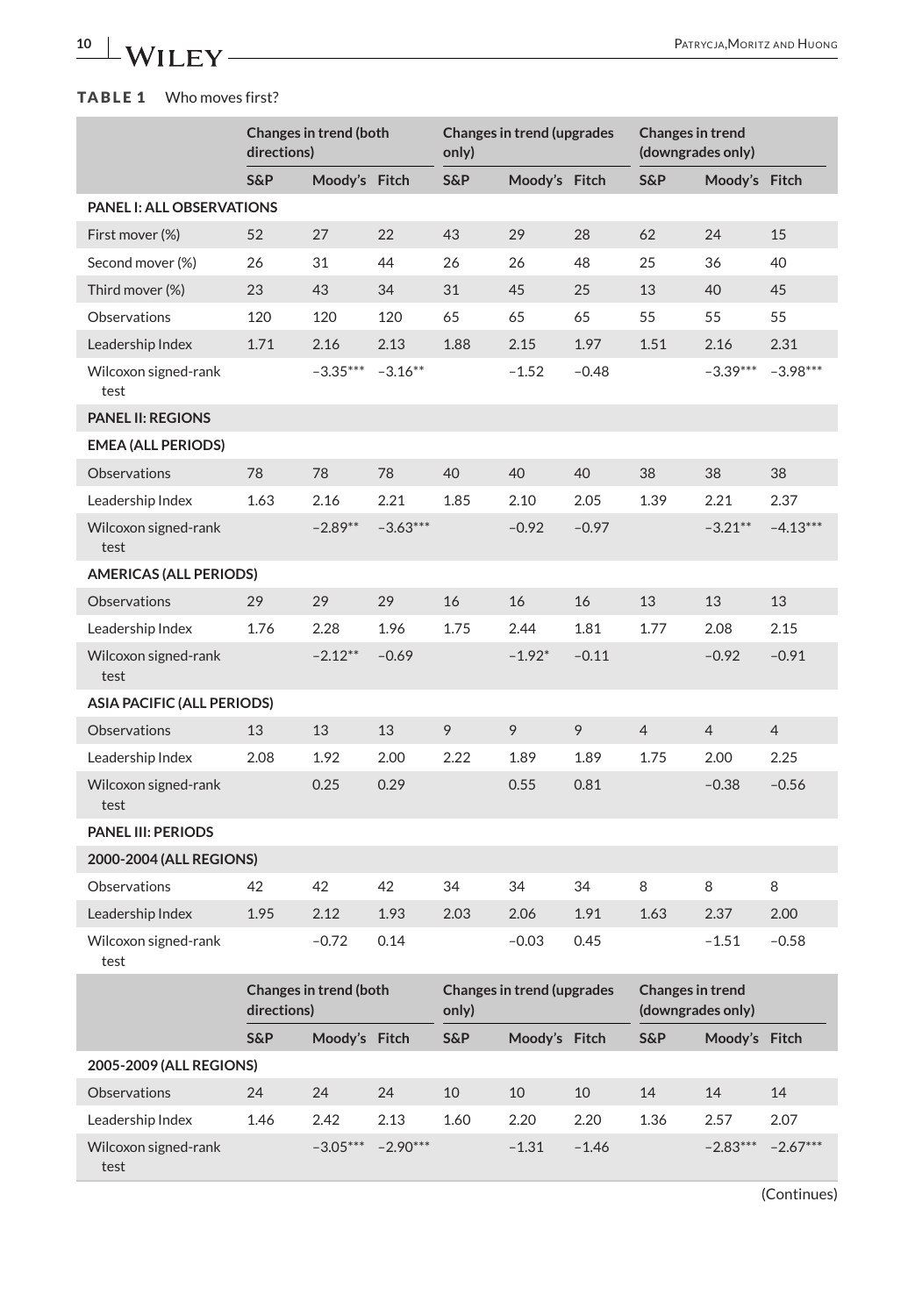#### <span id="page-10-0"></span>**TABLE 1** (Continued)

|                                                                  | directions)    | <b>Changes in trend (both</b> |            | <b>Changes in trend (upgrades</b><br>only) |               | <b>Changes in trend</b><br>(downgrades only) |                |               |            |
|------------------------------------------------------------------|----------------|-------------------------------|------------|--------------------------------------------|---------------|----------------------------------------------|----------------|---------------|------------|
|                                                                  | <b>S&amp;P</b> | Moody's Fitch                 |            | <b>S&amp;P</b>                             | Moody's Fitch |                                              | <b>S&amp;P</b> | Moody's Fitch |            |
| 2010-2014 (ALL REGIONS)                                          |                |                               |            |                                            |               |                                              |                |               |            |
| Observations                                                     | 33             | 33                            | 33         | 12                                         | 12            | 12                                           | 21             | 21            | 21         |
| Leadership Index                                                 | 1.82           | 1.91                          | 2.27       | 1.92                                       | 2.25          | 1.83                                         | 1.76           | 1.71          | 2.52       |
| Wilcoxon signed-rank<br>test                                     |                | $-0.37$                       | $-1.75*$   |                                            | $-0.86$       | 0.25                                         |                | 0.22          | $-2.20**$  |
| 2015-2018 (ALL REGIONS)                                          |                |                               |            |                                            |               |                                              |                |               |            |
| <b>Observations</b>                                              | 21             | 21                            | 21         | 9                                          | 9             | 9                                            | 12             | 12            | 12         |
| Leadership Index                                                 | 1.33           | 2.33                          | 2.29       | 1.56                                       | 2.33          | 2.11                                         | 1.17           | 2.33          | 2.42       |
| Wilcoxon signed-rank<br>test                                     |                | $-2.90***$                    | $-2.96***$ |                                            | $-1.47$       | $-1.25$                                      |                | $-2.81***$    | $-2.83***$ |
| PANEL IV: SIZE OF BORROWING                                      |                |                               |            |                                            |               |                                              |                |               |            |
| SMALL BORROWERS (LESS THAN \$100 BIL. OF SOVEREIGN DEBT IN 2018) |                |                               |            |                                            |               |                                              |                |               |            |
| Observations                                                     | 79             | 79                            | 79         | 41                                         | 41            | 41                                           | 38             | 38            | 38         |
| Leadership Index                                                 | 1.62           | 2.29                          | 2.08       | 1.71                                       | 2.37          | 1.93                                         | 1.53           | 2.21          | 2.24       |
| Wilcoxon signed-rank<br>test                                     |                | $-3.83***$                    | $-2.87***$ |                                            | $-2.49**$     | $-1.07$                                      |                | $-2.94***$    | $-2.97***$ |
| LARGE BORROWERS (MORE THAN \$100 BIL. OF SOVEREIGN DEBT IN 2018) |                |                               |            |                                            |               |                                              |                |               |            |
| Observations                                                     | 41             | 41                            | 41         | 24                                         | 24            | 24                                           | 17             | 17            | 17         |
| Leadership Index                                                 | 1.88           | 1.90                          | 2.22       | 2.17                                       | 1.79          | 2.04                                         | 1.47           | 2.06          | 2.47       |
| Wilcoxon signed-rank<br>test                                     |                | $-0.42$                       | $-1.45$    |                                            | 0.85          | 0.61                                         |                | $-1.71*$      | $-2.75***$ |

*Note:* This Table presents distribution of trend changes across CRAs, regions, times and issuers' size of the debt issuance. Regions include Europe, Middle East, Central Asia (EMEA), the Americas, and Asia Pacific. Small (large) borrower relates to a sovereign with less than (more than) \$100 billion of sovereign debt outstanding in 2018. The *Leadership Index* represents the sample mean rank of each CRA. It takes value 1 if CRA is the first-mover in a credit trend reversal episode, value 2 if CRA is the second-mover and value 3 if CRA is the third-mover. We also distinguish CRA's *Leadership Index* in upgrade episodes versus downgrade episodes. The Wilcoxon sign-rank test reports the z-statistic on the Wilcoxon matched-pairs signed-ranks test for the null hypothesis that the rank difference between S&P and Moody's (Fitch) is zero. Significance levels are: \*\*\* p<1%, \*\* p<5%, \* p<10%. Refer to Appendix Table A3 for a full list of episodes.

semi-parametric regression model:

$$
h_i(t) = h_0(t) e^{(\beta X)}
$$
 (1)

Where  $h_0(t)$  is the baseline hazard, which will be left unestimated, and the regression coefficients  $\beta$  will be estimated from our dataset.

Under our Cox proportional hazard model, we define event by either downgrade or upgrade and measure the time to the first event, i.e. downgrade (upgrade), by the number of elapsed days since the onset of the downgrade (upgrade) risk, which we set to be the first day of our sample period ( $1<sup>st</sup>$  January 2000) or the first day the rating is assigned if the initial rating assignment occurs after  $1<sup>st</sup>$  January 2000. The sovereign exits the sample at the first occurrence of the first downgrade (upgrade) by the analysed CRA. For sovereigns experiencing multiple episodes of the same type, i.e. multiple downgrade episodes or multiple upgrade episodes, we only examine the earliest episodes. This data structure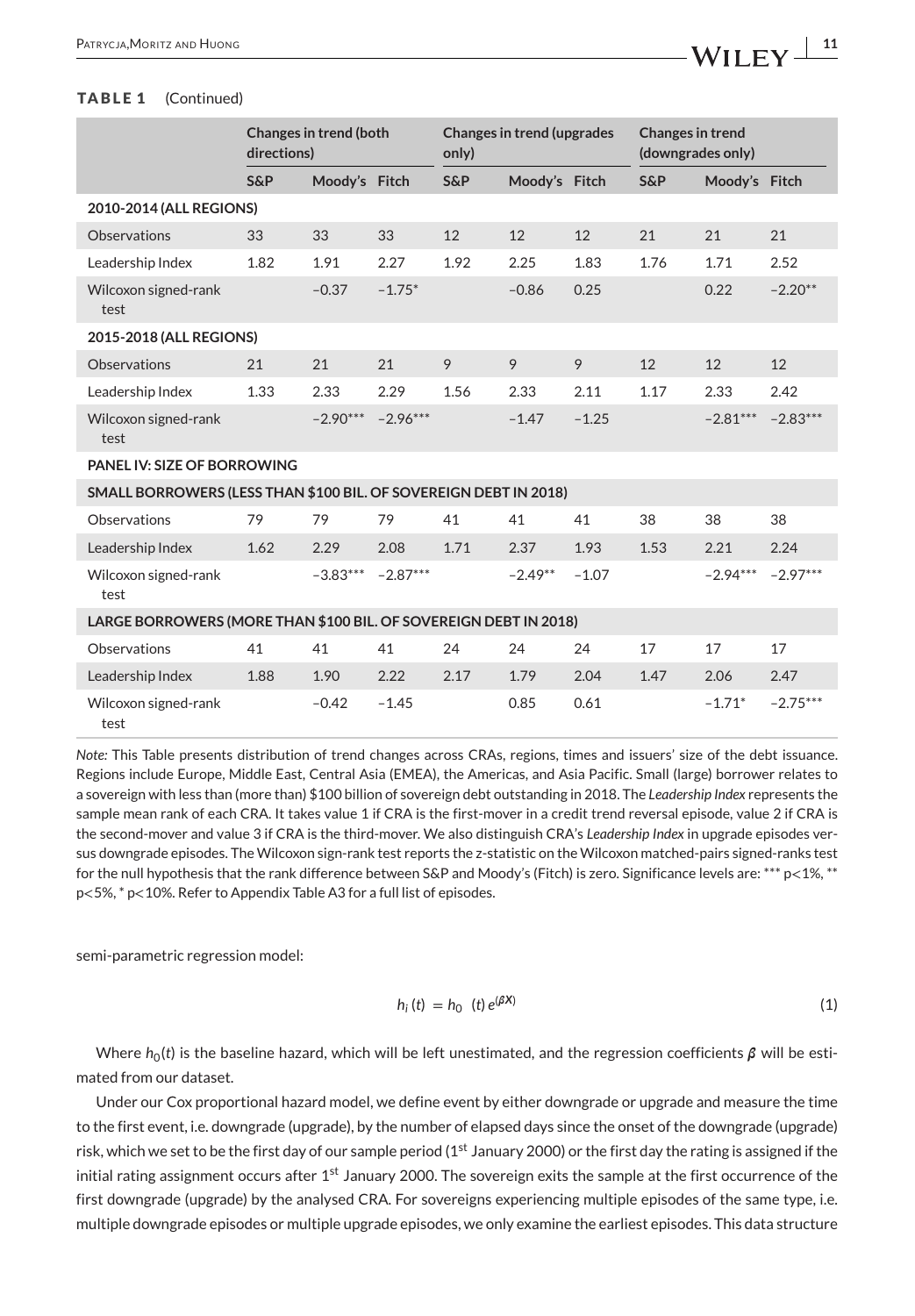## <span id="page-11-0"></span>**TABLE 2** Leadership Index under different timespans between first and last mover

| Panel I S&P                                                                              |        |         |         |         |                  |
|------------------------------------------------------------------------------------------|--------|---------|---------|---------|------------------|
| Maximum time elapsed between first and last rating mover<br>to qualify as single episode | 1 year | 2 years | 3 years | 4 years | 5 years          |
| Total number of episodes (all periods, regions, both rating<br>directions)               | 52     | 88      | 106     | 116     | 120              |
| Total Leadership Index (all periods, regions, both rating<br>directions)                 | 1.75   | 1.70    | 1.69    | 1.72    | 1.71             |
| Leadership: Upgrades only (all periods, regions)                                         | 1.92   | 1.93    | 1.86    | 1.87    | 1.88             |
| Leadership: Downgrades only (all periods, regions)                                       | 1.61   | 1.48    | 1.48    | 1.53    | 1.51             |
| EMEA (all periods, all rating directions)                                                | 1.59   | 1.58    | 1.60    | 1.65    | 1.63             |
| Americas (all periods, all rating directions)                                            | 2.06   | 1.86    | 1.80    | 1.75    | 1.76             |
| Asia & Pacific (all periods, all rating directions)                                      | 1.67   | 2.11    | 2.00    | 2.08    | 2.08             |
| 2000-2004 (all regions, both rating directions)                                          | 1.94   | 2.04    | 2.00    | 1.98    | 1.95             |
| 2005-2009 (all regions, both rating directions)                                          | 1.67   | 1.42    | 1.40    | 1.45    | 1.45             |
| 2010-2014 (all regions, both rating directions)                                          | 2.07   | 1.86    | 1.76    | 1.84    | 1.82             |
| 2015-2018 (all regions, both rating directions)                                          | 1.23   | 1.35    | 1.33    | 1.33    | 1.33             |
| Panel II Moody's                                                                         |        |         |         |         |                  |
| Maximum time elapsed between first and last rating mover                                 |        |         |         |         |                  |
| to qualify as single episode                                                             | 1 year | 2 years | 3 years | 4 years | 5 years          |
| Total number of episodes (all periods, regions, both rating<br>directions)               | 52     | 88      | 106     | 116     | 120              |
| Total Leadership index (all periods, regions, both rating<br>directions)                 | 2.06   | 2.17    | 2.16    | 2.13    | 2.16             |
| Leadership: Upgrades only (all periods, regions)                                         | 2.08   | 2.11    | 2.16    | 2.15    | 2.15             |
| Leadership: Downgrades only (all periods, regions)                                       | 2.04   | 2.23    | 2.17    | 2.10    | 2.16             |
| EMEA (all periods, all rating directions)                                                | 2.00   | 2.17    | 2.16    | 2.12    | 2.15             |
| Americas (all periods, all rating directions)                                            | 2.06   | 2.23    | 2.24    | 2.25    | 2.28             |
| Asia & Pacific (all periods, all rating directions)                                      | 2.67   | 2.00    | 2.00    | 1.92    | 1.92             |
| 2000-2004 (all regions, both rating directions)                                          | 2.06   | 2.04    | 2.06    | 2.10    | 2.12             |
| 2005-2009 (all regions, both rating directions)                                          | 2.22   | 2.47    | 2.50    | 2.36    | 2.42             |
| 2010-2014 (all regions, both rating directions)                                          | 1.64   | 1.91    | 1.93    | 1.87    | 1.9 <sup>°</sup> |
| 2015-2018 (all regions, both rating directions)                                          | 2.38   | 2.35    | 2.33    | 2.33    | 2.33             |
| <b>Panel III Fitch</b>                                                                   |        |         |         |         |                  |
| Maximum time elapsed between first and last rating mover<br>to qualify as single episode | 1 year | 2 years | 3 years | 4 years | 5 years          |
| Total number of episodes (all periods, regions, both rating<br>directions)               | 52     | 88      | 106     | 116     | 120              |
| Total Leadership Index (all periods, regions, both rating<br>directions)                 | 2.17   | 2.11    | 2.14    | 2.14    | 2.13             |
| Leadership: Upgrades only (all periods, regions)                                         | 2.00   | 1.95    | 1.98    | 1.97    | 1.97             |
| Leadership: Downgrades only (all periods, regions)                                       | 2.32   | 2.27    | 2.33    | 2.35    | 2.31             |
| EMEA (all periods, all rating directions)                                                | 2.37   | 2.23    | 2.23    | 2.21    | 2.21             |
| Americas (all periods, all rating directions)                                            | 1.89   | 1.91    | 1.96    | 2.00    | 1.97             |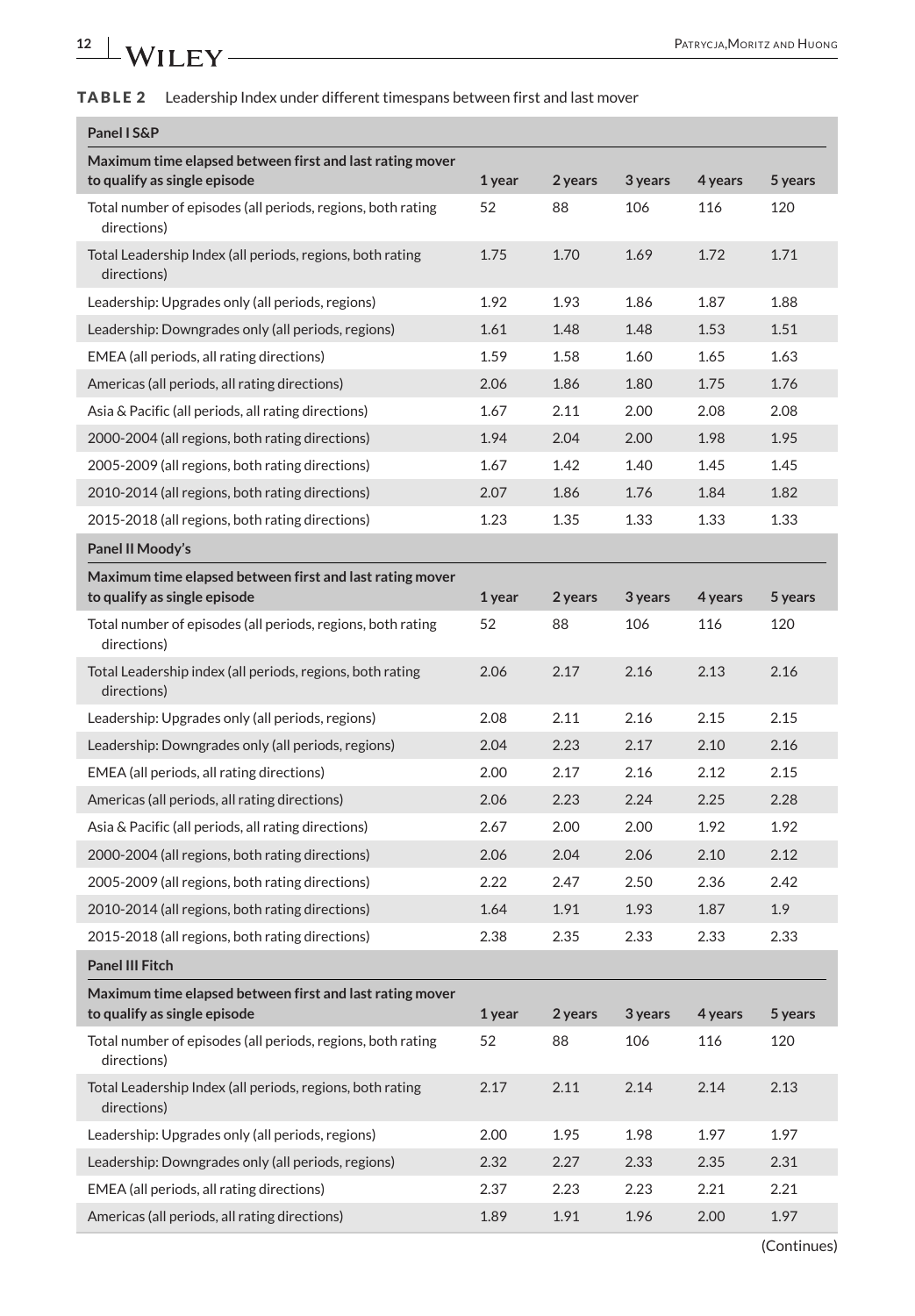#### <span id="page-12-0"></span>**TABLE 2** (Continued)

| <b>Panel III Fitch</b>                                                                   |        |         |         |         |         |
|------------------------------------------------------------------------------------------|--------|---------|---------|---------|---------|
| Maximum time elapsed between first and last rating mover<br>to qualify as single episode | 1 year | 2 years | 3 years | 4 years | 5 years |
| Asia & Pacific (all periods, all rating directions)                                      | 1.67   | 1.89    | 2.00    | 2.00    | 2.00    |
| 2000-2004 (all regions, both rating directions)                                          | 2.00   | 1.93    | 1.94    | 1.93    | 1.93    |
| 2005-2009 (all regions, both rating directions)                                          | 2.11   | 2.11    | 2.10    | 2.18    | 2.13    |
| 2010-2014 (all regions, both rating directions)                                          | 2.29   | 2.23    | 2.31    | 2.28    | 2.27    |
| 2015-2018 (all regions, both rating directions)                                          | 2.31   | 2.25    | 2.29    | 2.29    | 2.29    |

*Note:* In this Table we re-define the episodes for three CRAs within windows ranging from one year to five years. We report *Leadership Index* for upgrades, downgrades, regions as well as sub-periods.

#### **TABLE 3** Rising Stars and Fallen Angels

| <b>PANEL I: RISING STARS</b>   |          |              |                   |
|--------------------------------|----------|--------------|-------------------|
|                                | S&P rank | Moody's rank | <b>Fitch rank</b> |
| First                          | 33%      | 27%          | 40%               |
| Second                         | 47%      | 20%          | 33%               |
| Third                          | 20%      | 53%          | 27%               |
| Episodes                       | 15       | 15           | 15                |
| Leadership Index               | 1.87     | 2.27         | 1.87              |
| <b>PANEL II: FALLEN ANGELS</b> |          |              |                   |
| First                          | 80%      | 20%          | 0%                |
| Second                         | 10%      | 50%          | 40%               |
| Third                          | 10%      | 30%          | 60%               |
| Episodes                       | 10       | 10           | 10                |
| Leadership Index               | 1.3      | 2.1          | 2.6               |

*Note:* This Table presents rank of each CRA as first mover, second mover and the last mover in the episodes where an investment-speculative grade boundary (BBB-/Baa3 – BB+/Ba1) has been crossed. Panel I lists episodes when sovereigns have been uplifted from a speculative grade status to an investment grade (Rising Stars), whereas Panel II lists episodes when sovereigns were downgraded from an investment grade to a speculative grade (Fallen Angels). Refer to Appendix Table A4 for a full list of episodes.

causes 12 upgrade episodes and 4 downgrade episodes to be excluded from the estimation. For each CRA from which the downgrade (upgrade) hazard is being analysed on the LHS of the model, the RHS variable (covariate *X*) is a binary one that takes value of unity if another CRA has already downgraded (upgraded) the sovereigns, zero otherwise. We utilise a dataset of 73 countries experiencing 43 episodes of negative credit trend reversal (downgrade episodes) and 61 episodes of positive credit trend reversal (upgrade episodes).

Following Lugo et al. [\(2015\)](#page-29-0), for each CRA, we estimate three models: two models examine the effect of the downgrade (upgrade) by each rival CRA and one model examines the joint effect of the downgrades (upgrades) by both rival CRAs. The general prediction for interdependence implies that the downgrade (upgrade) hazard by a given CRA increases with the presence of an earlier similar rating action from the rival CRA. We predict that S&P is the least dependent CRA, particularly in the episodes of negative credit trend reversal. Therefore, we expect to observe strong evidence that the intensity of downgrades (upgrades) by Moody's and Fitch (followers) is influenced by similar actions by S&P (the leader). We also expect to find less (or no) evidence that the intensity of downgrades (upgrades) by S&P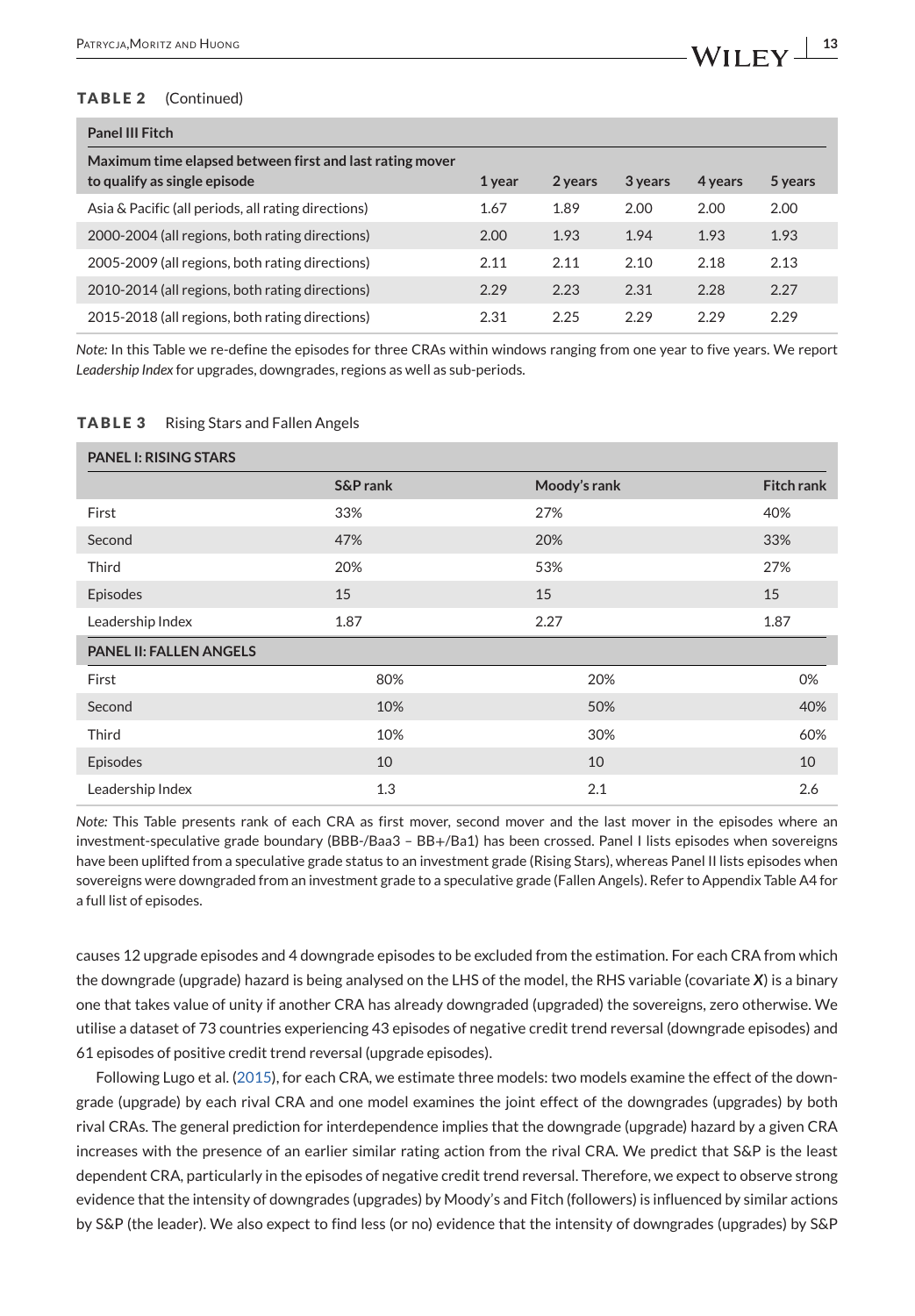#### <span id="page-13-0"></span>**TABLE 4** Cox Proportional Hazard Models – Eq. [\(1\)](#page-10-0)

| <b>PANEL I: DOWNGRADES</b> |                |             |             |             |            |            |             |            |            |
|----------------------------|----------------|-------------|-------------|-------------|------------|------------|-------------|------------|------------|
|                            | <b>S&amp;P</b> |             |             | Moody's     |            |            | Fitch       |            |            |
| Downgraded by (1)          |                | (2)         | (3)         | (4)         | (5)        | (6)        | (7)         | (8)        | (9)        |
| S&P                        |                |             |             | $3.248***$  |            | $2.625***$ | $3.869***$  |            | 3.385***   |
|                            |                |             |             | (9.78)      |            | (6.54)     | (10.72)     |            | (8.39)     |
| Moody's                    | $3.354***$     |             | $2.735***$  |             |            |            |             | $3.642***$ | $1.679***$ |
|                            | (8.01)         |             | (5.67)      |             |            |            |             | (8.61)     | (3.43)     |
| Fitch                      |                | $3.002***$  | $1.614***$  |             | $3.289***$ | $1.643***$ |             |            |            |
|                            |                | (6.54)      | (2.86)      |             | (8.69)     | (3.64)     |             |            |            |
| <b>CRA</b> rating          | $-0.0901**$    | $-0.0866**$ | $-0.0899**$ | $-0.154***$ | $-0.114*$  | $-0.129**$ | $-0.145***$ | $-0.0917*$ | $-0.0976*$ |
|                            | $(-2.02)$      | $(-1.96)$   | $(-1.98)$   | $(-2.72)$   | $(-1.89)$  | $(-2.08)$  | $(-2.66)$   | $(-1.76)$  | $(-1.69)$  |
| Other controls             | Yes            | Yes         | Yes         | Yes         | Yes        | Yes        | Yes         | Yes        | Yes        |
| <b>Observations</b>        | 280587         | 280587      | 280587      | 290074      | 290074     | 290074     | 289372      | 289372     | 289372     |
| <b>PANEL II: UPGRADES</b>  |                |             |             |             |            |            |             |            |            |
|                            | S&P            |             |             | Moody's     |            |            | Fitch       |            |            |
| <b>Upgraded by</b>         | (1)            | (2)         | (3)         | (4)         | (5)        | (6)        | (7)         | (8)        | (9)        |
| S&P                        |                |             |             | $2.393***$  |            | $1.249***$ | $2.685***$  |            | $2.170***$ |
|                            |                |             |             | (7.74)      |            | (2.76)     | (9.11)      |            | (5.98)     |
| Moody's                    | $2.190***$     |             | $1.082***$  |             |            |            |             | $2.272***$ | $0.996**$  |
|                            | (7.04)         |             | (2.79)      |             |            |            |             | (7.15)     | (2.49)     |
| Fitch                      |                | $2.644***$  | $2.033***$  |             | $2.527***$ | $1.675***$ |             |            |            |
|                            |                | (7.87)      | (4.90)      |             | (7.98)     | (3.65)     |             |            |            |
| <b>CRA</b> rating          | $-0.0719$      | 0.00570     | $-0.00614$  | $-0.0224$   | $-0.0211$  | $-0.0211$  | $-0.0403$   | $-0.100**$ | $-0.0699$  |
|                            | $(-1.50)$      | (0.11)      | $(-0.11)$   | $(-0.41)$   | $(-0.38)$  | $(-0.38)$  | $(-0.79)$   | $(-2.07)$  | $(-1.32)$  |
| Other controls             | Yes            | Yes         | Yes         | Yes         | Yes        | Yes        | Yes         | Yes        | Yes        |
| <b>Observations</b>        | 182633         | 182633      | 182633      | 186358      | 186358     | 186358     | 180794      | 180794     | 180794     |

*Note:* This Table reports the estimated coefficients and t-statistic in parentheses of Eq. [\(1\)](#page-10-0) where rating downgrade (Panel I) and upgrade (Panel II) hazard for each of the three rating agencies: S&P, Moody's and Fitch. This was estimated using Cox Proportional Hazard modelling technique. The dataset consists of episodes of rating trend reversals presented in Table [2.](#page-11-0) The dependent variable is the time that elapsed (in days) between  $1<sup>st</sup>$  Jan 2000 (or a first day the rating was assigned if the sovereign was not rated before 1<sup>st</sup> Jan 2000) of a sovereign by the observed CRA (S&P Spec. 1-3; Moody's Spec. 4-6; Fitch Spec. 7–9) and the first downgrade (upgrade) of that sovereign identified as a trend reversal episode. *Downgraded* (*Upgraded*) by S&P, Moody's and Fitch are dummy variables equal to 1 from the day the CRA downgrades (upgrades) the sovereign in the given episode, and 0 otherwise. CRA rating is the sovereign rating level expressed in 20-notch rating scale assigned on the  $1<sup>st</sup>$  Jan 2000 (or a first day the rating is assigned if the sovereign is not rated before  $1<sup>st</sup>$  Jan 2000) by the given CRA. Control variables are defined in the main text. Significance levels are: \*\*\* p<1%, \*\* p<5%, \* p<10%.

is influenced by Moody's and Fitch. To control for the sovereigns' characteristics that might affect their downgrade (upgrade) hazard, we include as controls the initial sovereign credit ratings (or ratings that prevail on  $1<sup>st</sup>$  January 2000 if the sovereigns have been rated prior to this date) and their economic fundamentals including GDP per capita and government budget balance (as percentage of GDP) reported in the years immediately preceding the rating actions. Our selection of economic controls is informed by CRAs sovereign rating methodologies (e.g., S&P, [2017;](#page-29-0) Fitch [2020\)](#page-28-0). We source the macroeconomic data directly from the World Bank's Worldwide Development Indicators.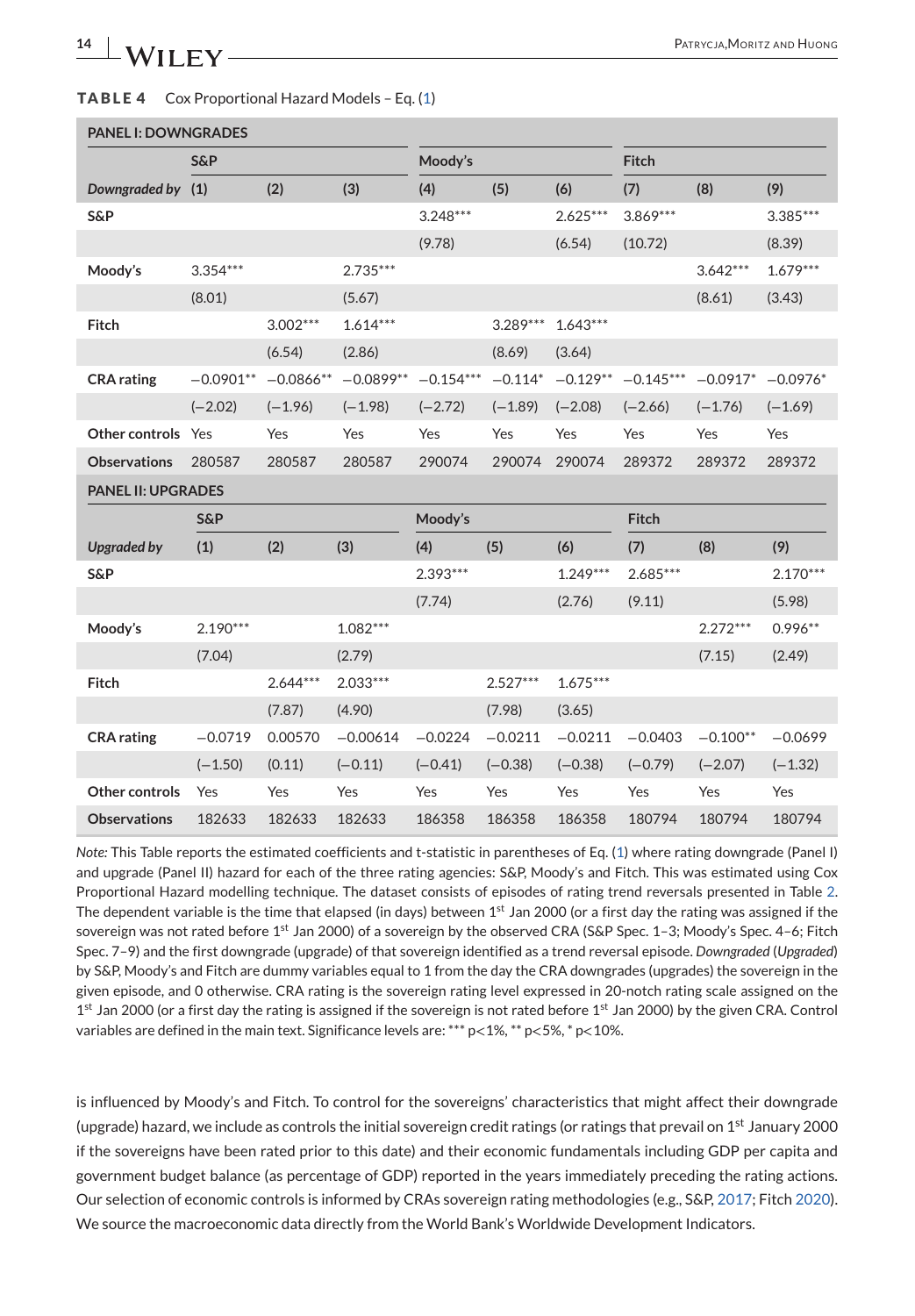#### <span id="page-14-0"></span>**TABLE 5** Commercial mousetrap hypothesis – Eq. [\(2\)](#page-16-0)

## **CONTRACT WITHDRAWAL Whole sample Small borrower Carge borrower Large borrower Withdrawal Withdrawal Withdrawal Withdrawal Withdrawal Withdrawal Dependent variable (1) (2) (3) (4) (5) (6)** Downgrade 0.021\*\*\* 0.024\*\*\* 0.031\*\*\* 0.033\*\*\* 0.002 0.003 (2.59) (2.95) (4.23) (4.49) (0.09) (0.15) Leader –0.045 −0.049 −0.015 −0.020 −0.106 −0.110 (−1.26) (−1.39) (−0.42) (−0.56) (−1.40) (−1.47) Constant −0.000 −0.029\*\*\* −0.000 −0.019\*\*\* 0.000 −0.030\*\*\* (−0.00) (−23.03) (−0.00) (−14.88) (0.00) (−12.39) Year fixed effects Yes Yes Yes Yes Yes Yes Region fixed effects No Yes No Yes No Yes No Yes Observations 787651 787651 523312 523312 264339 264339 Adjusted r-squared 0.061 0.067 0.028 0.034 0.176 0.179

*Note:* This Table reports estimated coefficients and t-statistic in parentheses of Eq. [\(2\)](#page-16-0) using OLS modelling approach (Section [4.2.1\)](#page-23-0). The dataset consists of a panel of S&P rated sovereigns between Jan 2000 and Feb 2019 (Whole sample). Small (large) borrower relates to a sovereign with less than (more than) \$100 billion of sovereign debt outstanding in 2018. Dependent variable is contract withdrawal dummy variable (this also consists of solicitation status switch from solicited to unsolicited). This variable is available throughout the sample period Jan 2000-Feb 2019.Significance levels are: \*\*\* p<1%, \*\* p<5%,  $*$  p<10.

|                      | <b>CONTRACT WITHDRAWAL</b> |            |                 |            |                     |            |  |  |  |  |
|----------------------|----------------------------|------------|-----------------|------------|---------------------|------------|--|--|--|--|
|                      | <b>EMEA</b>                |            | <b>Americas</b> |            | <b>Asia Pacific</b> |            |  |  |  |  |
|                      | Withdrawal                 | Withdrawal | Withdrawal      | Withdrawal | Withdrawal          | Withdrawal |  |  |  |  |
| Dependent variable   | (1)                        | (2)        | (1)             | (2)        | (1)                 | (2)        |  |  |  |  |
| Downgrade            | $0.020*$                   | $0.020*$   | $0.025***$      | $0.025***$ | $-0.011$            | $-0.011$   |  |  |  |  |
|                      | (1.67)                     | (1.67)     | (3.28)          | (3.28)     | $(-0.32)$           | $(-0.32)$  |  |  |  |  |
| Leader               | $-0.049$                   | $-0.049$   | $-0.046$        | $-0.046$   | $-0.013$            | $-0.013$   |  |  |  |  |
|                      | $(-1.09)$                  | $(-1.09)$  | $(-0.87)$       | $(-0.87)$  | $(-0.08)$           | $(-0.08)$  |  |  |  |  |
| Constant             | 0.000                      | 0.000      | $-0.000$        | $-0.000$   | 0.000               | 0.000      |  |  |  |  |
|                      | (0.00)                     | (0.00)     | $(-0.00)$       | $(-0.00)$  | (0.00)              | (0.00)     |  |  |  |  |
| Year fixed effects   | Yes                        | Yes        | Yes             | Yes        | Yes                 | Yes        |  |  |  |  |
| Region fixed effects | <b>No</b>                  | <b>Yes</b> | N <sub>o</sub>  | <b>Yes</b> | N <sub>o</sub>      | <b>Yes</b> |  |  |  |  |
| Observations         | 456528                     | 456528     | 190830          | 190830     | 140293              | 140293     |  |  |  |  |
| Adjusted r-squared   | 0.057                      | 0.057      | 0.038           | 0.038      | 0.152               | 0.152      |  |  |  |  |

#### **TABLE 6** Commercial mousetrap hypothesis – Eq. [\(2\)](#page-16-0)- Regional breakdown

*Note:* This Table reports estimated coefficients and t-statistic in parentheses of Eq. [\(2\)](#page-16-0) using OLS modelling approach (Section [4.2.1\)](#page-23-0). The dataset consists of a panel of S&P rated sovereigns between Jan 2000 and Feb 2019. Regions according to World Bank definition include Europe, Middle East, Central Asia (EMEA), Americas, and Asia Pacific. The dependent variable is contract withdrawal dummy variable (this also consists of solicitation status switch from solicited to unsolicited). Spec. (2) yields the same results as Spec. (1) as regional dummies are dropped due to collinearity. Significance levels are: \*\*\*  $p<1\%$ , \*\* p<5%, \* p<10.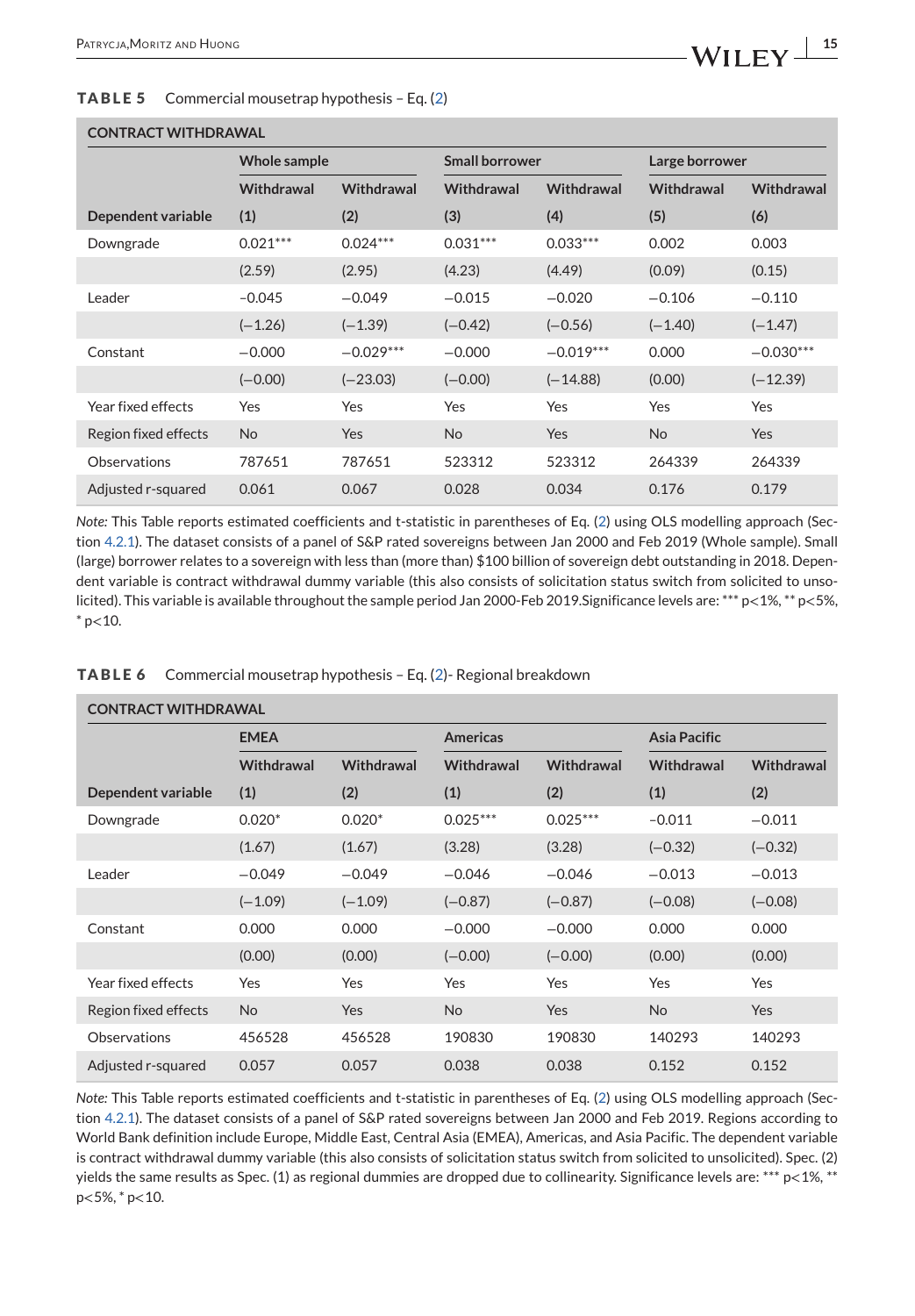<span id="page-15-0"></span>**TABLE 7** Summary statistics of S&P's relative sovereign rating coverage, market share and downgrade intensity

|                                                         |     |      | <b>Standard</b>  |                |                |
|---------------------------------------------------------|-----|------|------------------|----------------|----------------|
| <b>Variables</b>                                        | N   | Mean | <b>Deviation</b> | <b>Minimum</b> | Maximum        |
| S&P/Moody's coverage ratio                              | 51  | 1.01 | 0.11             | 0.87           | 1.26           |
| S&P/Fitch coverage ratio                                | 51  | 1.24 | 0.13             | 1.03           | 1.47           |
| S&P's region market share                               | 51  | 0.85 | 0.06             | 0.76           | 0.96           |
| S&P/Moody's coverage ratio - Americas                   | 17  | 0.95 | 0.05             | 0.87           | 1.00           |
| S&P/Moody's coverage ratio - Asia Pacific               | 17  | 0.98 | 0.07             | 0.88           | 1.05           |
| S&P/Moody's coverage ratio - EMEA                       | 17  | 1.10 | 0.12             | 0.91           | 1.26           |
| S&P/Fitch coverage ratio - Americas                     | 17  | 1.37 | 0.06             | 1.24           | 1.47           |
| S&P/Fitch coverage ratio - Asia Pacific                 | 17  | 1.23 | 0.12             | 1.05           | 1.38           |
| S&P/Fitch coverage ratio - EMEA                         | 17  | 1.12 | 0.06             | 1.03           | 1.20           |
| S&P's region market share - Americas                    | 17  | 0.82 | 0.02             | 0.76           | 0.84           |
| S&P's region market share - Asia Pacific                | 17  | 0.91 | 0.05             | 0.84           | 0.96           |
| S&P's region market share - EMEA                        | 17  | 0.82 | 0.03             | 0.77           | 0.86           |
| S&P's downgrade intensity                               | 612 | 0.51 | 1.05             | $\Omega$       | 9              |
| S&P's downgrade intensity - small borrowers             | 612 | 0.37 | 0.84             | $\Omega$       | $\overline{7}$ |
| S&P's downgrade intensity - big borrowers               | 612 | 0.14 | 0.43             | $\mathbf 0$    | 5              |
| S&P's first-mover downgrade intensity                   | 612 | 0.06 | 0.28             | $\mathbf{O}$   | $\overline{4}$ |
| S&P's first-mover downgrade intensity - small borrowers | 612 | 0.06 | 0.27             | $\Omega$       | $\overline{4}$ |
| S&P's first-mover downgrade intensity - big borrowers   | 612 | 0.03 | 0.17             | $\Omega$       | $\overline{2}$ |

*Note:* This table summarises S&P's annual region market shares, their ratios of sovereign rating coverage compared with Moody's and Fitch and S&P's monthly downgrade intensity. The rating coverage ratios, market shares and downgrade intensity are explained in Section [4.2.2.](#page-24-0)

## **3.3 The multivariate analysis of commercial trap hypothesis**

Although empirical investigations into the lead-lag relationship among global CRAs often cite S&P as the most independent one in downgrading sovereigns (Alsakka and ap Gwilym, [2010,](#page-28-0) Hill and Faff, [2010,](#page-29-0) Chen et al., [2019\)](#page-28-0), none of these studies look into the commercial impact of such downgrades on the CRAs making the downgrades, particularly the leader-CRA, in this case S&P. Therefore, we fill this void in the literature, providing original insights into this issue. In order to answer the question of whether sovereign rating downgrades incur significant negative financial repercussions for the downgrading CRA, we examine the direct impact of S&P's sovereign rating downgrades on the probability that rating contracts are cancelled by sovereign clients. Additionally, we test the impact of S&P's downgrades on its relative sovereign rating coverage. Loss of rating contracts with sovereign clients does not only affect S&P's financial results in the sovereign rating segment but also causes loss in rating revenues in non-sovereign asset classes. This is because there may be non-sovereign issuers in a jurisdiction where the sovereign cancels the contract that would discontinue their own rating contract, because their ratings are tied to the sovereign or because they are owned and controlled by the sovereign (such as state-owned enterprises, or some financial institutions)[.](#page-27-0) $\chi$ 

We trawl through S&P's press releases to identify the dates when sovereign clients cancelled contracts with this CRA. There are two possible signals of contracts being cancelled. First, S&P withdraws and discontinues the ratings due to cancellation of contracts upon request of the sovereign issuer. Second, although contracts are cancelled, S&P continues to keep the ratings on an unsolicited basis due to market interest in the sovereign clients' creditworthiness.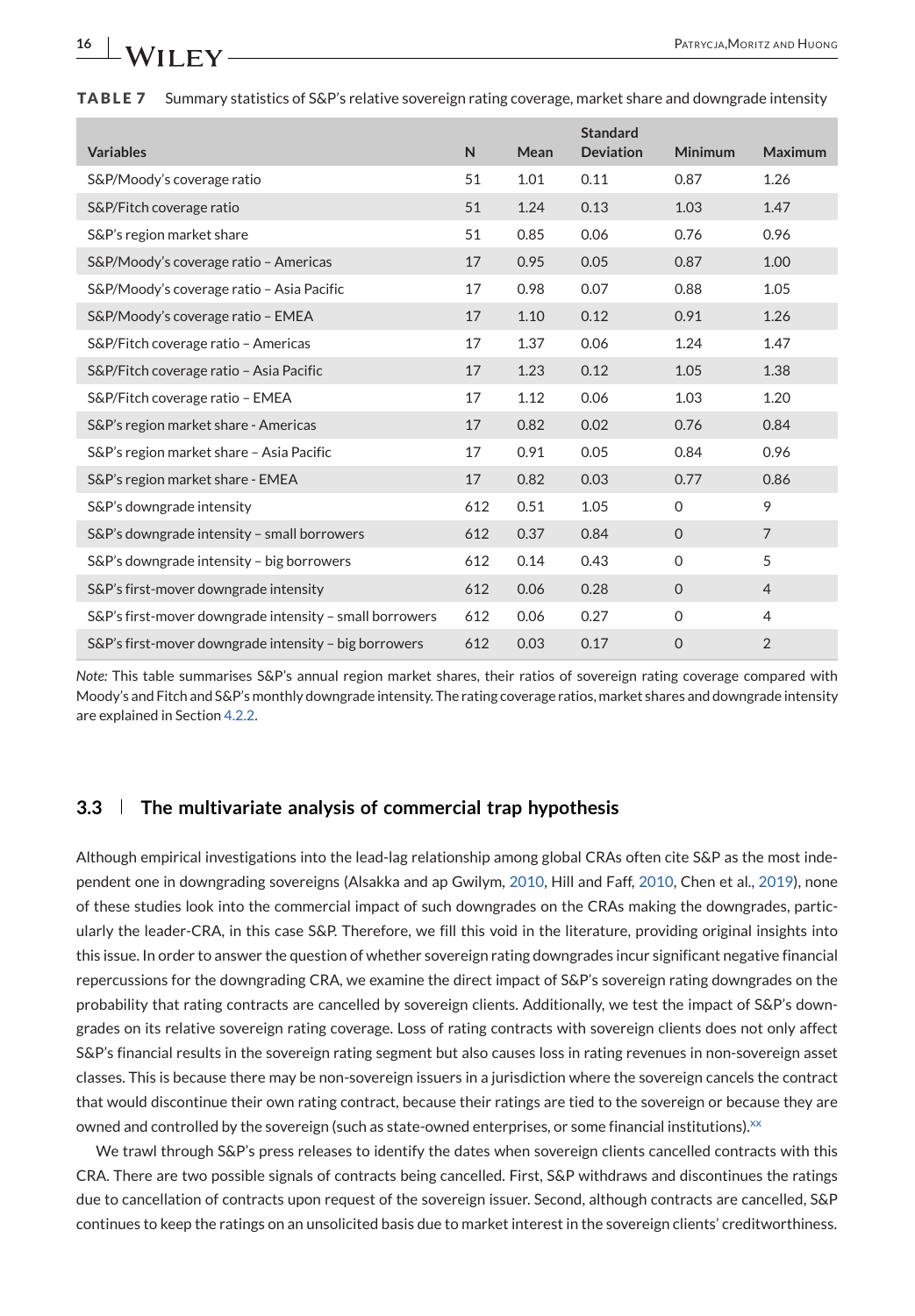#### <span id="page-16-0"></span>**TABLE 8** Commercial mousetrap hypothesis – Eq. [\(3\)](#page-17-0)

## **MARKET SHARE**

|                      | <b>Whole sample</b> |                    |                         |                         |                                       |                                       |
|----------------------|---------------------|--------------------|-------------------------|-------------------------|---------------------------------------|---------------------------------------|
|                      | S&P vs.<br>Moody's  | S&P vs.<br>Moody's | S&P vs.<br><b>Fitch</b> | S&P vs.<br><b>Fitch</b> | <b>S&amp;P</b> region<br>market share | <b>S&amp;P</b> region<br>market share |
| Dependent variable   | (1)                 | (2)                | (3)                     | (4)                     | (5)                                   | (6)                                   |
| Downgrade            | $-0.010***$         | $-0.009***$        | 0.005                   | $-0.002$                | $-0.007***$                           | $-0.002**$                            |
|                      | $(-2.65)$           | $(-3.47)$          | (1.02)                  | $(-1.08)$               | $(-4.17)$                             | $(-2.01)$                             |
| Leader               | 0.011               | $-0.013$           | $-0.044**$              | $-0.006$                | $-0.009$                              | $-0.003$                              |
|                      | (0.71)              | $(-1.12)$          | $(-2.10)$               | $(-0.68)$               | $(-1.17)$                             | $(-0.84)$                             |
| Constant             | $0.993***$          | $0.913***$         | $1.222***$              | $1.387***$              | $0.825***$                            | $0.805***$                            |
|                      | (1.88)              | (2.30)             | (1.81)                  | (4.31)                  | (3.43)                                | (5.89)                                |
| Year fixed effects   | Yes                 | Yes                | Yes                     | Yes                     | Yes                                   | <b>Yes</b>                            |
| Region fixed effects | <b>No</b>           | Yes                | <b>No</b>               | <b>Yes</b>              | <b>No</b>                             | <b>Yes</b>                            |
| Observations         | 689065              | 689065             | 689065                  | 689065                  | 689065                                | 689065                                |
| Adjusted r-squared   | 0.381               | 0.694              | 0.153                   | 0.830                   | 0.246                                 | 0.786                                 |

*Note:* This Table reports estimated coefficients and t-statistic in parentheses of Eq. [\(3\)](#page-17-0) using OLS modelling approach (Section [4.2.2\)](#page-24-0). The dataset consists of a panel of S&P rated sovereigns between Jan 2000 and Feb 2019. Dependent variable S&P vs. Moody's (S&P vs. Fitch) is the ratio of S&P's to Moody's (Fitch's) annual sovereign rating coverage in each of the three regions including EMEA, Americas and Asia Pacific. The dependent variable S&P region market share refers to the S&P's annual region market share defined by the number of sovereigns rated by S&P as percentage of all sovereigns rated by any three global CRAs in a year. Significance levels are: \*\*\* p<1%, \*\* p<5%, \* p<10.

We rely on three reports by S&P released on 24<sup>th</sup> February 2011 in which S&P announced unsolicited ratings for fourteen countries worldwide, including Belgium, France, Germany, Italy, Netherlands, Switzerland, United Kingdom, Australia, Cambodia, India, Japan, Singapore, Taiwan and the United States (S&P, [2011a,](#page-29-0) S&P, [2011b,](#page-29-0) S&P, [2011c\)](#page-29-0). There are four more similar announcements since 2011, including Turkey in 2013, Sweden and Portugal in 2014, and Saudi Arabia in 2015. Ratings for Gabon, Tunisia, Guernsey and the Isle of Man were withdrawn by S&P rather than surveyed on an unsolicited basis. Guernsey was later reinstated upon signing of a new rating agreement with S&P. The data availability of solicitation status for the other two biggest CRAs (Moody's and Fitch) is not widely available and the European CRA Regulator (ESMA) reports only the most recent solicitation status. Therefore, it is more difficult to identify similar losses of sovereign contracts for these CRAs.

Our multivariate analysis utilizing the information on solicitation status and rating withdrawals is based on a linear probability regression model specified as follows:

Withdrawal<sub>i,t</sub> = 
$$
\alpha + \beta_1
$$
Downgrade<sub>i, t-3</sub> +  $\beta_2$ Leader<sub>i,t-3</sub> +  $Y_t + R_j + \varepsilon_{it}$  (2)

Where the dependent variable *Withdrawal<sub>it</sub>* is a binary variable taking value one in year *t* if S&P already withdrew a sovereign rating or switched it from solicited to unsolicited status. *Downgradei,t*<sup>−</sup><sup>3</sup> is a dummy variable taking value of unity if S&P downgrades sovereign *i* in year *t-3*, zero otherwise; and *Leaderi,t*<sup>−</sup><sup>3</sup> is a dummy for S&P being the first mover in an episode of negative credit trend reversal in sovereign *i*.*it* is an i.i.d random disturbance term. To control for the time-variant global market factors, we add a full set of year dummies *Yt* as controls. We also control for the regionspecific factors by adding a full set of region dummies *Rj*. We classify sovereigns into one of three regions, including EMEA (European, Middle East, Africa and Central Asia), Americas (North America, Latin America and the Caribbean)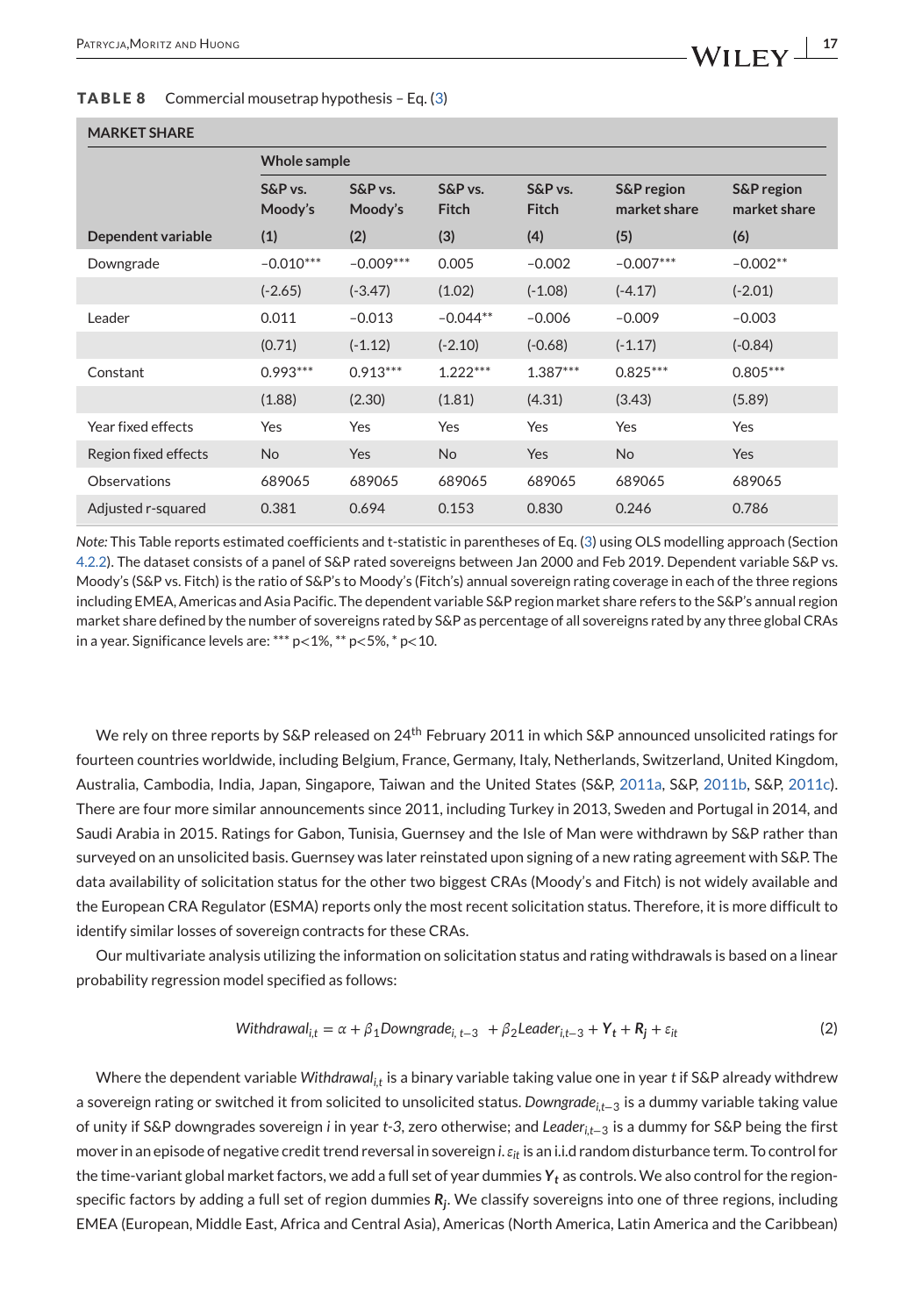#### <span id="page-17-0"></span>**TABLE 9** Commercial mousetrap hypothesis– Eq. (3) - Small Borrowers

#### **MARKET SHARE**

|                      | <b>Small Borrower</b> |                    |                         |                         |                                       |                                       |
|----------------------|-----------------------|--------------------|-------------------------|-------------------------|---------------------------------------|---------------------------------------|
|                      | S&P vs.<br>Moody's    | S&P vs.<br>Moody's | S&P vs.<br><b>Fitch</b> | S&P vs.<br><b>Fitch</b> | <b>S&amp;P</b> region<br>market share | <b>S&amp;P</b> region<br>market share |
| Dependent variable   | (1)                   | (2)                | (3)                     | (4)                     | (5)                                   | (6)                                   |
| Downgrade            | $-0.011***$           | $-0.009***$        | 0.003                   | $-0.004*$               | $-0.005***$                           | $-0.002**$                            |
|                      | $(-2.59)$             | $(-3.00)$          | (0.58)                  | $(-1.87)$               | $(-3.37)$                             | $(-2.02)$                             |
| Leader               | 0.002                 | $-0.021$           | $-0.059**$              | $-0.018$                | $-0.009$                              | $-0.007$                              |
|                      | (0.09)                | $(-1.43)$          | $(-2.19)$               | $(-1.64)$               | $(-1.18)$                             | $(-1.52)$                             |
| Constant             | $0.986***$            | $0.908***$         | $1.232***$              | $1.390***$              | $0.815***$                            | $0.804***$                            |
|                      | (1.36)                | (1.65)             | (1.30)                  | (3.41)                  | (2.96)                                | (4.62)                                |
| Year fixed effects   | Yes                   | Yes                | Yes                     | Yes                     | Yes                                   | <b>Yes</b>                            |
| Region fixed effects | <b>No</b>             | Yes                | <b>No</b>               | Yes                     | <b>No</b>                             | <b>Yes</b>                            |
| Observations         | 454470                | 454470             | 454470                  | 454470                  | 454470                                | 454470                                |
| Adjusted r-squared   | 0.365                 | 0.662              | 0.119                   | 0.849                   | 0.280                                 | 0.733                                 |

*Note:* This Table reports estimated coefficients and t-statistic in parentheses of Eq. (3) using OLS modelling approach (Section [4.2.2\)](#page-24-0). The dataset consists of a panel of S&P rated sovereigns between Jan 2000 and Feb 2019. Small borrower relates to a sovereign with less than \$100 billion of sovereign debt outstanding in 2018. Dependent variable S&P vs. Moody's (S&P vs. Fitch) is the ratio of S&P's to Moody's (Fitch's) annual sovereign rating coverage in each of the three regions including EMEA, Americas and Asia Pacific. The dependent variable S&P region market share refers to the S&P's annual region market share defined by the number of sovereigns rated by S&P as percentage of all sovereigns rated by any three global CRAs in a year. Significance levels are: \*\*\*  $p<1\%$ , \*\*  $p<5\%$ , \*  $p<10$ . Significance levels are: \*\*\*  $p<1\%$ , \*\*  $p<5\%$ , \* $p<10$ .

and Asia Pacific. If downgrading a sovereign and being the first CRA to downgrade a sovereign increase the likelihood of losing customers, we expect the coefficients on *Downgradei,t*<sup>−</sup><sup>3</sup> and *Leaderi,t*<sup>−</sup><sup>3</sup> to be positive and significant.

New sovereign clients are typically advised by sell-side ratings advisors. Since advisors want the best ratings for their clients, they may advise governments to stay away from the most conservative CRA, i.e. S&P. Given the commercial trap hypothesis holds, one would expect that over time the coverage of S&P in terms of sovereigns covered globally and across regions would gradually decline. For example, if the ratio of rated sovereigns by S&P would have been 1.2x those of Moody's in 2000, that ratio might fall to 1.1 for example, as new customers eschew S&P upon advice of their financial advisors from investment banks. Therefore, the penalty for the first-mover can be measured by the changes in their relative sovereign rating coverage following the downgrades.

We test the above prediction empirically with a multivariate linear regression model, which is specified as follows:

$$
RSC_{j,t} = \alpha + \beta_1 \text{Downgrade}_{i,t-3} + \beta_2 \text{Leader}_{i,t-3} + \mathbf{Y}_t + \mathbf{R}_j + \varepsilon_{it}
$$
\n(3)

Where *RSCj,t* measures S&P's relative sovereign rating coverage for region *j* in year *t*, and the RHS variables remain the same as in Eq. [\(2\)](#page-16-0). Firstly, we define *RSC<sub>it</sub>* as the ratio of S&P sovereign rating coverage to Moody's (Fitch's) sovereign rating coverage calculated for each of the three geographical regions, i.e. EMEA, Americas and Asia Pacific, in a given year. Such a ratio indicates S&P's market power relative to their major rivals. Secondly, we define *RSCj,t* by the proportion of sovereigns rated by S&P in a year to the total number of sovereigns rated by any three global CRAs in the same yea[r.](#page-27-0)<sup>xxi</sup> Our second definition of *RSC<sub>it</sub>* follows Becker and Milbourn [\(2011\)](#page-28-0) in calculating S&P's sovereign rating market share. *RSC<sub>it</sub>* is referred to as S&P's annual region market share. Here we remove the data restriction that sovereigns are rated by all the three global CRAs, hence the rating coverage and market share are calculated on the entire population of sovereigns rated by each global CRA.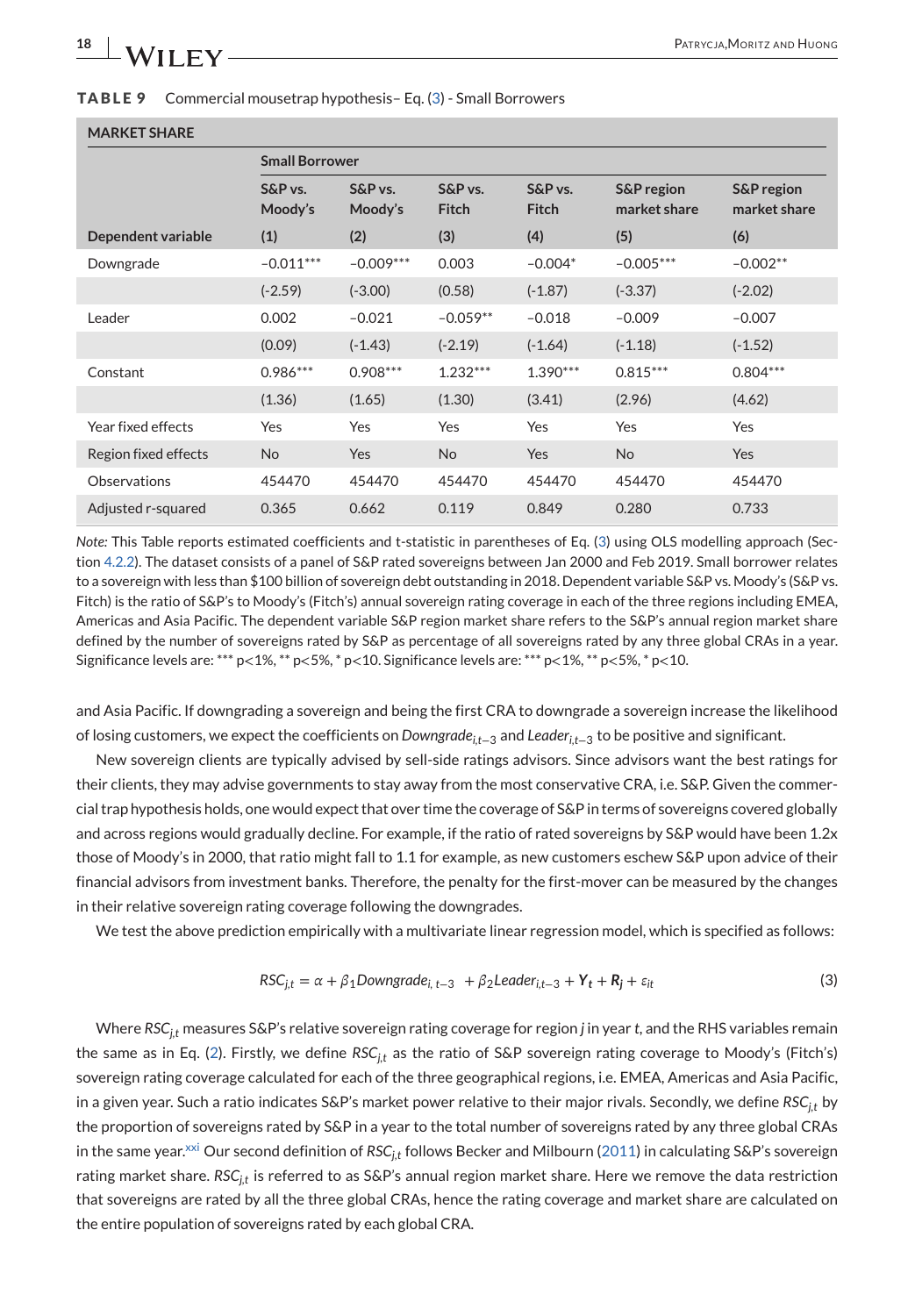#### <span id="page-18-0"></span>**TABLE 10** Commercial mousetrap hypothesis- – Eq. [\(3\)](#page-17-0) - Large Borrowers

| <b>MARKET SHARE</b> |
|---------------------|
|---------------------|

|                      | <b>Large Borrower</b> |                    |                         |                         |                            |                                       |
|----------------------|-----------------------|--------------------|-------------------------|-------------------------|----------------------------|---------------------------------------|
|                      | S&P vs.<br>Moody's    | S&P vs.<br>Moody's | S&P vs.<br><b>Fitch</b> | S&P vs.<br><b>Fitch</b> | S&P region<br>market share | <b>S&amp;P</b> region<br>market share |
| Dependent variable   | (1)                   | (2)                | (3)                     | (4)                     | (5)                        | (6)                                   |
| Downgrade            | $-0.008$              | $-0.009*$          | 0.009                   | 0.005                   | $-0.008**$                 | $-0.001$                              |
|                      | $(-0.98)$             | $(-1.80)$          | (1.02)                  | (1.09)                  | $(-1.96)$                  | $(-0.65)$                             |
| Leader               | 0.031                 | 0.004              | $-0.014$                | 0.015                   | $-0.010$                   | 0.004                                 |
|                      | (1.14)                | (0.23)             | $(-0.45)$               | (0.93)                  | $(-0.68)$                  | (0.64)                                |
| Constant             | $1.002***$            | $0.914***$         | $1.210***$              | $1.380***$              | $0.839***$                 | $0.804***$                            |
|                      | (1.32)                | (1.65)             | (1.35)                  | (2.67)                  | (2.00)                     | (3.71)                                |
| Year fixed effects   | Yes                   | Yes                | Yes                     | Yes                     | Yes                        | <b>Yes</b>                            |
| Region fixed effects | <b>No</b>             | Yes                | <b>No</b>               | Yes                     | N <sub>o</sub>             | <b>Yes</b>                            |
| Observations         | 234595                | 234595             | 234595                  | 234595                  | 234595                     | 234595                                |
| Adjusted r-squared   | 0.425                 | 0.765              | 0.256                   | 0.812                   | 0.244                      | 0.845                                 |

*Note:* This Table reports estimated coefficients and t-statistic in parentheses of Eq. [\(3\)](#page-17-0) using OLS modelling approach (Section [4.2.2\)](#page-24-0). The dataset consists of a panel of S&P rated sovereigns between Jan 2000 and Feb 2019. Large borrower relates to a sovereign with more than \$100 billion of sovereign debt outstanding in 2018. Dependent variable S&P vs. Moody's (S&P vs. Fitch) is the ratio of S&P's to Moody's (Fitch's) annual sovereign rating coverage in each of the three regions including EMEA, Americas and Asia Pacific. The dependent variable S&P region market share refers to the S&P's annual region market share defined by the number of sovereigns rated by S&P as percentage of all sovereigns rated by any three global CRAs in a year. Significance levels are: \*\*\* p<1%, \*\* p<5%, \* p<10.

With both definitions, *RSCj,t* varies by region and year. In order to control for the time-variant market factors that affect S&P's relative sovereign rating coverage, we add a full set of year dummies *Yt* as controls. We also control for the region-specific time-invariant factors by adding a full set of region dummies. If sovereign rating downgrades reduce S&P's sovereign rating coverage relative to their rival CRAs as well as their sovereign rating market share, particularly when they downgrade the sovereign before Moody's and Fitch do so as well, we expect to observe negative and significant coefficients on *Downgradei,t*<sup>−</sup><sup>3</sup> and *Leaderi,t*−3.

Eq. [\(3\)](#page-17-0) investigates S&P's downgrade at a single country level. It can be argued that it is S&P's sovereign rating downgrade intensity that causes the decline in S&P's relative sovereign rating coverage and market share. This is because sovereign clients observe the frequency of downgrades in a particular region to identify the most downgrade-prone CRA. Then we should expect that sovereign rating downgrade intensity affects S&P's future sovereign rating coverage and sovereign rating market share in the similar manner to a downgrade on a single country. To test this prediction, we estimate a linear regression model specified as follows:

$$
RSC_{j,t} = \alpha + \beta_1 \text{DownIntensity}_{j, t-k} + \beta_2 \text{FMIntensity}_{j, t-k} + Y_t + R_j + \varepsilon_{jt}
$$
\n
$$
\tag{4}
$$

The subscript *j* stands for one of the three regions in our sample, including EMEA, Americas and Asia Pacific. Subscript *t* represents the month. Each region-month observation constitutes one data point in this model, and there are 612 such observations in total. *DownIntensity* is the number of S&P's downgrades and *FMIntensity* is the number of S&P's first-mover downgrades. We count the downgrades for each region in each month, disregarding the magnitudes of the downgrades. First-mover downgrades are the sovereign downgrades where S&P is the first-mover in an episode of negative credit trend reversal identified in Section [3.1.](#page-4-0) Similar to Eq. [\(3\)](#page-17-0), *RSCj,t* is S&P's annual region sovereign rating market share and sovereign rating coverage ratios (relative to Moody's or Fitch). The time-lag between the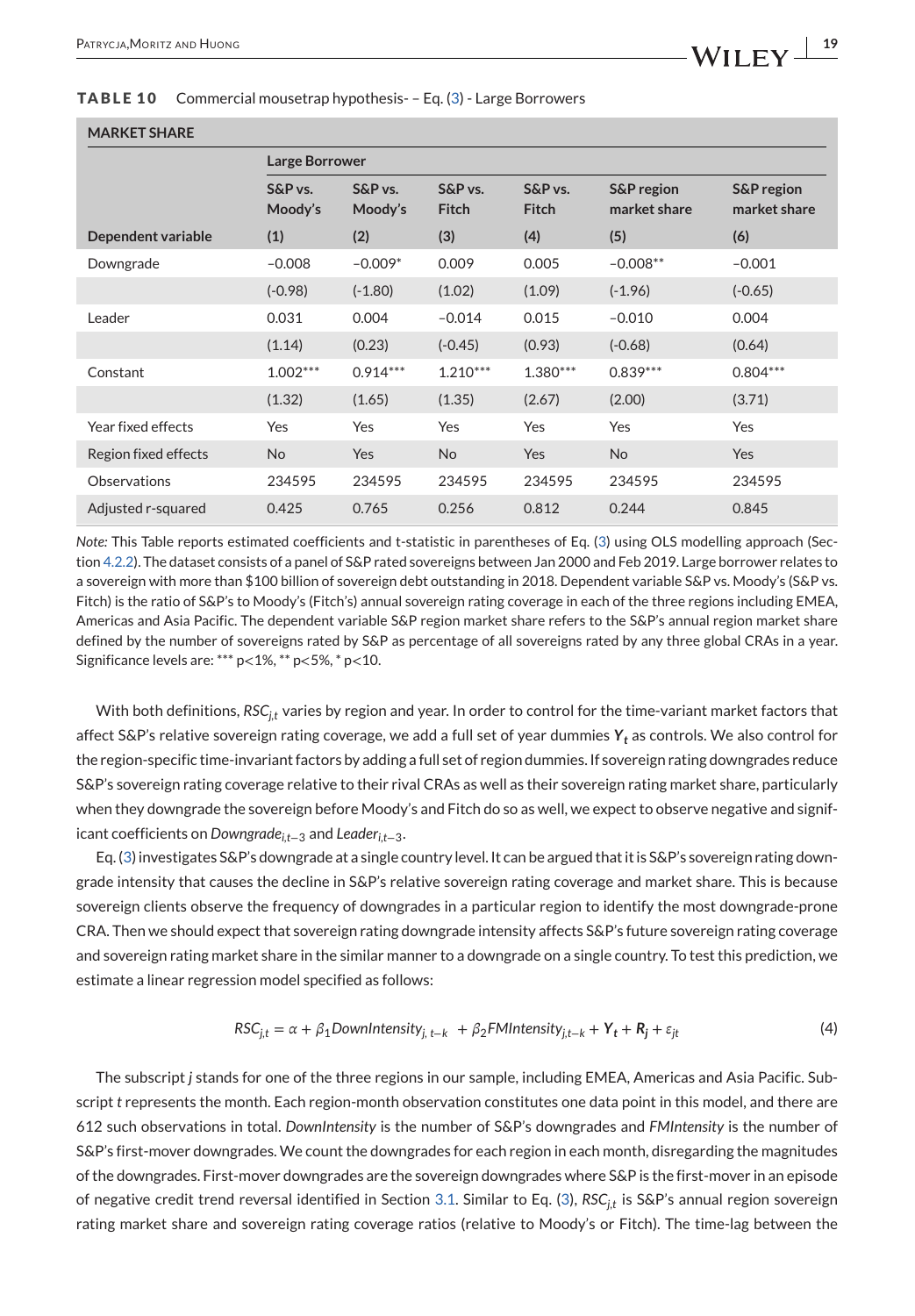#### <span id="page-19-0"></span>**TABLE 11** Commercial mousetrap hypothesis – Eq. [\(4\)](#page-18-0)

| MARKET SHARE: DOWNGRADES INTENSITY |                    |                    |                         |                         |                                       |                                       |
|------------------------------------|--------------------|--------------------|-------------------------|-------------------------|---------------------------------------|---------------------------------------|
|                                    | Whole sample       |                    |                         |                         |                                       |                                       |
|                                    | S&P vs.<br>Moody's | S&P vs.<br>Moody's | S&P vs.<br><b>Fitch</b> | S&P vs.<br><b>Fitch</b> | <b>S&amp;P</b> region<br>market share | <b>S&amp;P</b> region<br>market share |
| Dependent variable                 | (1)                | (2)                | (3)                     | (4)                     | (5)                                   | (6)                                   |
| Downgrade Intensity                | 0.006              | $-0.012***$        | $-0.016***$             | $-0.001$                | $-0.013***$                           | $-0.002$                              |
|                                    | (1.44)             | $(-3.84)$          | $(-3.00)$               | $(-0.05)$               | $(-5.41)$                             | $(-1.29)$                             |
| First mover Downgrade<br>Intensity | 0.008              | $-0.006$           | $-0.030$                | $-0.007$                | $-0.001$                              | $-0.002$                              |
|                                    | (0.50)             | $(-0.57)$          | $(-1.49)$               | $(-0.64)$               | $(-0.02)$                             | $(-0.51)$                             |
| Constant                           | $0.976***$         | $0.917***$         | $1.283***$              | $1.406***$              | $0.835***$                            | $0.799***$                            |
|                                    | (62.11)            | (80.53)            | (64.78)                 | (125.11)                | (98.16)                               | (171.40)                              |
| Year fixed effects                 | Yes                | Yes                | Yes                     | Yes                     | Yes                                   | Yes                                   |
| Region fixed effects               | <b>No</b>          | Yes                | <b>No</b>               | <b>Yes</b>              | <b>No</b>                             | Yes                                   |
| Observations                       | 612                | 612                | 612                     | 612                     | 612                                   | 612                                   |
| Adjusted r-squared                 | 0.204              | 0.625              | 0.169                   | 0.760                   | 0.198                                 | 0.784                                 |

## **MARKET SHARE: DOWNGRADES INTENSITY**

*Note:* This Table reports estimated coefficients and t-statistic in parentheses of Eq. [\(4\)](#page-18-0) using OLS modelling approach (Section [4.2.2\)](#page-24-0). The dataset consists of a panel of S&P rated sovereigns between Jan 2000 and Feb 2019. Dependent variable S&P vs. Moody's (S&P vs. Fitch) is the ratio of S&P's to Moody's (Fitch's) annual sovereign rating coverage in each of the three regions including EMEA, Americas and Asia Pacific. The dependent variable S&P region market share refers to the S&P's annual region market share defined by the number of sovereigns rated by S&P as percentage of all sovereigns rated by any three global CRAs in a year. Significance levels are: \*\*\* p<1%, \*\* p<5%, \* p<10.

region-month observation of downgrade (and first-mover downgrade) intensity and *RSC<sub>j,t</sub>* is three years (k = 36 months). If our prediction is supported by the data, we expect to find negative and significant coefficients on *Down-Intensity* and *FMIntensity*.

## **4 EMPIRICAL RESULTS**

## **4.1 Lead-lag relationship in sovereign rating changes**

In this section, we examine empirically the lead-lag relationship in sovereign ratings between three global CRAs, including S&P, Moody's and Fitch. The primary purpose of this section is to unveil the first-mover CRA. Our examination is conducted on 120 episodes of sovereign credit trend reversal, consisting of a univariate analysis of the Leadership Index and a multivariate analysis with the semi-parametric Cox proportional hazard model. In general, both analyses highlight S&P to be the first-mover CRA, particularly when it comes to downgrades.

## 4.1.1 Leadership index

In Table [1,](#page-9-0) we report all 120 episodes of credit trend reversal of both types in our sample period. We supplement the data with a Leadership Index and report the z-statistics for a Wilcoxon matched-pair sign rank test on the equivalence in the rank between S&P and their rival CRAs, namely Moody's and Fitch at the bottom rows of each panel. We devise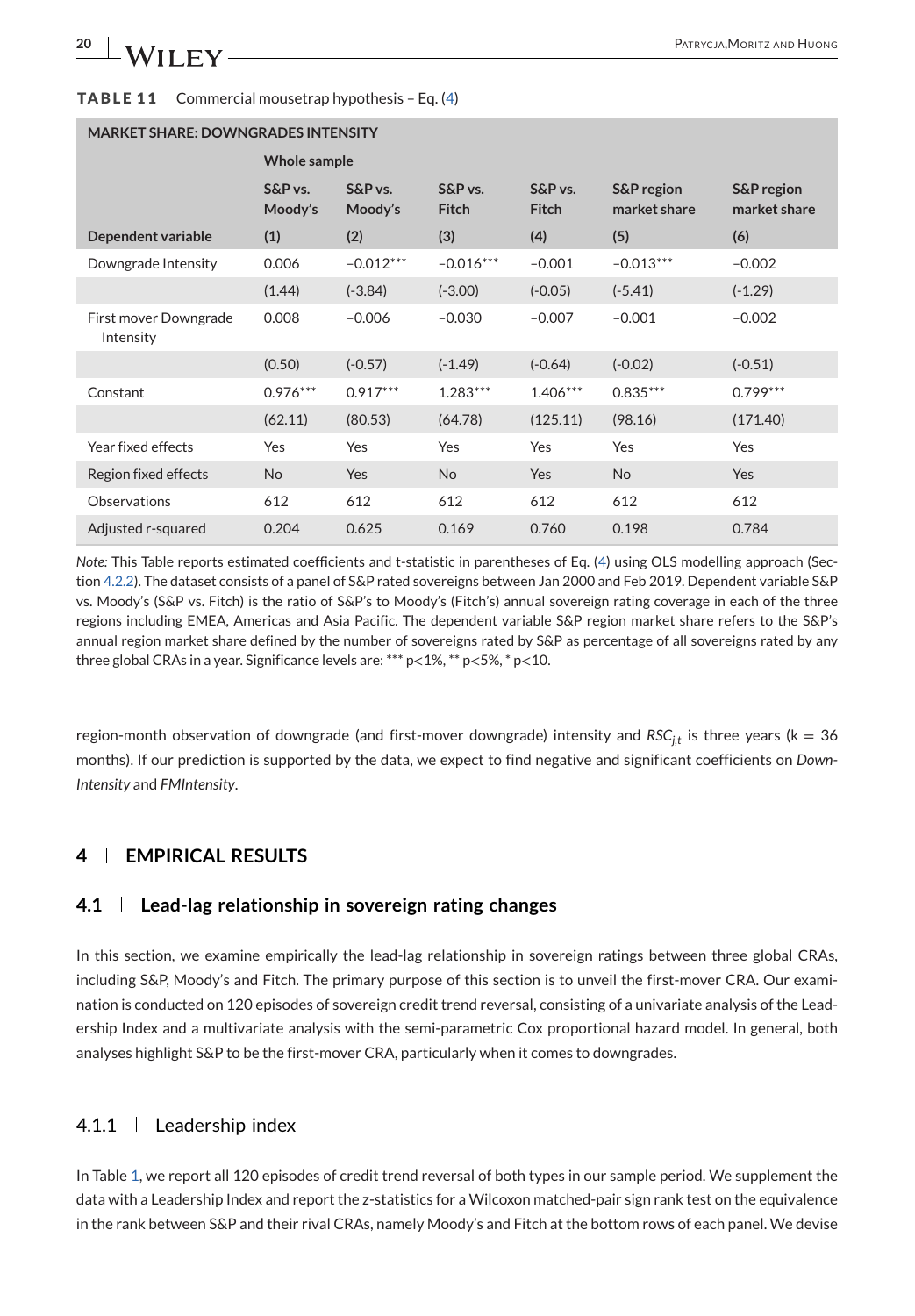| <b>MARKET SHARE: DOWNGRADES INTENSITY</b> |                       |                    |                         |                            |                            |                                       |
|-------------------------------------------|-----------------------|--------------------|-------------------------|----------------------------|----------------------------|---------------------------------------|
|                                           | <b>Small Borrower</b> |                    |                         |                            |                            |                                       |
|                                           | $S\&P$ vs.<br>Moody's | S&P vs.<br>Moody's | S&P vs.<br><b>Fitch</b> | $S\&P$ vs.<br><b>Fitch</b> | S&P region<br>market share | <b>S&amp;P</b> region<br>market share |
| Dependent variable                        | (1)                   | (2)                | (3)                     | (4)                        | (5)                        | (6)                                   |
| Downgrade Intensity                       | 0.009                 | $-0.014***$        | $-0.022***$             | $-0.002$                   | $-0.016***$                | $-0.002$                              |
|                                           | (1.56)                | $(-3.67)$          | $(-3.26)$               | $(-0.61)$                  | $(-5.47)$                  | $(-1.11)$                             |
| First mover<br>Downgrade<br>Intensity     | $-0.000$              | $-0.004$           | $-0.008$                | $-0.002$                   | $-0.002$                   | $-0.003$                              |
|                                           | $(-0.01)$             | $(-0.31)$          | $(-0.39)$               | $(-0.14)$                  | $(-0.19)$                  | $(-0.67)$                             |
| Constant                                  | $0.976***$            | $0.917***$         | $1.281***$              | $1.406***$                 | $0.835***$                 | $0.799***$                            |
|                                           | (62.18)               | (80.33)            | (64.49)                 | (125.14)                   | (98.38)                    | (171.41)                              |
| Year fixed effects                        | Yes                   | Yes                | Yes                     | Yes                        | Yes                        | Yes                                   |
| Region fixed effects                      | <b>No</b>             | Yes                | <b>No</b>               | Yes                        | <b>No</b>                  | Yes                                   |
| Observations                              | 612                   | 612                | 612                     | 612                        | 612                        | 612                                   |
| Adjusted r-squared                        | 0.203                 | 0.623              | 0.163                   | 0.760                      | 0.201                      | 0.784                                 |

#### <span id="page-20-0"></span>**TABLE 12** Commercial mousetrap hypothesis- Eq. [\(4\)](#page-18-0) - Small Borrowers

*Note:* This Table reports estimated coefficients and t-statistic in parentheses of Eq. [\(4\)](#page-18-0) using OLS modelling approach (Section [4.2.2\)](#page-24-0). The dataset consists of a panel of S&P rated sovereigns between Jan 2000 and Feb 2019. Small borrower relates to a sovereign with less than \$100 billion of sovereign debt outstanding in 2018. Dependent variable S&P vs. Moody's (S&P vs. Fitch) is the ratio of S&P's to Moody's (Fitch's) annual sovereign rating coverage in each of the three regions including EMEA, Americas and Asia Pacific. The dependent variable S&P region market share refers to the S&P's annual region market share defined by the number of sovereigns rated by S&P as percentage of all sovereigns rated by any three global CRAs in a year. Significance levels are: \*\*\*  $p < 1\%$ , \*\*  $p < 5\%$ , \* $p < 10$ . Significance levels are: \*\*\*  $p < 1\%$ , \*\*  $p < 5\%$ , \* $p < 10$ .

the comprehensive index to quantify the relative timeliness of a CRA in spotting the changes in the credit trend of a sovereign. In particular, the index is specified as follows:

$$
LeadIndex_i = \sum_{r=1}^{3} p_r \times r_i
$$

Where *LeadIndex<sub>i</sub>* is the Leadership Index of CRA *i*, *r<sub>i</sub>* is the rank of CRA *i* in an episode, and p<sub>r</sub> is the percentage of the times CRA *i* gets the rank *r*. *ri* takes value 1 if CRA is the first-mover in a credit trend reversal episode, value 2 if CRA is the second-mover and value 3 if CRA is the third-mover. The Leadership Index indicates the sample average mean rank of a CRA. We also distinguish a CRA's Leadership Index in upgrade episodes from their Leadership index in downgrade episodes.

In theory, the *LeadIndexi* takes any value in the continuous range between one and three. A high value of the index indicates a propensity to be the follower in an episode of sovereign credit trend reversal, whereas a low value would imply a propensity to the leader or first-mover. In the first most extreme case, CRA *i* leads 100% of the time, their Leadership Index is one. In the second most extreme case, CRA *i* is the last-mover in all episodes, hence their Leadership Index takes value of three. If all the three CRAs are equally likely to be the first-mover, i.e. there is no systematic difference in the timeliness of rating actions across the three CRAs, the Leadership Index for each CRA would be 2.

Hill and Faff [\(2010\)](#page-29-0) employ the leader-follower ratio (LFR) initiated by Cooper et al. [\(2001\)](#page-28-0) to examine the leadlag relationship between S&P, Moody's and Fitch. Their LFR is the ratio of the time from the preceding rating action by another CRA to the time to the succeeding rating action by another CRA. Our index differs from theirs in that our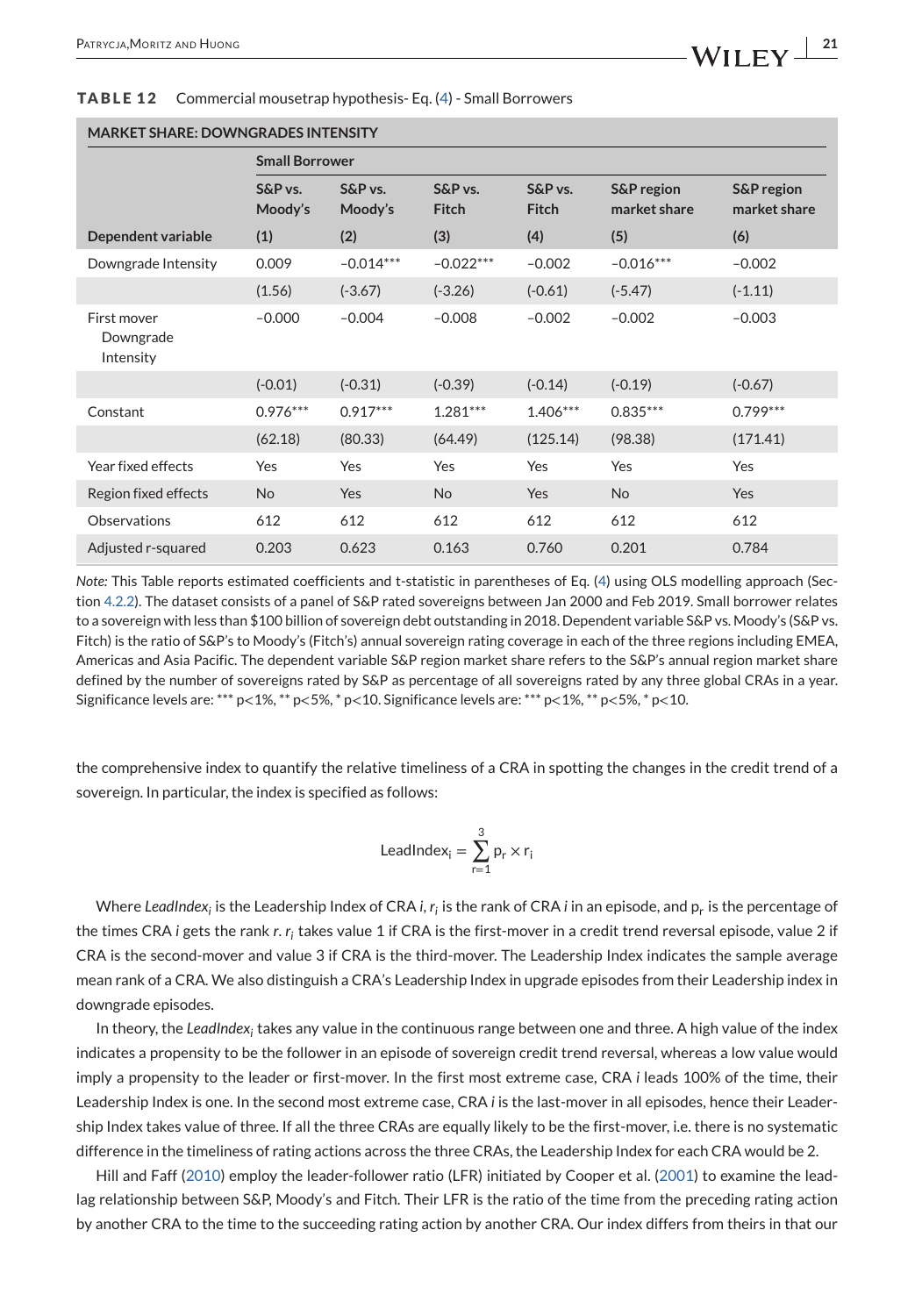<span id="page-21-0"></span>

|  | <b>TABLE 13</b> Commercial mousetrap hypothesis- Eq. (4) - Large Borrowers |
|--|----------------------------------------------------------------------------|
|--|----------------------------------------------------------------------------|

| MARKET SHARE: DOWNGRADES INTENSITY    |                       |                    |                  |                         |                            |                            |
|---------------------------------------|-----------------------|--------------------|------------------|-------------------------|----------------------------|----------------------------|
|                                       | <b>Large Borrower</b> |                    |                  |                         |                            |                            |
|                                       | S&P vs.<br>Moody's    | S&P vs.<br>Moody's | S&P vs.<br>Fitch | S&P vs.<br><b>Fitch</b> | S&P region<br>market share | S&P region<br>market share |
| Dependent variable                    | (1)                   | (2)                | (3)              | (4)                     | (5)                        | (6)                        |
| Downgrade Intensity                   | 0.009                 | $-0.014*$          | $-0.022$         | 0.004                   | $-0.011*$                  | $-0.003$                   |
|                                       | (0.78)                | $(-1.75)$          | $(-1.59)$        | (0.56)                  | $(-1.80)$                  | $(-0.81)$                  |
| First mover<br>Downgrade<br>Intensity | 0.007                 | $-0.010$           | $-0.026$         | $-0.004$                | $-0.005$                   | 0.0004                     |
|                                       | (0.26)                | $(-0.53)$          | $(-0.75)$        | $(-0.22)$               | $(-0.33)$                  | (0.06)                     |
| Constant                              | $0.976***$            | $0.917***$         | $1.281***$       | $1.405***$              | $0.834***$                 | $0.799***$                 |
|                                       | (62.02)               | (79.49)            | (63.97)          | (125.07)                | (95.51)                    | (171.06)                   |
| Year fixed effects                    | Yes                   | Yes                | Yes              | Yes                     | Yes                        | Yes                        |
| Region fixed effects                  | <b>No</b>             | Yes                | <b>No</b>        | Yes                     | <b>No</b>                  | Yes                        |
| Observations                          | 612                   | 612                | 612              | 612                     | 612                        | 612                        |
| Adjusted r-squared                    | 0.200                 | 0.615              | 0.150            | 0.760                   | 0.154                      | 0.783                      |

### **MARKET SHARE: DOWNGRADES INTENSITY**

*Note:* This Table reports estimated coefficients and t-statistic in parentheses of Eq. [\(4\)](#page-18-0) using OLS modelling approach (Section [4.2.2\)](#page-24-0). The dataset consists of a panel of S&P rated sovereigns between Jan 2000 and Feb 2019. Large borrower relates to a sovereign with more than \$100 billion of sovereign debt outstanding in 2018. Dependent variable S&P vs. Moody's (S&P vs. Fitch) is the ratio of S&P's to Moody's (Fitch's) annual sovereign rating coverage in each of the three regions including EMEA, Americas and Asia Pacific. The dependent variable S&P region market share refers to the S&P's annual region market share defined by the number of sovereigns rated by S&P as percentage of all sovereigns rated by any three global CRAs in a year. Significance levels are: \*\*\* p<1%, \*\* p<5%, \* p<10.

index points directly to the rank of a CRA in an episode of triple rating downgrades (upgrades) within a 5 year window and the rank is specified under our rigorous identification procedure mentioned earlier.

Consistent with the figures, Table [1](#page-9-0) shows a clear trend for S&P to lead the sovereign rating market. Their Leadership Index calculated on 120 episodes of credit trend reversal is 1.71, which is lower than both Moody's (2.16) and Fitch (2.13). The Leadership Index of S&P is 1.51 and 1.88 for downgrade episodes and upgrade episodes, respectively. Both values point to S&P as the first-mover for both directions in the changes of sovereign credit trends. TheWilcoxon sign-rank tests show that S&P's leadership is more pronounced in downgrade episodes than in upgrade episodes. The evidence for S&P's leadership is strongest in Europe & Central Asia, Middle East and Africa (EMEA) and Americas. S&P's relative position is least distinct in Asia Pacific for both positive and negative changes in sovereign credit quality (upgrade episodes and downgrade episodes). In Asia Pacific we find a leading role played by Moody's (Table [1,](#page-9-0) Panel II). Nevertheless, the z-statistic fails to reject the null that Moody's rank is indistinguishable from S&P's.

To examine the time variation in the timeliness of rating actions across the three leading CRAs, we split the episodes into four subperiods: 2000–2004, 2005–2009, 2010–2014, and 2015–2019 and recalculate the Leadership Index for each CRA across 120 episodes, 55 downgrade episodes and 65 upgrade episodes (Table [1,](#page-9-0) Panel III). In contrast to Güttler and Wahrenburg [\(2007\)](#page-29-0) who highlight the propensity for Moody's to lead S&P in detecting corporate failure, our data show that S&P's leadership in spotting negative sovereign credit quality persists over time. S&P's leadership role intensifies over the years, especially in the period 2005–2009 and the more recent period 2015–2018. During the subperiod 2010–2014, there is a switch in the leadership of downgrade trends from S&P to Moody's. S&P's downgrades are slightly less timely than Moody's downgrades. Nevertheless, the difference in timeliness of rating downgrades between Moody's and S&P during this period is not statistically significant. When there is an improvement in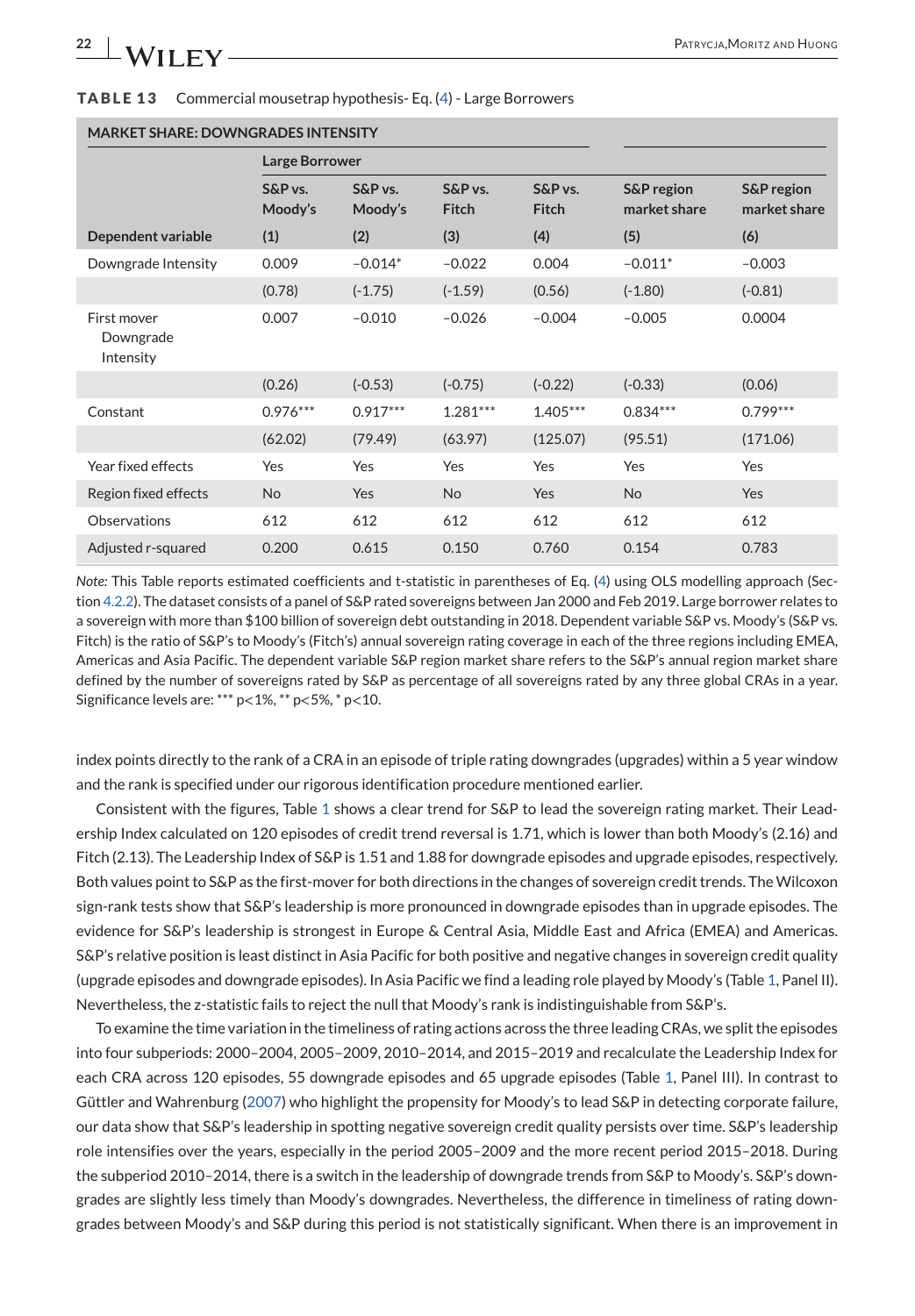sovereign credit strength, S&P moves first in half the full sample period. In the subperiods 2000–2004 and 2010–2014, Fitch tends to upgrade slightly faster than S&P and Moody's, hence becomes the first-mover on average during those periods. However, the differences in the rank between Fitch and S&P are not significantly different from zero.

The timeliness in detecting reversals of sovereign credit trend is valuable to investors, particularly when the sovereigns concerned are frequent borrowers on the capital market, i.e. they have a large amount of sovereign marketable debt outstanding. In Panel IV of Table [1,](#page-9-0) we segregate episodes concerning large sovereign borrowers from those concerning small borrowers. We define the large borrowers as those having at least \$100 billion of sovereign debt outstanding in 2018. We source the data on sovereign debt from S&P's report "*Sovereign debt 2019: Global borrowing to increase by 3.2% to US \$7.8 trillion. February 2019" (S&P*, *[2019c](#page-29-0))*. Out of 120 episodes of credit trend reversal, there are 41 episodes concerning large sovereign borrowers. S&P moves first and is followed by Moody's and Fitch. S&P's leadership is mostly driven by their tendency to downgrade faster than Moody's and Fitch when sovereign creditworthiness deteriorates. As far as the small sovereign borrowers are concerned, S&P's leadership role is even more pronounced.

In Table [1,](#page-9-0) we report the results based on credit trend reversals which are defined within five years. To see the full list of the episodes, refer to Appendix Table [A3.](#page-32-0) To examine the robustness of the results, we re-define the episodes within various windows ranging from one year to five years. Our results are displayed in Table [2.](#page-11-0) For brevity, we only report the Leadership Index which indicates the average rank of each CRA across five different time windows between one and five years. Across all the five windows, S&P demonstrates the least dependence among the three leading CRAs, especially with regards to trends of deterioration in sovereign credit quality (downgrades). Our earlier findings concerning S&P's leadership in EMEA and Americas continue to hold at time windows shorter than five years. There is also little heterogeneity in the time evolution of the relative timeliness of rating actions by three CRAs across five different time windows. In summary, the evidence in favour of S&P as the first-mover for both upgrading and downgrading trends remains robust.

Thus far our analyses cover episodes of reversal of credit trends, hence the rating levels associated with the rating actions in the episodes are not taken into consideration, i.e. it is only the direction of the rating action that matters. Nevertheless, it is believed that rating actions that cross the investment grade-speculative boundary (between BBB- /Baa3 and BB/Ba1), have significant implications for investors' trading decisions. A downgrade that brings a sovereign from investment grade to speculative status (a so-called "fallen angel") can trigger forced sell off on the part of institutional investors or instigate certain contractual obligations under the debt covenants. On the other hand, an upgrade that lifts a sovereign from speculative status to investment grade ("rising star") increases the sovereign's investor base since many large institutional investors are allowed to hold only debt instruments with investment grade ratings. Given the importance of rating actions that cross the investment grade-speculative boundary, we investigate the relative timeliness of the three leading CRAs in respect of taking such actions (Table [3\)](#page-12-0). We identify rating actions that cross the divide as either rising stars or fallen angels and examine the lead-lag relationship between the three main CRAs for such cases. There are 15 episodes associated with rising stars and 10 episodes associated with fallen angels in our sample (See Appendix Table [A4\)](#page-40-0). The leader in upgrading sovereigns to investment grade is Fitch. The countries affected come from a mix of three geographical regions, EMEA, Americas and Asia Pacific. Fitch tends to move first in 40% of the upgrades episodes, followed by S&P (33%) and Moody's (27%). By contrast, S&P leads the episodes of fallen angels. They are the first-mover 80% of the time, followed by Moody's (20%). Fitch never leads in any episodes of fallen angels. A majority of the fallen angels are EMEAs countries, including Azerbaijan, Bahrain, Croatia, Cyprus, Greece, Hungary, Portugal, and Tunisia (for details on the individual episodes see Appendix Table [A4\)](#page-40-0).

To sum up, our preliminary results show that S&P is the most independent CRA and typically fastest to respond to a deterioration in sovereign credit strength. Such prompt actions from the CRAs are welcomed by rating users whose investment decisions are informed by CRAs' credit opinions. In general, we find that S&P's leadership persists over time and holds particularly strong for downgrades across the investment grade divide. They also lead in upgrade trends, though there are cases in which Fitch tends to act slightly faster, such as crossing the investment grade divide from below.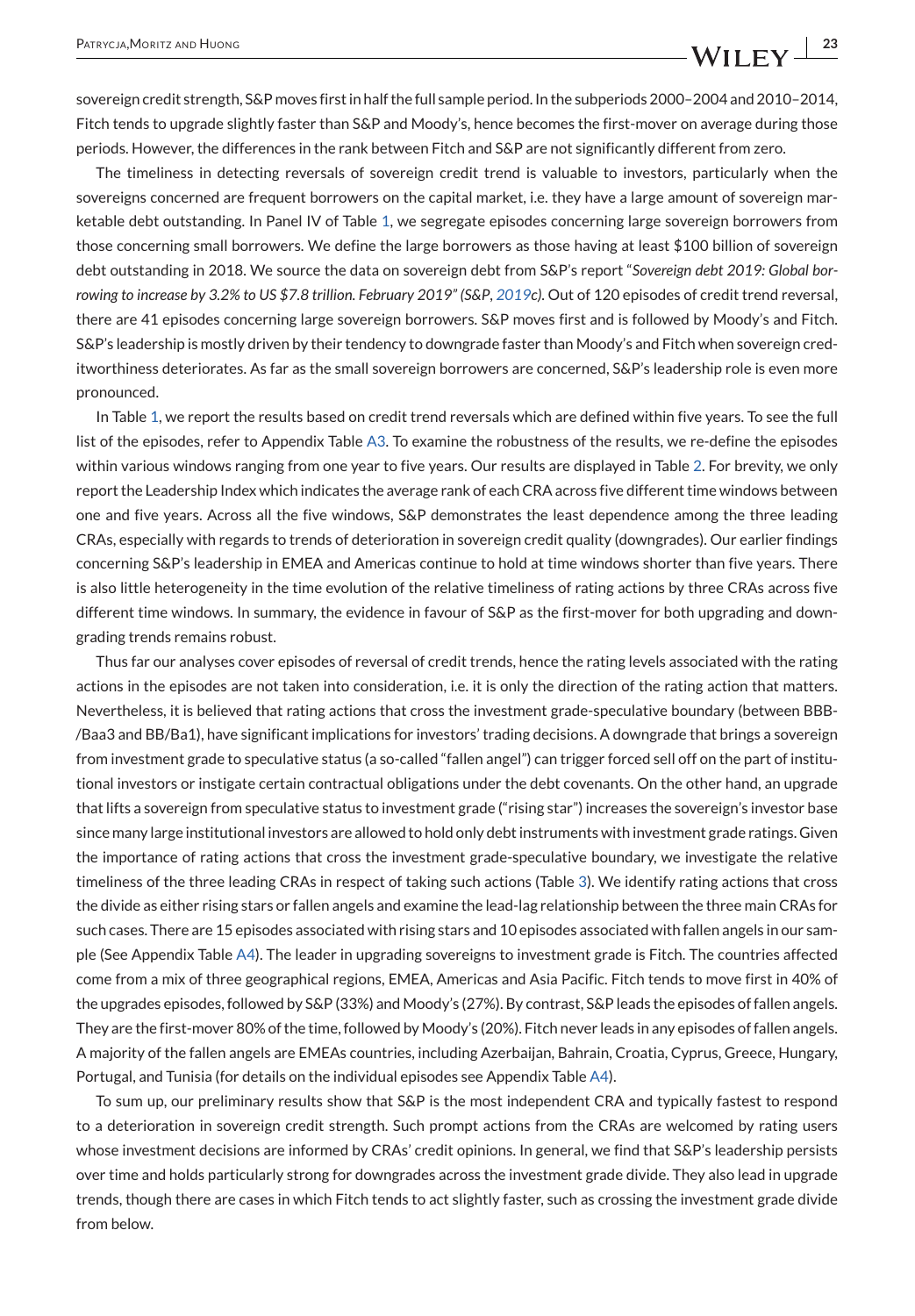<span id="page-23-0"></span>**24 N/II FV** 

## 4.1.2 The Cox proportional hazard model

In Table [4,](#page-13-0) we report the estimation results of the Cox proportional hazard model. We summarise the results of downgrades in Panel I and upgrades in Panel II. Spec. (1), (2), and (3) in each Panel report the coefficient estimates for S&P. Spec. (4), (5) and (6) report the estimates for Moody's. Finally, Spec. (7), (8) and (9) report the estimates for Fitch. Results show that rating actions by the three CRAs tend to herd toward each other. For example, in Panel I the hazard of downgrades from Moody's and Fitch increases steadily for sovereigns previously downgraded by S&P. For example, downgrade intensity by Moody's conditional on S&P's downgrade is 3.2, whereas downgrade intensity by Fitch conditional on S&P is 3.9. This means that a downgrade by Moody's (Fitch) is 225% (287%) more likely if there was a downgrade by S&P. We find a similar increase in the downgrade hazard from S&P for sovereigns previously downgraded by Moody's and Fitch, but to a lesser extent by the latter CRA (downgrade intensity by S&P conditional on Fitch is 3.0). The overall lower t-statistics for S&P underline the slightly less pronounced herding behaviour of S&P towards the competition than the other way around. In the joint effects model, we find that, other things equal, Moody's and Fitch are influenced more by S&P than they influence each other (Spec. (6) and (9)). Considering the case of S&P in Spec. (3), S&P's downgrades are more strongly influenced by prior similar actions from Moody's than from Fitch. For example, downgrade intensity by S&P conditional on Moody's is 2.7 whereas that of Fitch 1.6, i.e. a downgrade by S&P is 173% (61%) more likely if there was a prior downgrade by Moody's (Fitch) respectively. In terms of leadership, downgrades by S&P undoubtedly influence downgrades by Moody's and Fitch to a greater extent than Moody's and Fitch influence each other. For instance, downgrade intensity by Moody's (Fitch) conditional on S&P is 2.6 (3.4). On the other hand, Moody's intensity conditional on Fitch and vice versa is 1.6 and 1.7 respectively.

We find very similar results for upgrades in Panel II of Table [4.](#page-13-0) S&P is the least dependent CRA and tends to influence its rivals' rating actions more than the other way around. In Spec. (3) and (6), Fitch tends to lead both S&P and Moody's in upgrading trends. Nevertheless, when being a follower in an upgrade trend, the intensity of upgrades by Fitch is influenced by S&P more than by Moody's (Spec. 9).

### **4.2 Commercial trap analyses**

The estimation results revealed by the Cox proportional hazard model discussed in the previous section substantiate the leadership role of S&P in detecting changes in sovereign credit quality. Although they provide positive signals to rating users about the timeliness of S&P's sovereign ratings compared with Moody's and Fitch, there remains an unanswered question about its implications for the first-mover CRA (S&P). In this section, we provide an empirical investigation into this issue. The full results are reported in Tables [5–13.](#page-14-0)

## 4.2.1 Contract withdrawal

Table [5](#page-14-0) reports the estimation results of Eq. [\(2\)](#page-16-0) implemented on the full sample of sovereign entities rated by S&P as well as on two subsamples of small sovereign borrowers and large sovereign borrowers (rated by S&P). Large sovereign borrowers are frequent issuers of debt instruments on the capital market. Among these large borrowers include United States, United Kingdom, Argentina, Australia, Brazil, Canada, China, Germany, India, Italy, Portugal, Russia, Spain, South Korea. We repeat these subsample analyses for three different geographical regions in Table [6,](#page-14-0) including EMEA, Americas and Asia Pacific.

Table [5](#page-14-0) displays the coefficient estimates and their corresponding t-values in parentheses for Eq. [\(2\)](#page-16-0). For each sample (the full sample and two subsamples), we run the Eq. [\(2\)](#page-16-0) with year fixed effects in Spec.(1) and with year-region fixed effects in Spec. (2). Consistent with our prediction, a sovereign downgrade in a given year by the first-mover CRA (S&P)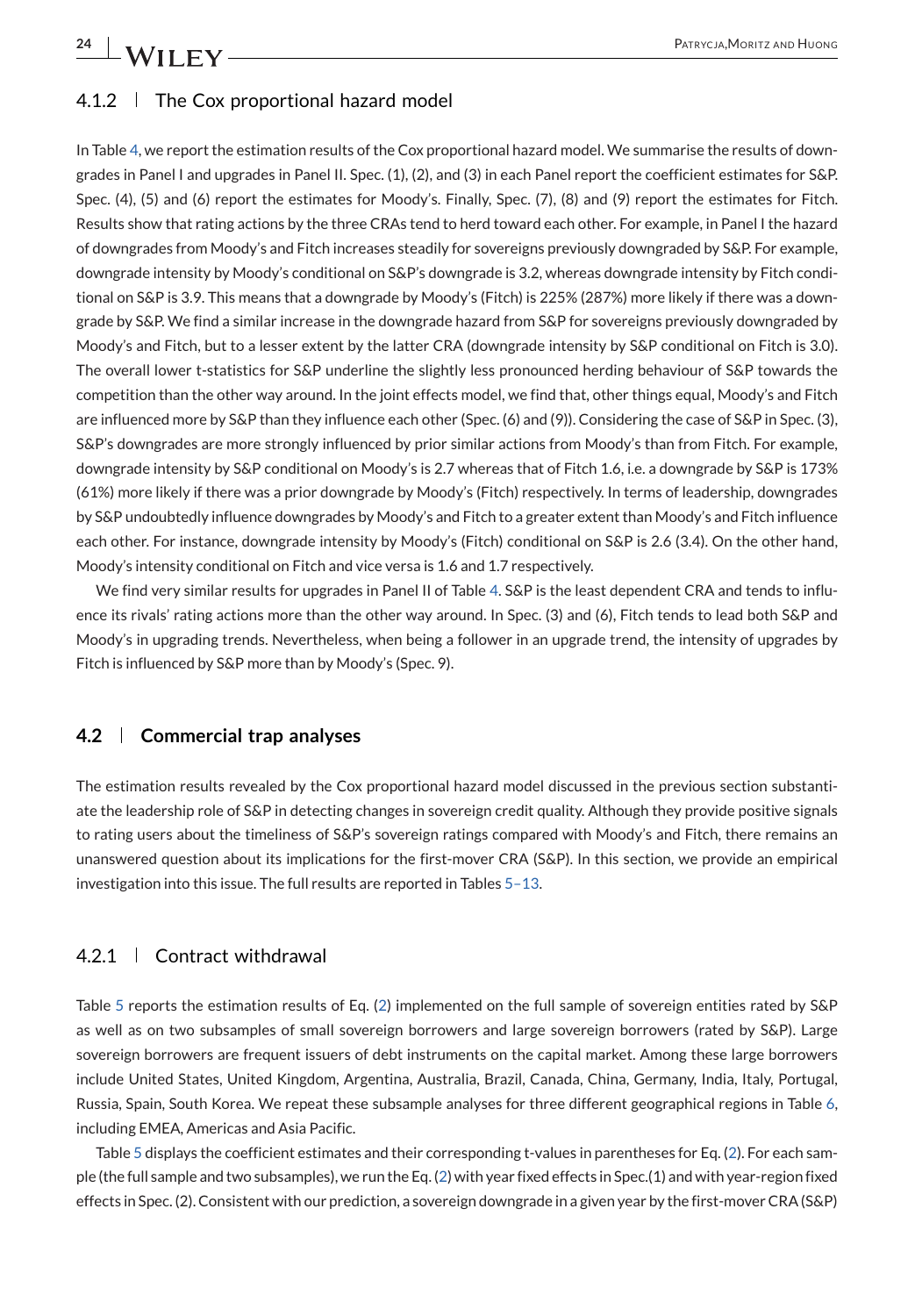<span id="page-24-0"></span>results in a statistically significant increase in the likelihood of contracts being cancelled. The coefficient estimates on *Downgrade* take the correct signs for the full sample and for small sovereign borrowers, while turn insignificant for large borrowers. On average, one notch downgrade by S&P increases the probability of contract withdrawal three years later by approximately 2.4% (Table [5,](#page-14-0) Column 2). More contracts are lost due to cancellation by small sovereign borrowers than by large borrowers. Specifically, small borrowers are more likely to cancel contract within three years of a notch downgrade by 3.3% relative to a benchmark case of no rating change (Table [5,](#page-14-0) Column 4). This estimate is strongly significant at 1% level[.](#page-27-0)<sup>xxii</sup>

In Table [6,](#page-14-0) we run Eq. [\(2\)](#page-16-0) on three subsamples corresponding to three geographical regions in our dataset, including EMEA, Americas and Asia Pacific. Consistent with Table [1](#page-9-0) in which S&P leadership in downgrade episodes are more pronounced in EMEA and Americas, here we find that *Downgrade* is statistically significant with correct sign in EMEA (2.0%) and Americas (2.5%), but insignificant in Asia Pacific (1.1%). The results reveal a heterogeneity in the impact of sovereign downgrades by S&P's on their future loss of rating contracts. The commercial loss is most severe in countries where S&P downgrades fastest. For both full sample analysis and the subsample analyses, we do not find specific evidence for *Leader* in case of contract withdrawals in Table [5](#page-14-0) and Table [6.](#page-14-0)<sup>xxiii,xxiv</sup>

### 4.2.2 Market Share

Turning to the examination of relative sovereign rating coverage and market share, we summarise S&P's relative sovereign rating coverage, region market share and sovereign downgrade intensity in Table [7.](#page-15-0) Since *RSC* are forwarded by three years relative to the year of the rating observation, we lose the first three years of *RSC* (2000, 2001 and 2002). By the end of our sample period (January 2019), S&P rated 127 countries. Throughout the 17-year period, on average, they rate about 120 countries per year on a global scale, more than both Moody's (116) and Fitch (101). S&P's annual average market share across the three regions is 85% with a small standard deviation of only 6%[.](#page-27-0)<sup> $xxy$ </sup> In comparison with both Moody's and Fitch, S&P tends to have a larger pool of sovereign clients. The average ratio of S&P's sovereign rating coverage to Moody's (Fitch) is greater than one. Looking into each region, we find S&P dominates Fitch in all the three regions, while it becomes slightly less competitive than Moody's (smaller rating coverage) in the Americas and Asia Pacific.With regards to downgrade intensity, S&P makes an average of 0.51 downgrade per region per month with a standard deviation of 1.05. Nevertheless, they can announce up to nine downgrades within a month. Small sovereign borrowers (0.37 downgrades per region per month) are more vulnerable to S&P's downgrades than large borrowers (0.14 downgrades per region per month). They are also more prone to S&P's first mover downgrades than large sovereign borrowers.

The estimation results of Eq. [\(3\)](#page-17-0) are presented for the full sample of all sovereigns rated by S&P in Table [8,](#page-16-0) the subsample of small and large borrowers in Tables [9](#page-17-0) and [10](#page-18-0) respectively. Table [8](#page-16-0) reveals the empirical evidence for our prediction that S&P's sovereign downgrades might endanger their market share. The first (second) two columns show the impact of downgrades on S&P's sovereign rating coverage relative to Moody's (Fitch) three years later. The last two columns show the impact of S&P's downgrades on their overall regional market shares. The results support our earlier prediction. For each one-notch downgrade, the overall annual regional market share declines by approximately 0.2% within three years after the downgrade occurs (Table [8,](#page-16-0) Column 6). Considering an overall average number of sovereigns rated by any three global CRAs across three regions is 48 countries per region per year, S&P's overall average market share of 85% is approximate to 41 countries per region per year. If we assume that sovereigns who terminate contracts with S&P continue to solicit ratings from either Moody's or Fitch, then a loss of 0.2% on S&P's market share will be equivalent to a reduction of S&P's average rating coverage from 41 sovereigns to 40.7 sovereigns (40.7 = (0.85-0.002)\*48).

Looking at the regressions on coverage ratios, we notice that the loss of market power relative to Moody's is much stronger than the loss to Fitch. For example, for a three-notch downgrade, S&P's relative sovereign rating coverage declines by 2.7% (0.9%\*3) (Table [7,](#page-15-0) Column 2). This value is equivalent to a decline in S&P's annual average relative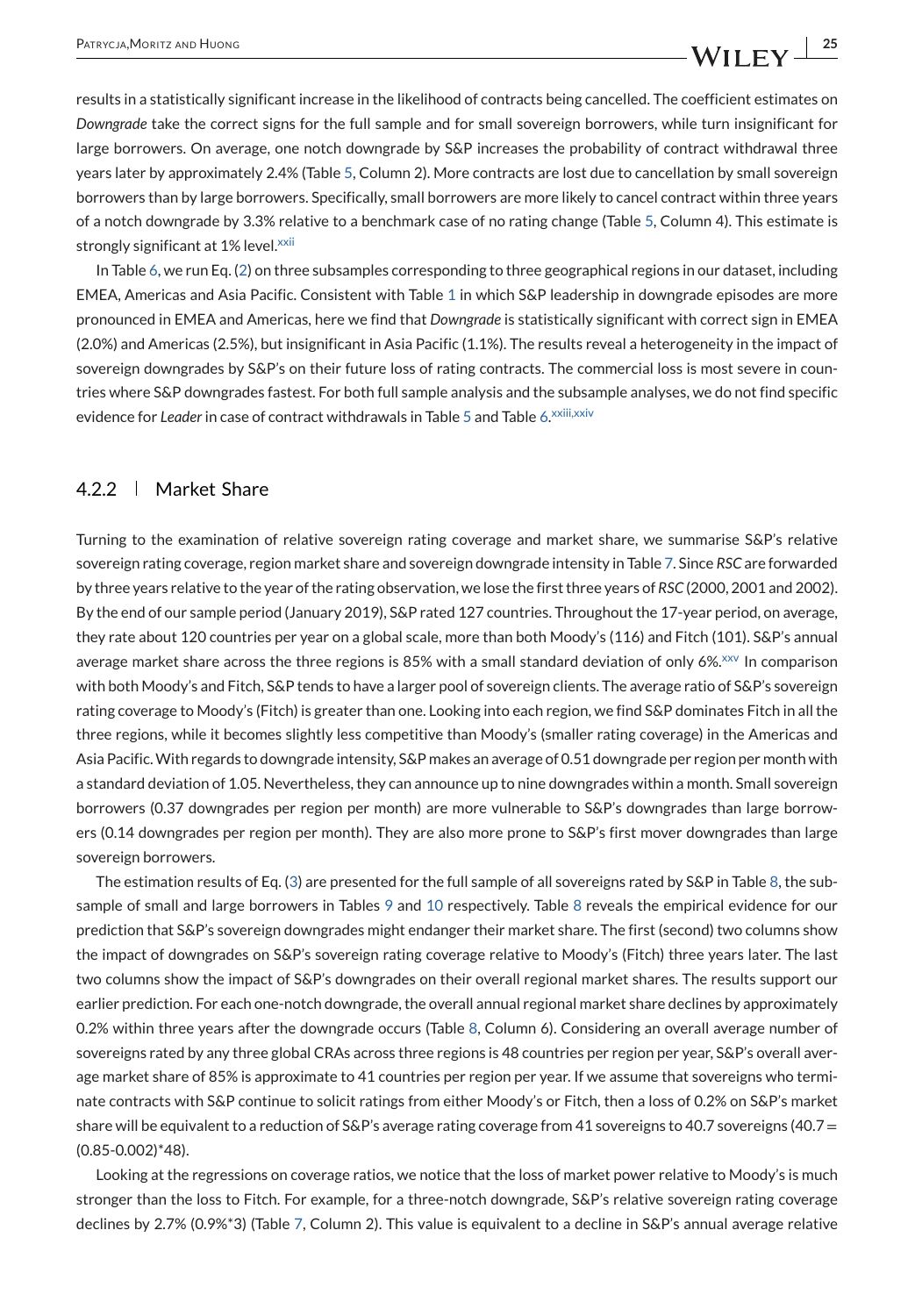sovereign rating coverage (compared with Moody's) across the three regions from 1.01 to 0.98, and a loss of 1.05 sovereign customers[.](#page-27-0)<sup>xxvi</sup>

As regards the coverage ratio of S&P to Moody's, we obtain strongly statistically significant coefficients on *Downgrade* in the subsample of small sovereign borrowers (Table [9\)](#page-17-0), but small and weakly significant coefficients on *Downgrade* for large sovereign borrowers (Table [10\)](#page-18-0). The results are consistent with Eq. [\(2\)](#page-16-0) for contract withdrawal. For small borrowers, the loss of S&P to Moody's is more pronounced than the loss of S&P in relation to Fitch. Furthermore, small sovereign borrowers are more likely, than large sovereign borrowers, to cancel contracts as a result of the downgrades, thus adversely affecting S&P's rating coverage relative to their major competitor (Moody's in particular).

In Tables [11–13,](#page-19-0) we present the estimation results of Eq. [\(4\)](#page-18-0). In Table [11,](#page-19-0) we regress *RSC* on S&P's downgrade intensity and first-mover downgrade intensity. We control the model for year fixed effects or region-year fixed effects. The sample consists of 612 region-month observations for which market shares and ratios of sovereign rating coverage are available. We run Eq. [\(4\)](#page-18-0) on two versions of *RSC*. In columns (1-4), *S&P vs. Moody's (vs. Fitch)*, we measure *RSC* by the ratios of S&P sovereign rating coverage to Moody's (Fitch's) sovereign rating coverage. In columns (5) and (6) named *S&P region market share*, *RSC* is the S&P's annual region market share. We notice a sharp increase in adjusted R-squared when the models are controlled by both region fixed effects and year fixed effects. With the inclusion of region dummies and year dummies, our model explains up to 78.4% of the variation in dependent variables. We find a statistically significant coefficient on *DownIntensity* in the case of S&P's sovereign rating coverage relative to Moody's, but not in the case of S&P's sovereign rating coverage relative to Fitch. The coefficient is strongly significant at 1% level and has the correct sign. For each additional downgrade made by S&P in a region in a month, the ratio of S&P to Moody's rating coverage drops by 1.2% in the following three years.We do not find similar evidence in the case of S&P versus Fitch nor for S&P's region market share sample[.](#page-27-0)<sup>xxvii</sup> The result corroborates our earlier finding regarding the potential decline of S&P's sovereign rating coverage relative to Moody's.

In Tables [12–13,](#page-20-0) we redefine the RHS variables and re-estimate Eq. [\(4\)](#page-18-0). Specifically, we count S&P's downgrades and S&P's first-mover downgrades on small sovereign borrowers in Table [12](#page-20-0) and on large sovereign borrowers in Table [13.](#page-21-0) We find strong evidence in favour of the commercial trap hypothesis in the case of small sovereign borrowers, and weaker evidence in the case of large sovereign borrowers. Both tables highlight the significant decrease in S&P's sovereign rating coverage relative to Moody's.

In summary, our empirical evidence shows that the lead-lag relationship in sovereign credit ratings may impose a significant cost on the first mover, especially in the case of downgrades. Although the revealed results do not necessarily imply that there is a violation of the analytical independence principle in the production of sovereign credit ratings by issuer-pay CRAs, they highlight the important role of maintaining effective Chinese walls to prevent commercial motivations from interfering with analysts' sovereign credit assessments[.](#page-28-0)<sup>xxviii</sup> It stresses the importance that analysts are not subjected to any pressure, however subtly or informally conveyed, that could distort their incentives to shy away from a negative rating action.

## **5 CONCLUSION**

In this paper, we document that S&P tends to be the first-mover in taking sovereign actions, particularly negative rating actions. We show that being a first-mover in downgrading sovereign ratings has negative commercial implications for the first-mover CRA (S&P). Using a sample of 102 sovereigns rated by the three largest CRAs, including S&P, Moody's and Fitch between January 2000 and January 2019, we show that the CRA making the timeliest downgrades receives a penalty in the form of contract withdrawals and decrease in relative sovereign rating coverage. Although S&P is the quickest to respond to the new information released to the market, which enhances the relevance and timeliness for investors, it is penalised for its prompt actions by sovereign clients who might decide to cancel their business with S&P following a downgrade.

<span id="page-25-0"></span>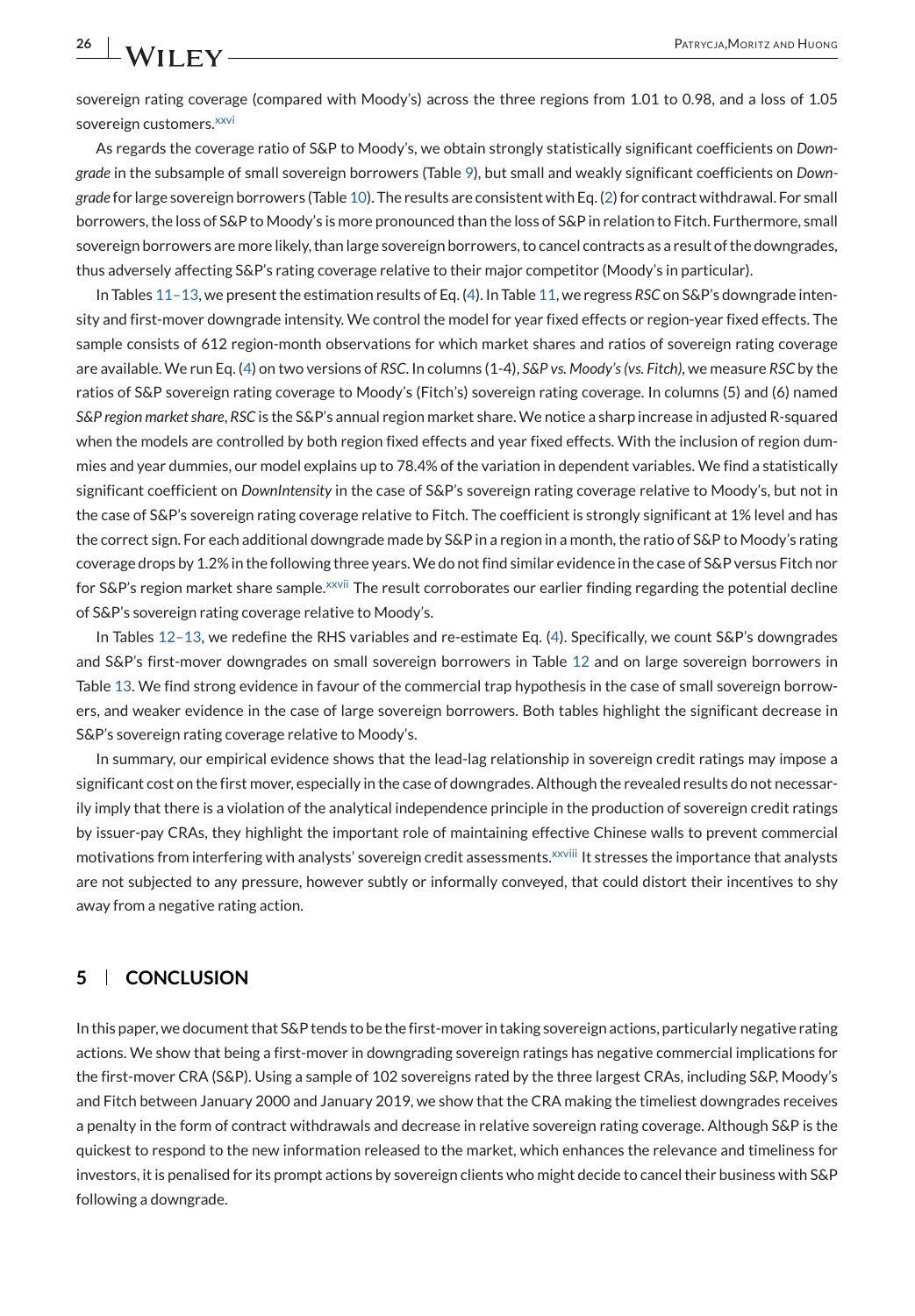<span id="page-26-0"></span>Our identification strategy relies on observing the direction of the rating changes (trend reversals) rather than their intensity, which enables us to identify which CRA is the quickest to incorporate the new information from the market into sovereign ratings before it becomes a consensus view.

Using the Cox proportional hazard model, we establish that S&P is the first-mover in both sovereign rating upgrades and sovereign rating downgrades. Furthermore, we find that the propensity for S&P to lose contracts rises by 2.4% with each one-notch downgrade announced by them. The more regular the downgrades occur, the more likely it is that S&P's sovereign rating coverage relative to their major rival CRA (Moody's) would decline, hence adversely affecting S&P's competitiveness. There is a potential trade-off for analysts to release timely downgrades, on the one hand, and to minimise perceived threats to their personal job security on the other, if the rating action jeopardises sovereign rating contracts. Considering on top of that the disproportional importance of sovereign ratings to the rest of the economy, special attention needs to be given to protecting the independence of sovereign analysts. Our results should be of interest of CRAs' own compliance departments, but also regulators, policymakers and investors, who are the ultimate users of sovereign ratings.

#### **ORCID**

#### Patrycja Klusak<sup>D</sup> <https://orcid.org/0000-0001-5851-2461>

#### **Notes**

- $\frac{1}{2}$  It is possible to recall recent rating actions by Moody's on 57 UK sub-sovereign entities and 39 special purpose vehicles (SPVs) following the change in the outlook to negative from stable on the UK's Aa2 sovereign rating on 8<sup>th</sup> November 2019. SPVs in this case are related to sectors such as local authorities, universities, housing associations, public transit, public sector financing and non-profit organisations.
- ii Acharya et al. [\(2021\)](#page-28-0) in contrast with these studies examine the fire-sale risk channel domestic banks' holdings of sovereign bonds.
- iii S&P (2013). Republic of Turkey unsolicited issue ratings withdrawn. February 14, 2013.
- iv Regulation (EC) No 1060/2009 of the European Parliament and of the Council of 16 September 2009 on credit rating agencies.
- Sovereign analysts often answer judicial questions when their ratings are not met with satisfaction of the governments or regulators (i.e., this is when the ratings are "too low" at any point in time). For example, in 2012 sovereign analysts from S&P and Fitch were subject to prosecution for market manipulation in a criminal court in Italy following a series of downgrades of that country (Reuters, [2017\)](#page-29-0). Although all the accused were finally acquitted, the process took five years to conclude, which damaged the reputation of the analysts individually as well as the CRAs they represented.
- vi We have considered accounting for lawsuits filed against CRAs, however anecdotal evidence suggests that the only CRA of the big three ever charged was S&P. E.g. See US Department of Justice lawsuits against S&P in 2013 for misleading analysis on the subprime mortgage sector in 2013 (Reuters, [2013\)](#page-29-0).
- vii "ESMA has comprehensive investigatory powers including the possibility to demand any document or data, to summon and hear persons, to conduct on-site inspections and to impose administrative sanctions, fines and periodic penalty payments" EC [\(2013\)](#page-28-0) available at: [https://ec.europa.eu/commission/presscorner/detail/de/MEMO\\_13\\_571S](https://ec.europa.eu/commission/presscorner/detail/de/MEMO_13_571)ince its origination the EU CRA regulator (ESMA) shared fears over revenue generating activities of rating analysts which might pose potential conflict of interest (ESMA, [2014\)](#page-28-0). CRA III regulation requires that CRAs should establish, maintain and document their implementation of policies ensuring the independence of credit ratings, rating analysts and teams (OJEU, [2013;](#page-29-0) Article 22). Regulation applied some measures to address issues of diversity and independence of credit ratings and opinions including rotations of rating analysts and capping of ownership of rated issuers by CRAs employees. Although regulation is clear that investors are allowed to sue the CRA and not the individual analyst for intentional or gross negligence (Article 33), there have been instances of the latter (Reuters [2013, 2017\)](#page-29-0).
- The Granger non-causality (GNC) style test examines herding behaviour of CRAs by relative comparison of the probability of a rating change by CRA A conditional on a preceding rating change by CRA B. The restriction of relative comparison is due to the fact that rating adjustments are not random events.
- ix Fitch is regarded as the CRA with the lowest reputational capital in the context of structured finance products.
- <sup>x</sup> Although Lugo et al. [\(2015\)](#page-29-0) estimate the relative influence of three Big CRAs in some model specifications their identification strategy assumes that the ratings levels reached a consensus view (it is common knowledge, whereby CRAs take into account the existing rating of their rival CRA when making their own credit assessment).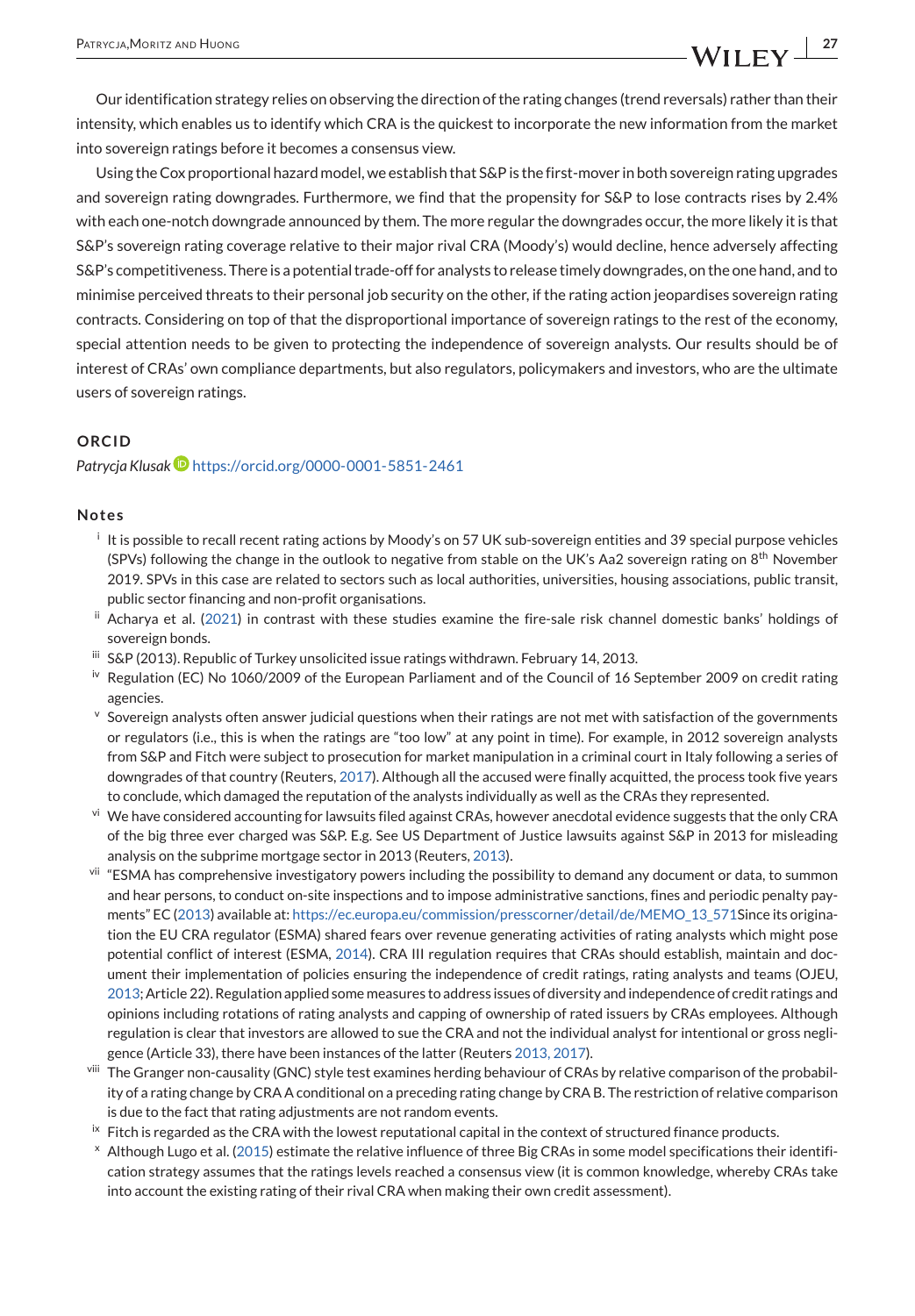## <span id="page-27-0"></span>**28 N/II EV**

- $x_i$  In Hill and Faff [\(2010\)](#page-29-0), the leader is the CRA that takes the new information rating actions, i.e. rating changes are in the opposite direction to the preceding change or take the rating level to a new higher (lower) level.
- <sup>xii</sup> For example, there may have been a period where all three CRAs had raised their rating on a sovereign at least once. A change in trend episode would be observed if, after the last of the three agencies had thus raised its rating on the sovereign, all three agencies subsequently lowered their respective rating on the same sovereign (we disregard whether rating actions are taken in steps of single or multiple notches. It is only the direction that matters). This is our practical definition of a turning credit cycle for a specific sovereign, whatever the underlying reason may be. This study looks at this type of trend reversal: the rating trajectory moves into a new direction for all three CRAs.
- <sup>xiii</sup> For instance, the downgrade of France since 2012 from the decades-long 'AAA' rating by all three CRAs.
- $x<sup>iv</sup>$  Although we observe episodes of credit reversal from  $1<sup>st</sup>$  January 2000, we trace the entire rating history for all sovereigns in our data to pick up the rating events announced before  $1<sup>st</sup>$  January 2000. We find five upgrade episodes and one downgrade episode in which the first rating change of an episode occurred before 1<sup>st</sup> January 2000. The earliest event was announced in 1997. By doing so, we avoid any possible errors resulting from truncating the time series at  $1<sup>st</sup>$ January 2000.
- xv Outlooks are indications, which often do not lead to actual rating changes. The commonly used definition is that the outlook indicates an "at least one in three" probability that the rating will change in the specified direction. As such the signal is a comparatively weak one. Moody's [\(2015\)](#page-29-0) state that the time between issuance of outlook and a subsequent rating action can vary depending on the credit developments affecting the issuer and takes a year on average. Credit watch indicates a review for a rating action in a nearer term (30-180 days). Historically these revisions concluded with a rating action over half of the time. Since rating reviews signify only a trajectory of the credit profile, we do not take them into account when identifying reversal of a credit trend to provide a clean setting.
- <sup>xvi</sup> For numerical breakdown of rating categories see Appendix Table [A1.](#page-30-0)
- xvii Using S&P [\(2020;](#page-29-0) [2019b\)](#page-29-0) transition reports of sovereigns and corporates we performed back of an envelope exercise to see how long it takes to see the change in credit quality (see Appendix Table [A2\)](#page-31-0).
- xviii We thank the anonymous referee for a comment regarding discarding events when only one CRA downgrades a sovereign, and no one follows. Sovereign issuers understand that ratings can move up and down. Across the three biggest CRAs there are dozens of rating actions every year in both directions. It is possible that a sovereign could feel mistreated, or misjudged and cancel the contract with the CRA, however we believe that most issuers would not do so as a result of a single event in fear of sending the wrong signal to the markets/fear of their reputation. When sovereigns withdraw from contracts with CRAs they often continue being rated but on a fee-free basis, which has to be publicly disclosed in line with the Article 10 (5) of CRA Regulation. Klusak et al. [\(2017\)](#page-29-0) has found that those sovereigns who stopped paying receive penalty in the form of higher probability of downgrades on their banks.We feel that sovereigns are more prone to feel aggrieved and "retaliate" by withdrawing a contract if they perceive that one rating agency's actions leads to a more general erosion of their ratings when other agencies follow in the leader's footsteps.
- xix The only exception is when Moody's took 1861 days to downgrade Greece (22-Dec-09) following downgrades by S&P and Fitch (17-Nov-04 and 16-Dec-04).
- xx A prominent example of that is the exclusion of S&P from rating the large inaugural \$12 billion dollar bond in April 2019 issued by Saudi Aramco, the state-owned oil company of the Kingdom of Saudi Arabia, which had previously cancelled the rating contract with S&P following a first-mover downgrade by that CRA.
- <sup>xxi</sup> Any three global CRAs refer to S&P, Moody's and Fitch.
- <sup>xxii</sup> The relevance goes beyond losing a single contract as the CRA gains a reputation for being "tough". Rating shopping from issuers can lead to revenue loss of several times the value of the lost contract. Sovereigns are the most visible and arguably important rating group. If sovereign rating coverage shrinks, a CRA loses the position of being "the" leading global rating agency, which is a marketing line used to entice issuers.
- xxiii There is a possibility that a contract cancellation is motivated by the sovereign's domestic economic conditions or by the sovereign's dissatisfaction with the initial rating level rather than by the CRA's downgrade actions, we control for this by adding government budget balance (as percentage of GDP), GDP per capita and initial sovereign credit rating level to Eq. [\(2\)](#page-16-0) and re-estimate it on both full sample and all the samples. Our results are mostly unchanged.
- xxiv Additionally, we estimate the Eq. [\(2\)](#page-16-0) using S&P revenues for all rating activities globally as dependent variable and find that there is a significant decrease in revenues following a downgrade. The caveat is that we are unable to disentangle between the sovereign rating proceeds separately from the rest of the asset classes. These results are available on request.
- xxv Market shares of Moody, Fitch and S&P do not sum up to 100%.
- xxvi Average number of S&P's sovereign clients lost as a result of a three-notch downgrade is equal to 2.7% multiplied by 39 (Moody's annual average regional sovereign rating coverage across three regions).
- xxvii S&P region market share refers to the S&P's annual region market share defined by the number of sovereigns rated by S&P as percentage of all sovereigns rated by any three global CRAs in a year.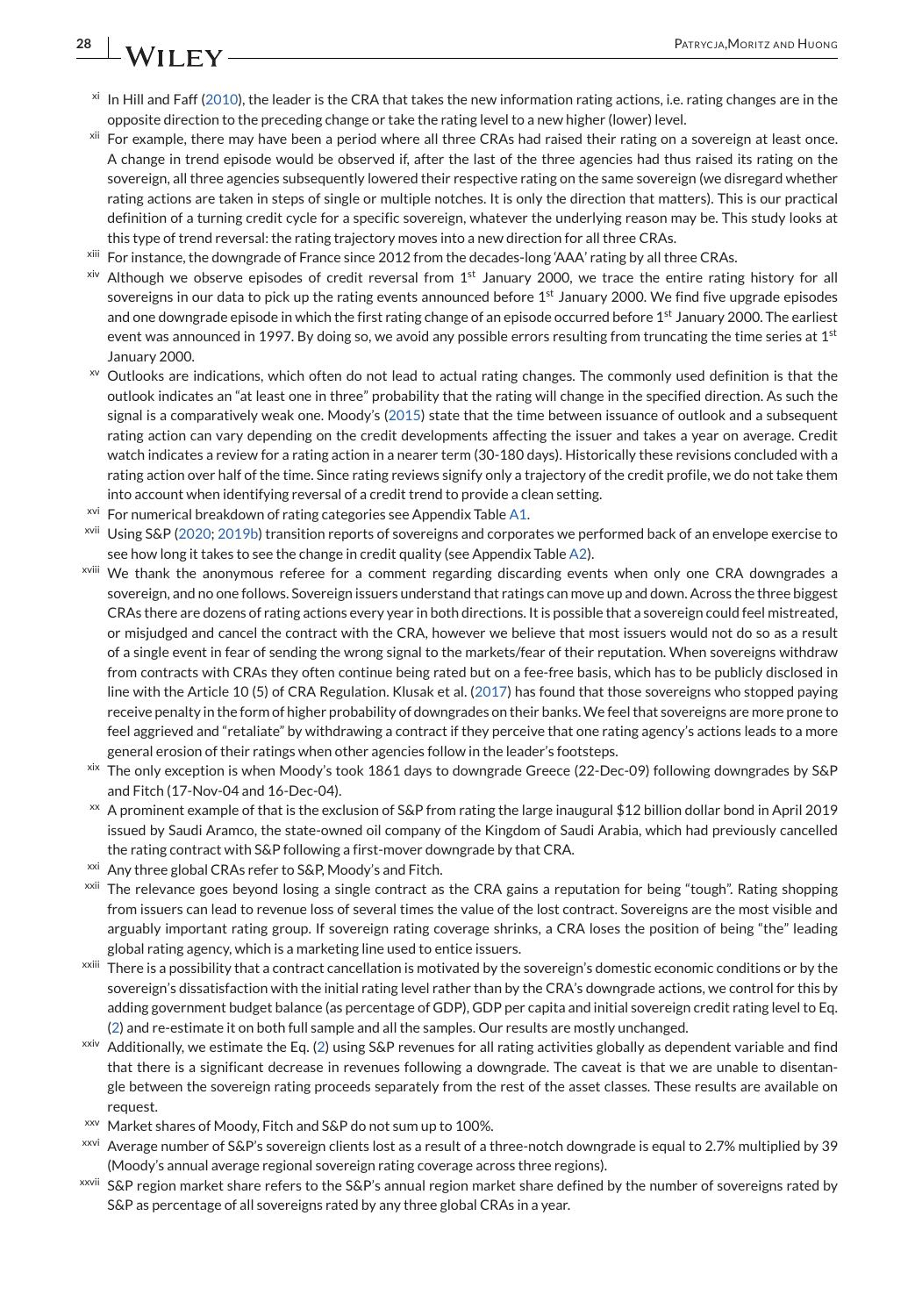<span id="page-28-0"></span>xxviii Using revenues earned on ancillary non-rating services, Baghai and Becker (2017) show that there is a commercial interest that results in biased assessments of corporate credit risk in issuer-pay CRAs, which leads to overly high credit ratings and poor ex-post rating performance.

#### **REFERENCES**

- Acharya, V., Pierret, D., and Steffen, S. 2021. Lender of last resort, buyer of last resort, and a fear of fire sales in the sovereign bond market. *Financial Markets*, *Institutions and Instruments*, *30*, 87–112.
- Almeida, H., Cunha, I., Ferreira, M. A., and Restrepo, F. 2017. The real effects of credit ratings: The sovereign ceiling channel. *Journal of Finance 72*, 249–290.
- Alsakka, R., and apGwilym, O. 2010. Leads and lags in sovereign credit ratings. *Journal of Banking and Finance 34*, 2614–2626.
- Augustin, P., Boustanifar, H., Breckenfelder, J., and Schnitzler, J. 2018. Sovereign to corporate risk spillovers. *Journal of Money, Credit and Banking 50*, 857–891.
- Baghai, R.P., and Becker, B. 2017. Non-rating revenue and conflicts of interest. *Journal of Financial Economics 127*, 94–112.
- Banerjee, A.V. 1992. A simple model of herd behavior. *Quarterly Journal of Economics 107*, 797–817.
- Barber, B., Lehavy, R., McNichols, M., and Trueman, B. 2001. Can investors profit from the prophets? Security analyst recommendations and stock returns. *Journal of Finance 56*, 531–56.
- Bar-Isaac, H., and Shapiro, J. 2013. Ratings quality over the business cycle. *Journal of Financial Economics 108*, 62–78.
- Becker, B., and Milbourn, T. 2011. How did increased competition affect credit ratings? *Journal of Financial Economics*, *101*, 493–514.
- Berwart, E., Guidolin, M., and Milidonis, A. 2016. An empirical analysis of changes in the relative timeliness of issuer-paid vs. investor-paid ratings. *Journal of Corporate Finance*, *59*, 88–118.
- Brunnermeier, M., Garicano, K., Lane, P., Pagano, M., Reis, R., Santos, T., Thesmar, D., Nieuwerburgh, S., and Vayanos, D. 2016. The sovereign-bank diabolic loop and ESBies. *American Economic Review 106*, 508–12.
- Bushee, B. J., Core, J. E., Guay, W., and Hamm, S. J. W. 2010. The role of the business press as an information intermediary. *Journal of Accounting Research 48*, 1–19.
- Camanho, N., Deb, P., and Liu, Z. 2020. Credit rating and competition. *International Journal of Finance and Economics*. Forthcoming.
- Chen, S., Chen, H., Chang, C., and Yang, S. 2016. The relation between sovereign credit rating revisions and economic growth. *Journal of Banking and Finance 64*, 90–100.
- Chen, Q., Hua, X., and Jiang, Y. 2018. Contrarian strategy and herding behaviour in the Chinese stock market. *European Journal of Finance 24*, 1552-156.
- Chen, Z., Matousek, R., Stewart, C., andWebb, R. 2019. Do rating agencies exhibit herding behaviour? Evidence from sovereign ratings. *International Review of Financial Analysis 64*, 57–70.
- Clement, M.B., and Tse, S.Y. 2005. Financial analyst characteristics and herding behavior in forecasting. *Journal of Finance 60*, 307–341.
- Cooper, R.A., Day, T.E., and Lewis, C.M. 2001. Following the leader: a study of individual analysts, earnings forecasts. *Journal of Financial Economics 61*, 383–416.
- Cornaggia, J.N., Cornaggia, K.J., and Hund, J.E. 2017. Credit ratings across asset classes: A long-term perspective. *Review of Finance 21*, 465–509.
- Da, Z., Larrain, B., Sialm, C., and Tessada, J. 2018. Destabilizing financial advice: Evidence from pension fund reallocations. *Review of Financial Studies 31*, 3720–3755.
- Devenow, A., and Welch, I. 1996. Rational herding in financial economics. *European Economic Review 40*, 603–615.
- Efing, M. and Hau, H. 2015. Structured debt ratings: Evidence on conflicts of interest. *Journal of Financial Economics*, *116*, 46– 60.
- European Commission (EC), 2013. New rules on credit rating agencies (CRAs) enter into force frequently asked questions. MEMO. June 18 2013.
- European Commission (EC), 2011. Regulation (EC) No 1060/2009 of the European Parliament and of the Council of 16 September 2009 on credit rating agencies. September 16 2009.
- European Securities and Markets Authority (ESMA), 2017. Update of the guidelines on the application of the endorsement regime under Article 4(3) of the credit rating agencies regulation. Final Report. November 17 2017. ESMA 33/9/205.
- European Securities and Markets Authority (ESMA), 2014. Credit rating agencies. Annual report. February 21 2014. ESMA/2014/151.
- Fitch, 2020. Sovereign rating criteria. October 2020.
- Flynn, S., and Ghent, A. 2018. Competition and credit ratings after the fall. *Management Science 64*, 1672–1692.
- Frijns, B., and Huynh, T.D. 2018. Herding in analysts' recommendations: The role of media. *Journal of Banking and Finance 91*,  $1 - 18$ .
- Graham, J. R. 2003. Herding among investment newsletters: Theory and evidence. *Journal of Finance 54*, 237–268.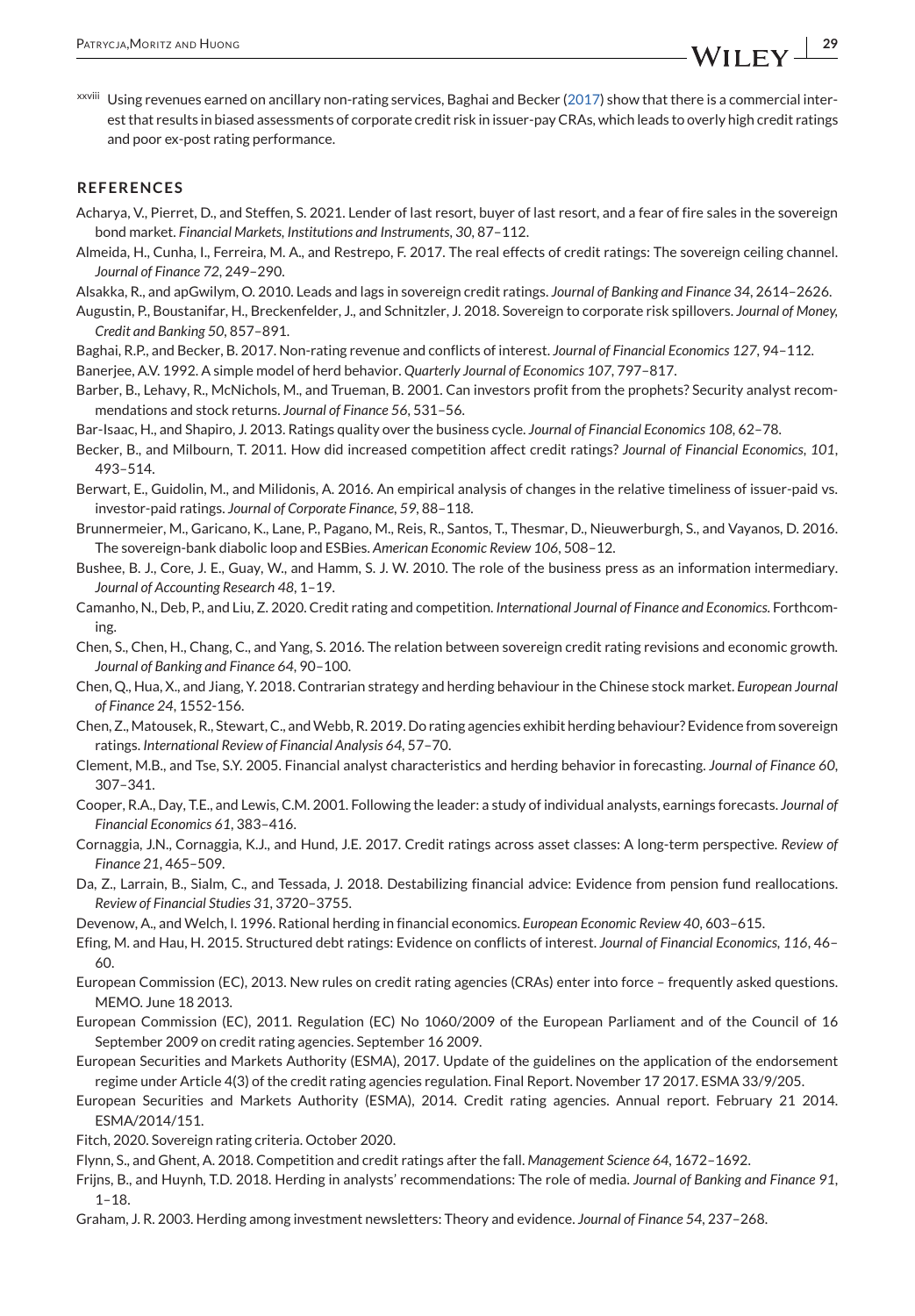## <span id="page-29-0"></span>**30 A**/**II FV PATRYCJA, MORITZ AND HUONG**

- Griffin, J. M., Nickerson, J., and Tang, D. Y. 2013. Rating shopping or catering? An examination of the response to competitive pressure for CDO ratings. *Review of Financial Studies 26*, 2270–2310.
- Güttler, A. 2011. Lead-lag relationships and rating convergence among credit rating agencies. *Journal of Credit Risk 7*, 95–119.
- Güttler, A., and Wahrenburg, M. 2007. The adjustment of credit ratings in advance of defaults. *Journal of Banking and Finance 31*, 751–767.
- Hill, P., Bissoondoyal-Bheenick, E., and Faff, R. 2017. New evidence on sovereign to corporate credit rating spillovers. *International Review of Financial Analysis*, *55*, 209–225.
- Hill, P., and Faff, R. 2010. The market impact of relative agency activity in the sovereign ratings market. *Journal of Business Finance and Accounting 37*, 1309–1347.
- Hong, H., Kubik, J., and Solomon, A. 2000. Security analysts' career concerns and herding of earnings forecasts. *Rand Journal of Economics 31*, 121–144.
- Jegadeesh, N., and Kim, W. 2010. Do analysts herd? An analysis of recommendations and market reactions. *Review of Financial Studies 23*, 901–937.
- Klusak, P., Alsakka, R., and ap Gwilym, O. A. 2017. Does the disclosure of unsolicited sovereign rating status affect bank ratings? *British Accounting Review 49*, 194–210.
- Lugo, S., Croce, A., and Faff, R. 2015. Herding behavior and rating convergence among credit rating agencies: Evidence from the subprime crisis. *Review of Finance 19*, 1703–1731.
- Mählmann, T. 2011. Is there a relationship benefit in credit ratings? *Review of Finance 15*, 475–510.
- Mariano, B. 2012. Market power and reputational concerns in the ratings industry. *Journal of Banking and Finance 36*, 1616– 1626.
- Moody's Investors Service (MIS), 2017. Code of professional conduct. June 2017.
- Moody's Investors Service (MIS), 2015. Rating symbols and definitions. March 2015.
- Official Journal of the European Union (OJEU) 2013. Regulation (EU) No 462/2013 of the European Parliament and of the Council of 21 May 2013 amending Regulation (EC) No 1060/2009 on credit rating agencies. Regulation Legislative Acts 146/1, May 31 2013.
- Raddatz, C., and Schmukler, S. 2013. Deconstructing herding: Evidence from pension fund investment behavior. *Journal of Financial Services Research 43*, 99–126.
- Rajan, R. 2006. Has financial development made the world riskier? *European Financial Management 12*, 499–533.
- Rees, L., Sharp, N., and Twedt, B. 2014. Who's heard on the Street? Determinants and consequences of financial analyst coverage in the business press. *Review of Accounting Studies 20*, 173–209.
- Reuters, 2017. Italy prosecutor asks for jail sentences for five S&P managers. January 2017.
- Reuters, 2013. S&P calls federal lawsuit 'retaliation' for U.S. downgrade. September 2013.
- SEC, 2013. Report to Congress: Credit rating agency independence study as required by section 939C of the Dodd-Frank Wall Street Reform and Consumer Protection Act. November 2013.
- Scharfstein, D., and Stein, J. 1990. Herd behavior and investment. *American Economic Review 80*, 465–579.
- S&P Global Ratings, 2020. Default, transition, and recovery: 2019 annual global corporate default and rating transition study. April 2020.
- S&P Global Ratings, 2019a. Sovereign ratings history. February 2019.
- S&P Global Ratings, 2019b. Default, transition, and recovery: 2018 annual sovereign default and rating transition study. March 2019.
- S&P Global Ratings, 2019c. Sovereign debt 2019: Global borrowing to increase by 3.2% to US \$7.8 trillion. February 2019.
- S&P Global Ratings, 2018. S&P global ratings code of conduct. March 2018.
- S&P Global Ratings, 2017. Sovereign rating methodology. December 2017.
- S&P Global Ratings, 2014. Outlooks: The sovereign credit weathervane, year-end 2013 update. February 2014.
- S&P Global Ratings, 2013. How we rate sovereigns. November 2013.
- S&P Global Ratings, 2011a. Ratings on seven European sovereigns and the European Central Bank converted to unsolicited ratings.
- S&P Global Ratings, 2011b. Ratings on six Asia-Pacific sovereigns converted to unsolicited ratings.
- S&P Global Ratings, 2011c. Ratings on the U.S. Government converted to unsolicited ratings.
- Staikouras, P. K. 2012. A theoretical and empirical review of the EU regulation on credit rating agencies: In search of truth, not scapegoats. *Financial Markets*, *Institutions and Instruments 21*, 71–155.
- Tetlock, P. 2010. Does public financial news resolve asymmetric information? *Review of Financial Studies 23*, 3520-355.

Trueman, B. 1994. Analyst forecasts and herding behavior. *Review of Financial Studies 7*, 97–124.

Wilson, B. K., and Donnellan, J. T. 2016. The technology of ratings then and now; Hiding in plain sight. *Financial Markets*, *Institutions and Instruments 25*, 49–74.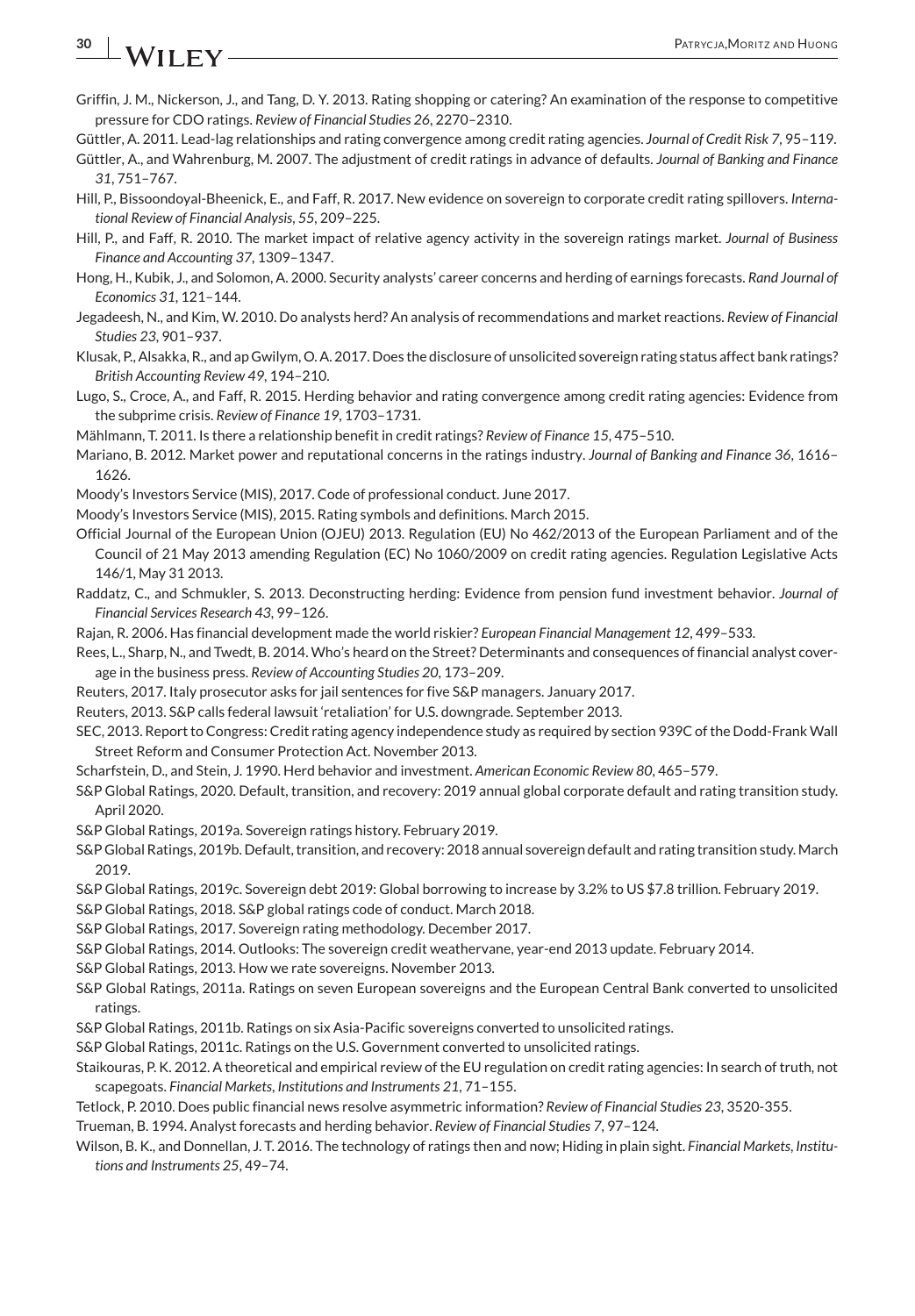<span id="page-30-0"></span>**How to cite this article:** Klusak P, Kraemer M, Vu H. First-mover disadvantage: the sovereign ratings mousetrap. *Financial Markets, Inst & Inst.*. 2022;1–42. <https://doi.org/10.1111/fmii.12155>

### **APPENDIX**

| <b>TABLE A1</b> | The 20-Notch numerical rating scale |
|-----------------|-------------------------------------|
|-----------------|-------------------------------------|

| <b>RATING SYMBOLS</b> | <b>20-POINT SCALE</b> |
|-----------------------|-----------------------|
| AAA                   | 20                    |
| $AA+$                 | 19                    |
| AA                    | 18                    |
| AA-                   | $17\,$                |
| $A+$                  | $16\,$                |
| $\mathsf{A}$          | 15                    |
| $A-$                  | $14\,$                |
| $BBB+$                | 13                    |
| BBB                   | 12                    |
| BBB-                  | $11\,$                |
| $BB+$                 | $10\,$                |
| ${\sf BB}$            | $\mathcal{G}$         |
| BB-                   | 8                     |
| $\mathsf{B}+$         | $\overline{7}$        |
| $\sf B$               | 6                     |
| $\mathsf B\text{-}$   | $\overline{5}$        |
| $CCC +$               | $\overline{4}$        |
| $\mathsf{CCC}$        | $\sqrt{3}$            |
| $CCC -$               | $\overline{2}$        |
| CC, SD, D             | $\,1\,$               |

*Note:* This Table presents the transformation of the alphabetical rating scale to the 20-notch numerical rating scale.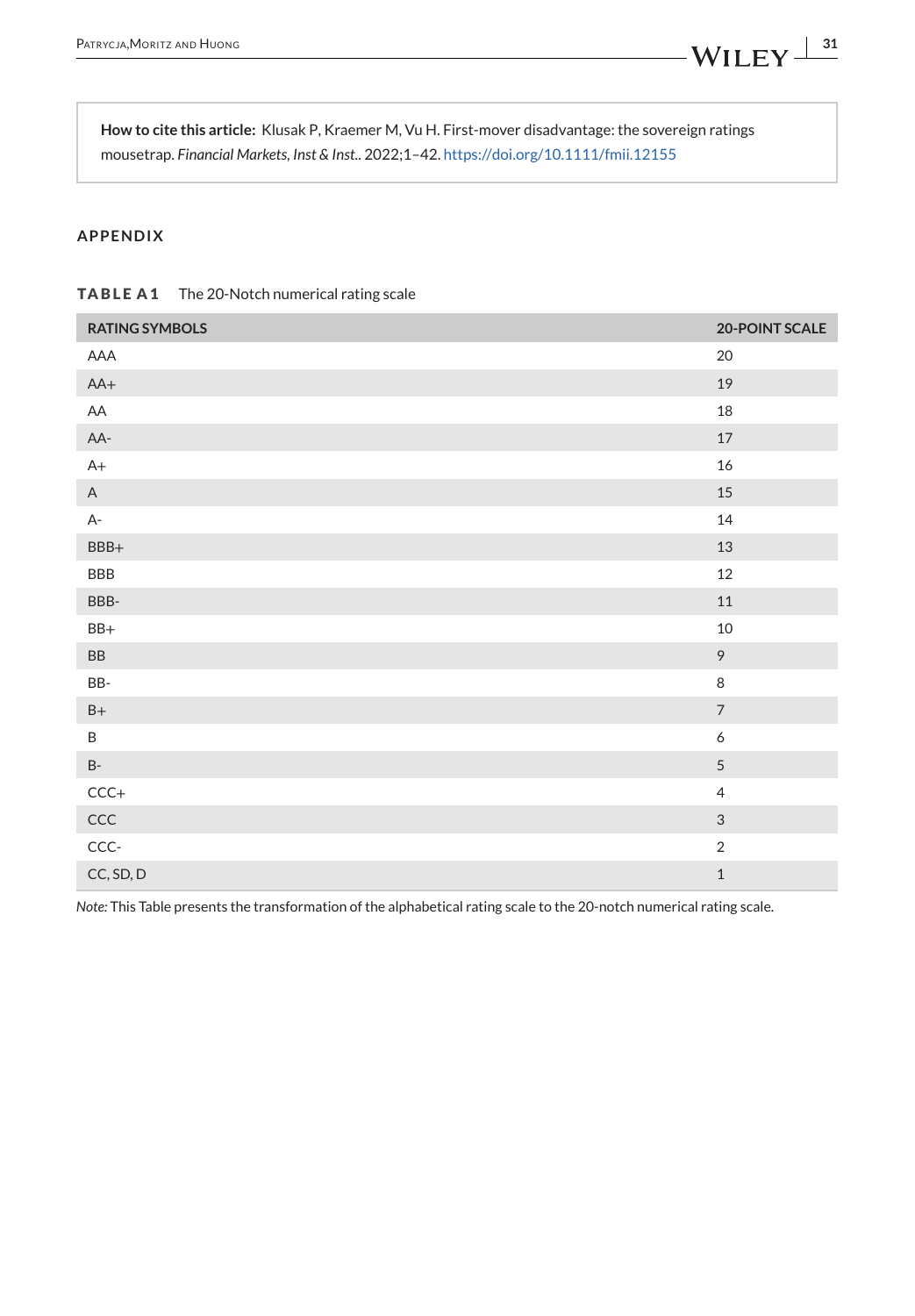### <span id="page-31-0"></span>**TABLE A2** Global average transition rates (1980-2018): Sovereign vs. corporate

|            | SHARE OF ISSUERS STILL RATED IN THE SAME CATEGORY AFTER "X" YEARS |           |                     |
|------------|-------------------------------------------------------------------|-----------|---------------------|
| $x = 1$    | Sovereign                                                         | Corporate | Sovereign-Corporate |
| AAA        | 96.6                                                              | 87.0      | 9.6                 |
| AA         | 93.3                                                              | 87.2      | 6.1                 |
| A          | 90.7                                                              | 88.4      | 2.3                 |
| <b>BBB</b> | 89.3                                                              | 86.3      | 3.0                 |
| BB         | 86.5                                                              | 77.8      | 8.7                 |
| B          | 87.7                                                              | 74.8      | 13.0                |
| CCC        | 29.3                                                              | 43.6      | $-14.3$             |
| $x = 3$    | Sovereign                                                         | Corporate | Sovereign-Corporate |
| AAA        | 90.1                                                              | 65.4      | 24.7                |
| AA         | 81.3                                                              | 66.8      | 14.5                |
| A          | 72.9                                                              | 69.9      | 3.0                 |
| <b>BBB</b> | 69.2                                                              | 65.7      | 3.5                 |
| <b>BB</b>  | 65.2                                                              | 48.1      | 17.0                |
| B          | 71.1                                                              | 42.0      | 29.1                |
| CCC        | 11.9                                                              | 10.0      | 1.9                 |
| $x = 5$    | Sovereign                                                         | Corporate | Sovereign-Corporate |
| AAA        | 84.5                                                              | 49.5      | 35.0                |
| AA         | 71.2                                                              | 51.9      | 19.3                |
| A          | 57.3                                                              | 56.7      | 0.6                 |
| <b>BBB</b> | 54.6                                                              | 52.7      | 1.9                 |
| <b>BB</b>  | 54.5                                                              | 32.6      | 21.9                |
| B          | 59.1                                                              | 25.5      | 33.6                |
| CCC        | 11.2                                                              | 2.5       | 8.7                 |

*Note:* This Table presents transition rates (%) of sovereign and corporate long-term foreign currency issuer ratings between 1980–2018. Source of data: S&P [\(2020;](#page-29-0) [2019b\)](#page-29-0) transition reports.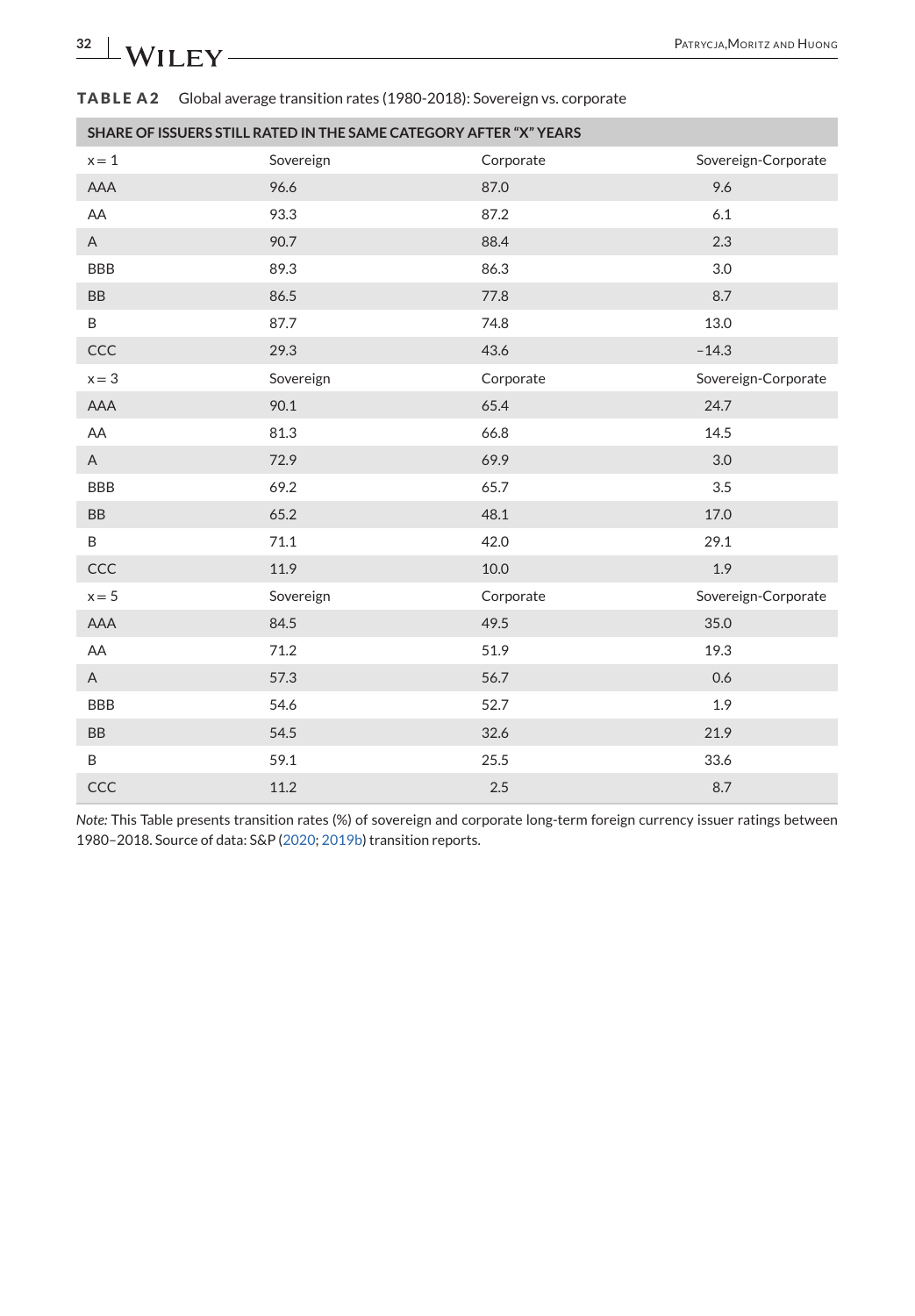<span id="page-32-0"></span>

|                       | PANEL I: UPGRADES |           |                               |                 |                 |                             |                      |                           |                        |                 |                      |                   |
|-----------------------|-------------------|-----------|-------------------------------|-----------------|-----------------|-----------------------------|----------------------|---------------------------|------------------------|-----------------|----------------------|-------------------|
| Country               | Region            | Direction | S&P date                      | Moody<br>date   | Fitch date      | Lag(days)<br><b>S&amp;P</b> | Lag(days)<br>Moody's | Lag(days)<br><b>Fitch</b> | rank<br><b>S&amp;P</b> | Moody's<br>rank | <b>Fitch</b><br>rank | Big Bor-<br>rower |
| Angola                | EMEA              | Upgrade   | $12 - Ju - 11$                | 03-Jun-11       | 24-May-11       | 49                          | $\Omega$             | $\circ$                   | 3rd                    | 2 <sub>nd</sub> | 1st                  | <b>DO</b>         |
| Argentina             | Americas          | Upgrade   | 06-May-16                     | 15-Apr-16       | $10$ -May-16    | 21                          | $\circ$              | 25                        | 2nd                    | 1st             | 3rd                  | yes               |
| Azerbaijan            | EMEA              | Upgrade   | 23-Dec-11                     | 19-Apr-12       | 20-May-10       | 582                         | 700                  | $\circ$                   | 2 <sub>nd</sub>        | 3rd             | 1st                  | <b>DO</b>         |
| <b>Bahrain</b>        | EMEA              | Upgrade   | 06-Apr-06                     | 15-Aug-02       | $10 - Jan - 03$ | 1330                        | $\circ$              | 148                       | 3rd                    | 1st             | 2 <sub>nd</sub>      | <b>DU</b>         |
| <b>Belarus</b>        | EMEA              | Upgrade   | $10 - Jun-17$                 | 16-Mar-18       | $26 - Jan - 18$ | $\circ$                     | 279                  | 230                       | 1st                    | 3rd             | 2 <sub>nd</sub>      | <b>DO</b>         |
| <b>Bolivia</b>        | Americas          | Upgrade   | 06-May-10                     | 28-Sep-09       | 08-Sep-09       | 240                         | 20                   | $\circ$                   | 3rd                    | 2 <sub>nd</sub> | 1st                  | <b>DU</b>         |
| Brazil                | Americas          | Upgrade   | 03-Jan-01                     | $16-Oct-00$     | 22-Feb-00       | 316                         | 237                  | $\circ$                   | 3rd                    | 2 <sub>nd</sub> | 1st                  | yes               |
| Brazil                | Americas          | Upgrade   | $17 -$ Sep-04                 | 09-Sep-04       | 06-Nov-03       | 316                         | 308                  | $\circ$                   | 3rd                    | 2nd             | 1st                  | yes               |
| Bulgaria              | EMEA              | Upgrade   | $10$ -May-OO                  | $19 - Dec - 01$ | $14 - Jan - O2$ | $\circ$                     | 588                  | 614                       | 1st                    | 2 <sub>nd</sub> | 3rd                  | <b>DU</b>         |
| Chile                 | Americas          | Upgrade   | 14-Jan-04                     | $07 - Jul -06$  | 28-Mar-05       | $\circ$                     | 905                  | 439                       | 1st                    | 3rd             | 2 <sub>nd</sub>      | <b>DU</b>         |
| China                 | Pacific<br>Asia & | Upgrade   | $17 - \text{Feb} - \text{OA}$ | $15-Oct-03$     | $17 - Oct - OS$ | 125                         | $\circ$              | 733                       | 2 <sub>nd</sub>        | 1st             | 3rd                  | yes               |
| Colombia              | Americas          | Upgrade   | 05-Mar-07                     | 19-Jun-08       | 21-Jun-07       | $\circ$                     | 472                  | 108                       | 1st                    | 3rd             | 2 <sub>nd</sub>      | yes               |
| Cyprus                | EMEA              | Upgrade   | 24-Apr-08                     | $10 - Ju - 07$  | $12 - Jul - 07$ | 289                         | $\circ$              | $\sim$                    | 3rd                    | 1st             | 2 <sub>nd</sub>      | <b>DO</b>         |
| Cyprus                | EMEA              | Upgrade   | $03 - Ju - 13$                | 14-Nov-14       | 23-Oct-15       | $\circ$                     | 499                  | 842                       | 1st                    | 2nd             | 3rd                  | <b>DU</b>         |
| Republic<br>Dominican | Americas          | Upgrade   | 29-Jun-05                     | 02-May-07       | 19-Jul-05       | $\circ$                     | 672                  | 20                        | 1st                    | 3rd             | 2 <sub>nd</sub>      | <b>DU</b>         |
| Ecuador               | Americas          | Upgrade   | 24-Jan-05                     | 24-Feb-04       | 07-Oct-04       | 335                         | $\circ$              | 226                       | 3rd                    | 1st             | 2 <sub>nd</sub>      | <b>DO</b>         |
| Ecuador               | Americas          | Upgrade   | $15 - Jun - O9$               | 24-Sep-09       | 04-Sep-09       | $\circ$                     | 101                  | $\overline{8}1$           | 1st                    | 3rd             | 2 <sub>nd</sub>      | <b>DO</b>         |
| Egypt                 | EMEA              | Upgrade   | $15-Nov-13$                   | 07-Apr-15       | 19-Dec-14       | $\circ$                     | 508                  | 399                       | 1st                    | 3rd             | 2 <sub>nd</sub>      | yes               |
| El Salvador           | Americas          | Upgrade   | 03-Oct-17                     | 23-Feb-18       | 06-Oct-17       | $\circ$                     | 143                  | S                         | 1st                    | 3rd             | 2 <sub>nd</sub>      | <b>DU</b>         |
| Estonia               | EMEA              | Upgrade   | 20-Nov-01                     | 12-Nov-02       | 28-Sep-00       | 418                         | 775                  | $\circ$                   | 2 <sub>nd</sub>        | 3rd             | 1st                  | <b>DU</b>         |
| Greece                | EMEA              | Upgrade   | 18-Dec-12                     | 29-Nov-13       | 14-May-13       | $\circ$                     | 346                  | 147                       | 1st                    | 3rd             | 2 <sub>nd</sub>      | <b>DU</b>         |
| Greece                | EMEA              | Upgrade   | $21 - Ju - 15$                | $23 - Jun - 17$ | 18-Aug-17       | $\circ$                     | 703                  | 759                       | 1st                    | 2nd             | 3rd                  | <b>DU</b>         |
|                       |                   |           |                               |                 |                 |                             |                      |                           |                        |                 |                      | (Continues)       |

**TABLE A3** Episodes of rating trend reversals

TABLEA3 Episodes of rating trend reversals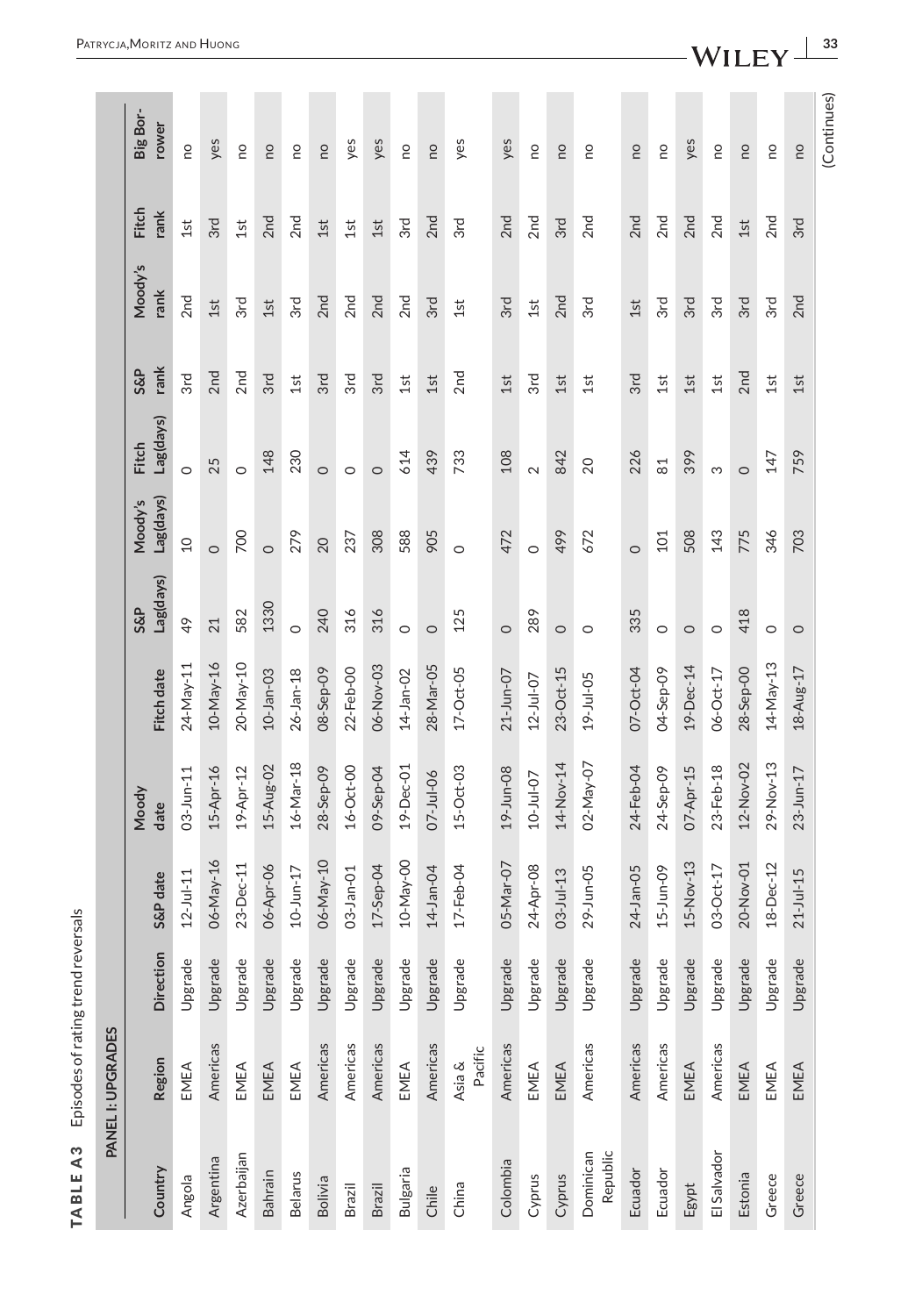| ¢ |
|---|
|   |
|   |
|   |
| ٠ |
|   |
|   |
|   |
|   |
|   |
|   |
|   |
|   |
|   |

|            | <b>PANEL I: UPGRADES</b> |                  |                |                 |                        |                  |                      |                           |                        |                 |                      |                   |
|------------|--------------------------|------------------|----------------|-----------------|------------------------|------------------|----------------------|---------------------------|------------------------|-----------------|----------------------|-------------------|
| Country    | Region                   | <b>Direction</b> | S&P date       | Moody<br>date   | Fitch date             | Lag(days)<br>S&P | Lag(days)<br>Moody's | Lag(days)<br><b>Fitch</b> | rank<br><b>S&amp;P</b> | Moody's<br>rank | <b>Fitch</b><br>rank | Big Bor-<br>rower |
| Greece     | EMEA                     | Upgrade          | 13-Mar-01      | 04-Nov-02       | $27 - Jul - OO$        | 229              | 830                  | $\circ$                   | 2 <sub>nd</sub>        | 3rd             | 1st                  | <b>DU</b>         |
| Hong Kong  | Pacific<br>Asia &        | Upgrade          | 08-Feb-01      | $15-Oct-03$     | 25-Jun-01              | $\circ$          | 979                  | 137                       | 1st                    | 3rd             | 2 <sub>nd</sub>      | <b>DU</b>         |
| Hungary    | EMEA                     | Upgrade          | 02-Feb-00      | 14-Nov-00       | 30-Nov-00              | $\circ$          | 286                  | 302                       | 1st                    | 2 <sub>nd</sub> | 3rd                  | <b>DU</b>         |
| Hungary    | EMEA                     | Upgrade          | 20-Mar-15      | 04-Nov-16       | 20-May-16              | $\circ$          | 595                  | 427                       | 1st                    | 3rd             | 2 <sub>nd</sub>      | <b>DU</b>         |
| Iceland    | EMEA                     | Upgrade          | $17 - Ju - 15$ | 29-Jun-15       | $17 - Feb - 12$        | 1246             | 1228                 | $\circ$                   | 3rd                    | 2 <sub>nd</sub> | 1st                  | <b>DU</b>         |
| India      | Pacific<br>Asia &        | Upgrade          | 02-Feb-05      | 03-Feb-03       | 21-Jan-04              | 730              | $\circ$              | 352                       | 3rd                    | 1st             | 2 <sub>nd</sub>      | yes               |
| Indonesia  | Pacific<br>Asia &        | Upgrade          | 19-May-17      | 13-Apr-18       | 20-Dec-17              | $\circ$          | 329                  | 215                       | 1st                    | 3rd             | 2 <sub>nd</sub>      | yes               |
| Indonesia  | Pacific<br>Asia &        | Upgrade          | 05-Sep-02      | 29-Sep-03       | 01-Aug-02              | 35               | 424                  | $\circ$                   | 2 <sub>nd</sub>        | 3rd             | 1st                  | yes               |
| Ireland    | EMEA                     | Upgrade          | 06-Jun-14      | $17 - Jan - 14$ | $15 - Aug-14$          | 140              | $\circ$              | 210                       | 2 <sub>nd</sub>        | 1st             | 3rd                  | yes               |
| Israel     | EMEA                     | Upgrade          | 27-Nov-07      | 17-Apr-08       | $11 - \text{Feb} - 08$ | $\circ$          | 142                  | 76                        | 1st                    | 3rd             | 2 <sub>nd</sub>      | yes               |
| Jamaica    | Americas                 | Upgrade          | 24-Feb-10      | 02-Mar-10       | $16 - Feb - 10$        | ${}^{\circ}$     | $\overline{4}$       | $\circ$                   | 2 <sub>nd</sub>        | 3rd             | 1st                  | <b>DU</b>         |
| Kazakhstan | EMEA                     | Upgrade          | $28 - Ju - 00$ | 07-Mar-01       | $12 -$ Jul-01          | $\circ$          | 222                  | 349                       | 1st                    | 2 <sub>nd</sub> | 3rd                  | <b>DU</b>         |
| Kuwait     | EMEA                     | Upgrade          | 04-Apr-02      | 15-May-02       | $12 - Jun - 01$        | 296              | 337                  | $\circ$                   | 2 <sub>nd</sub>        | 3rd             | 1st                  | <b>DU</b>         |
| Latvia     | EMEA                     | Upgrade          | 20-Aug-02      | 12-Nov-02       | $21 - Jul - 03$        | $\circ$          | 84                   | 335                       | 1st                    | 2 <sub>nd</sub> | 3rd                  | <b>DU</b>         |
| Latvia     | EMEA                     | Upgrade          | $07 - Dec-10$  | 15-Mar-13       | 15-Mar-11              | $\circ$          | 829                  | 98                        | 1st                    | 3rd             | 2 <sub>nd</sub>      | <b>DU</b>         |
| Lebanon    | EMEA                     | Upgrade          | 05-Aug-08      | 01-Apr-09       | 31-Mar-10              | $\circ$          | 239                  | 603                       | 1st                    | 2 <sub>nd</sub> | 3rd                  | <b>DU</b>         |
| Lithuania  | EMEA                     | Upgrade          | 11-Apr-14      | 08-May-15       | 05-Apr-13              | 371              | 763                  | $\circ$                   | 2 <sub>nd</sub>        | 3rd             | 1st                  | œ                 |
| Lithuania  | EMEA                     | Upgrade          | 22-Apr-02      | 16-Dec-97       | 16-May-01              | 1588             | $\circ$              | 1247                      | 3rd                    | $1^{\rm st}$    | 2 <sub>nd</sub>      | <b>DU</b>         |
| Nalaysia   | Pacific<br>Asia &        | Upgrade          | 19-Aug-02      | $17-Oct-00$     | 07-Dec-99              | 986              | 315                  | $\circ$                   | 3rd                    | 2 <sub>nd</sub> | 1st                  | yes               |
|            |                          |                  |                |                 |                        |                  |                      |                           |                        |                 |                      | (Continues)       |

**34** | **WILEY** –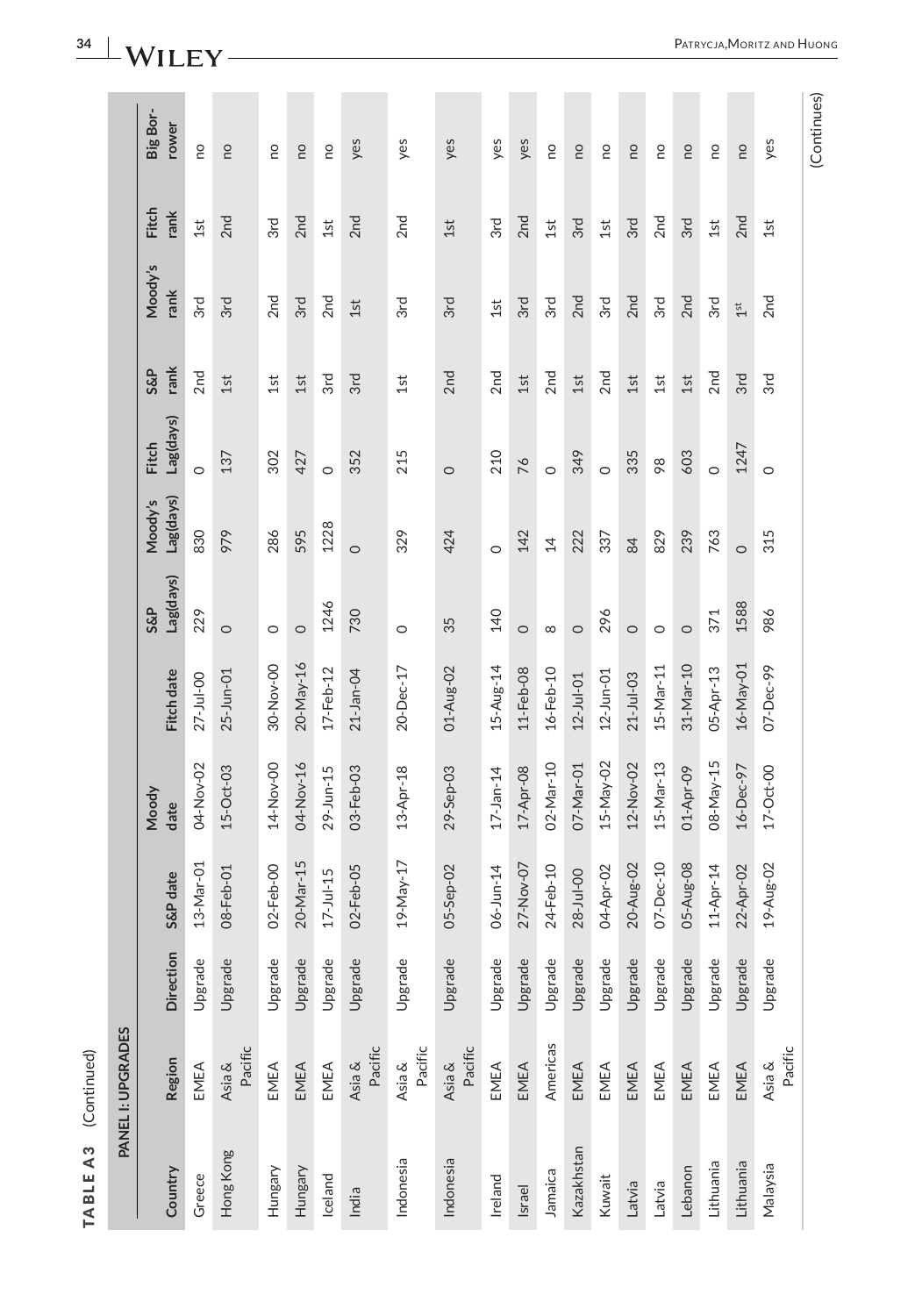| J |
|---|
|   |
|   |
|   |
|   |
|   |
|   |
|   |
|   |
|   |
|   |
|   |
|   |
|   |
|   |
| ¢ |
|   |
|   |
| ⊂ |
|   |
|   |
|   |
|   |
| ٠ |
|   |
|   |
|   |
|   |
|   |
|   |
|   |
|   |
|   |
|   |
|   |
|   |
|   |
|   |
|   |
|   |

|                    | PANEL I: UPGRADES |                  |                 |                 |                 |                |                |              |                 |                 |                 |             |
|--------------------|-------------------|------------------|-----------------|-----------------|-----------------|----------------|----------------|--------------|-----------------|-----------------|-----------------|-------------|
|                    |                   |                  |                 | Moody           |                 | <b>S&amp;P</b> | Moody's        | <b>Fitch</b> | S&P             | Moody's         | Fitch           | Big Bor-    |
| Country            | <b>Region</b>     | <b>Direction</b> | S&P date        | date            | Fitch date      | Lag(days)      | Lag(days)      | Lag(days)    | rank            | rank            | rank            | rower       |
| Mexico             | Americas          | Upgrade          | 13-Mar-00       | 07-Mar-00       | 03-May-00       | P              | $\circ$        | 57           | 2 <sub>nd</sub> | 1st             | 3rd             | yes         |
| Panama             | Americas          | Upgrade          | 26-Feb-08       | 09-Jun-10       | 23-Mar-10       | $\circ$        | 834            | 756          | 1st             | 3rd             | 2 <sub>nd</sub> | <b>DO</b>   |
| Peru               | Americas          | Upgrade          | 08-Jun-04       | $16 - Jul - 07$ | 18-Nov-04       | $\circ$        | 1133           | 163          | 1st             | 3rd             | 2 <sub>nd</sub> | <b>DO</b>   |
| Philippines        | Pacific<br>Asia & | Upgrade          | 12-Nov-10       | $23 - Jul - OP$ | $23 - Jun - 11$ | 477            | $\circ$        | 700          | 2 <sub>nd</sub> | 1st             | 3rd             | yes         |
| Portugal           | EMEA              | Upgrade          | $18-Sep-15$     | 09-May-14       | 15-Dec-17       | 497            | $\circ$        | 1316         | 2 <sub>nd</sub> | 1st             | 3rd             | yes         |
| Romania            | EMEA              | Upgrade          | 07-Jun-01       | 19-Dec-01       | 16-Nov-00       | 203            | 398            | $\circ$      | 2nd             | 3rd             | 1st             | <b>DO</b>   |
| Russia             | EMEA              | Upgrade          | 08-Dec-00       | 13-Nov-00       | 08-May-00       | 214            | 189            | $\circ$      | 3rd             | 2 <sub>nd</sub> | 1st             | yes         |
| Saudi Arabia       | EMEA              | Upgrade          | 05-Apr-06       | 14-Nov-05       | 17-Aug-06       | 142            | $\circ$        | 276          | 2 <sub>nd</sub> | 1st             | 3rd             | yes         |
| Serbia             | EMEA              | Upgrade          | $15 - Dec-17$   | 17-Mar-17       | $17 - Jun-16$   | 546            | 273            | $\circ$      | 3rd             | 2nd             | 1st             | <b>DU</b>   |
| Republic<br>Slovak | EMEA              | Upgrade          | $30$ -Oct-01    | 13-Nov-01       | 01-Nov-02       | $\circ$        | $\overline{4}$ | 367          | 1st             | 2 <sub>nd</sub> | 3rd             | <b>DO</b>   |
| Slovenia           | EMEA              | Upgrade          | 16-Dec-16       | $23 - Jan - 15$ | 23-Sep-16       | 693            | $\circ$        | 609          | 3rd             | 1st             | 2 <sub>nd</sub> | <b>DO</b>   |
| Slovenia           | EMEA              | Upgrade          | 26-Mar-03       | 14-Nov-00       | 06-May-03       | 862            | $\circ$        | 903          | 2nd             | 1st             | 3rd             | <b>DO</b>   |
| South Africa       | EMEA              | Upgrade          | 25-Feb-00       | 29-Nov-01       | 19-May-00       | $\circ$        | 643            | 84           | 1st             | 3rd             | 2 <sub>nd</sub> | yes         |
| South Korea        | Pacific<br>Asia & | Upgrade          | 13-Nov-01       | 16-Dec-99       | 29-Mar-00       | 698            | $\circ$        | 104          | 3rd             | 1st             | 2 <sub>nd</sub> | yes         |
| Spain              | EMEA              | Upgrade          | 23-May-14       | 21-Feb-14       | 25-Apr-14       | $\overline{6}$ | $\circ$        | 63           | 3rd             | 1st             | 2 <sub>nd</sub> | yes         |
| Spain              | EMEA              | Upgrade          | 03-Dec-04       | $13-Dec-01$     | 10-Dec-03       | 1086           | $\circ$        | 727          | 3rd             | 1st             | 2 <sub>nd</sub> | yes         |
| Sweden             | EMEA              | Upgrade          | $16 - Feb - O4$ | 23-Aug-99       | 04-Mar-02       | 1638           | $\circ$        | 924          | 3rd             | 1st             | 2 <sub>nd</sub> | yes         |
| Thailand           | Pacific<br>Asia & | Upgrade          | 08-Oct-03       | $22 - Jun - CO$ | 24-Jun-99       | 1567           | 364            | $\circ$      | 3rd             | 2 <sub>nd</sub> | 1st             | yes         |
| Tunisia            | EMEA              | Upgrade          | 21-Mar-00       | $17 -$ Apr-03   | 24-May-01       | $\circ$        | 1122           | 429          | 1st             | 3rd             | 2 <sub>nd</sub> | <b>DO</b>   |
| Turkey             | EMEA              | Upgrade          | $28 - Ju - 03$  | 14-Dec-05       | 25-Sep-03       | $\circ$        | 870            | 59           | 1st             | 3rd             | 2 <sub>nd</sub> | yes         |
|                    |                   |                  |                 |                 |                 |                |                |              |                 |                 |                 | (Continues) |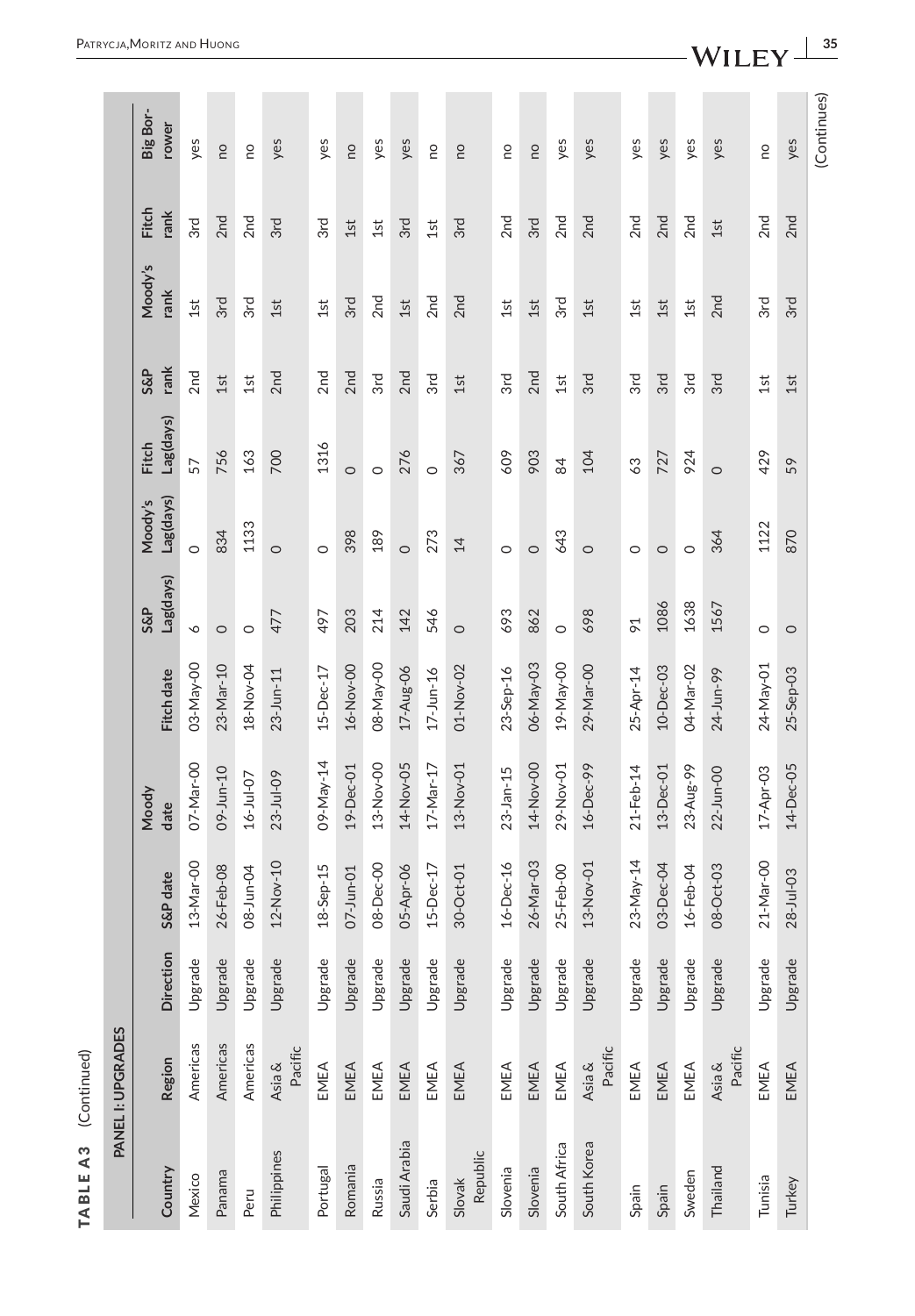# **36** | **WILEY** -

**TABLE A3** (Continued)

TABLEA3 (Continued)

PATRYCJA,MORITZ AND HUONG

(Continues) (Continues)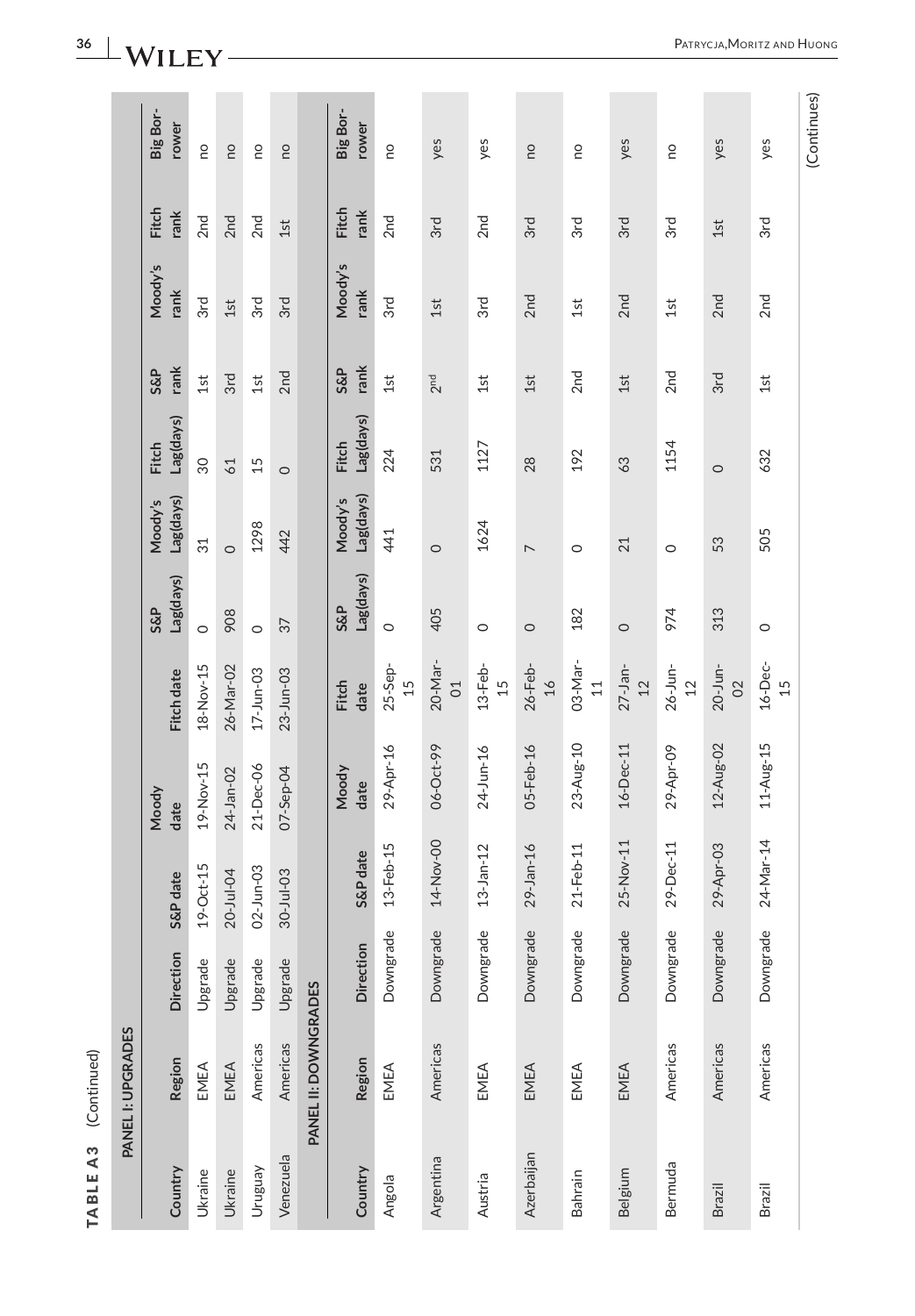| ¢ |
|---|
|   |
|   |
|   |
|   |
|   |
|   |
|   |
|   |
|   |
| i |
|   |

|                      | Big Bor-<br>rower         | <b>DU</b>          | ou                          | <b>DO</b>                    | ou                                 | <b>DU</b>             | yes                        | <b>DU</b>             | ou              | yes                          | <b>DU</b>                  | <b>DU</b>     | <b>DU</b>          | œ               | (Continues) |
|----------------------|---------------------------|--------------------|-----------------------------|------------------------------|------------------------------------|-----------------------|----------------------------|-----------------------|-----------------|------------------------------|----------------------------|---------------|--------------------|-----------------|-------------|
|                      | <b>Fitch</b><br>rank      | 3rd                | 3rd                         | 3rd                          | 3rd                                | 2 <sub>nd</sub>       | 3rd                        | 2 <sub>nd</sub>       | 2nd             | 3rd                          | 1st                        | 2nd           | 2nd                | 1st             |             |
|                      | Moody's<br>rank           | 1st                | 2nd                         | 2 <sub>nd</sub>              | 2nd                                | 3rd                   | 1st                        | 3rd                   | 3rd             | 2 <sub>nd</sub>              | 2nd                        | 3rd           | 3rd                | 3rd             |             |
|                      | rank<br><b>S&amp;P</b>    | 2 <sub>nd</sub>    | 1st                         | 1st                          | 1st                                | 1st                   | 2 <sub>nd</sub>            | 1st                   | 1st             | 1st                          | 3rd                        | 1st           | 1st                | 2 <sub>nd</sub> |             |
|                      | Lag(days)<br><b>Fitch</b> | 856                | 1004                        | 196                          | 23                                 | 582                   | က                          | 57                    | 84              | 546                          | $\circ$                    | $\frac{4}{9}$ | 29                 | $\circ$         |             |
|                      | Lag(days)<br>Moody's      | $\circ$            | 772                         | 100                          | $\circ$                            | 589                   | $\circ$                    | 187                   | 441             | 311                          | 253                        | 82            | 1861               | 381             |             |
|                      | Lag(days)<br>S&P          | 527                | $\circ$                     | $\circ$                      | $\circ$                            | $\circ$               | 1                          | $\circ$               | $\circ$         | $\circ$                      | 372                        | $\circ$       | $\circ$            | 191             |             |
|                      | Fitch<br>date             | $19-$ Jan-<br>$17$ | $20-5ep-$<br>$\frac{13}{2}$ | $31-May-$<br>$\overline{11}$ | 24-Oct-<br>$\overline{\mathrm{c}}$ | $23$ -Jan-<br>$\circ$ | 03-Feb-<br>$\overline{11}$ | $18-Jun-$<br>$\infty$ | 08-May-<br>15   | $12 -$ Jul-<br>$\frac{2}{3}$ | $17-Oct$<br>$\frac{13}{2}$ | 27-Mar-<br>15 | 16-Dec-<br>$\beta$ | 06-Dec-<br>05   |             |
|                      | Moody<br>date             | $16 - Sep-14$      | $31$ -Jan-13                | 24-Feb-11                    | 07-Oct-03                          | 30-Jan-07             | $31$ -Jan-11               | 15-Nov-09             | 29-Apr-16       | 19-Nov-12                    | 27-Jun-14                  | 29-Apr-15     | 22-Dec-09          | 22-Dec-06       |             |
|                      | S&P date                  | 25-Feb-16          | $21-Dec-10$                 | $16-Nov-10$                  | 01-Oct-03                          | $20 - Jun - 05$       | 01-Feb-11                  | 12-May-09             | $13 - Feb - 15$ | $13 - Jan - 12$              | 24-Oct-14                  | 06-Feb-15     | 17-Nov-04          | 15-Jun-06       |             |
|                      | <b>Direction</b>          | Downgrade          | Downgrade                   | Downgrade                    | Downgrade                          | Downgrade             | Downgrade                  | Downgrade             | Downgrade       | Downgrade                    | Downgrade                  | Downgrade     | Downgrade          | Downgrade       |             |
| PANEL II: DOWNGRADES | Region                    | Americas           | EMEA                        | EMEA                         | Americas                           | Americas              | EMEA                       | Americas              | EMEA            | EMEA                         | EMEA                       | EMEA          | EMEA               | EMEA            |             |
|                      | Country                   | Costa Rica         | Croatia                     | Cyprus                       | Republic<br>Dominican              | Ecuador               | Egypt                      | El Salvador           | Gabon           | France                       | Ghana                      | Greece        | Greece             | Hungary         |             |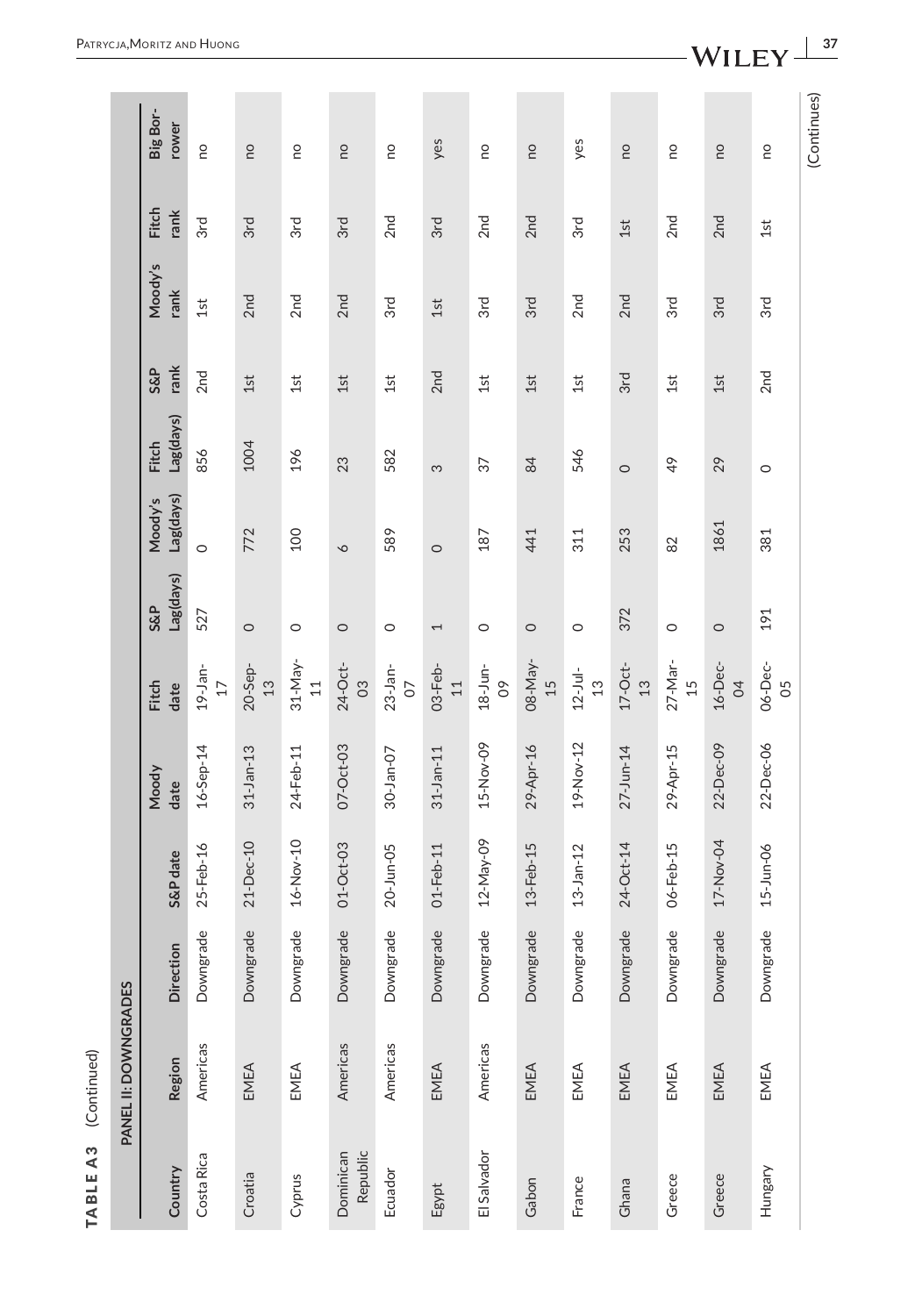| ς |
|---|
| 1 |
| ۱ |
|   |
|   |
|   |
|   |

|                      | Big Bor-<br>rower         |               |                     |                         |                   |                          |                        |                 |                      |                       |                 |                   |                 | (Continues) |
|----------------------|---------------------------|---------------|---------------------|-------------------------|-------------------|--------------------------|------------------------|-----------------|----------------------|-----------------------|-----------------|-------------------|-----------------|-------------|
|                      |                           | <b>DO</b>     | yes                 | <b>DU</b>               | yes               | <b>DO</b>                | <b>DU</b>              | <b>DU</b>       | <b>DU</b>            | <b>DU</b>             | <b>DO</b>       | <b>DU</b>         | <b>DU</b>       |             |
|                      | Fitch<br>rank             | 2nd           | 2 <sub>nd</sub>     | 3rd                     | 3rd               | 3rd                      | 2nd                    | 2 <sub>nd</sub> | 3rd                  | 2 <sub>nd</sub>       | 3rd             | 3rd               | 3rd             |             |
|                      | Moody's<br>rank           | 3rd           | 3rd                 | 1st                     | 1st               | 2 <sub>nd</sub>          | 3rd                    | 3rd             | 2 <sub>nd</sub>      | 3rd                   | 1st             | 2 <sub>nd</sub>   | 2nd             |             |
|                      | rank<br><b>S&amp;P</b>    | 1st           | 1st                 | 2 <sub>nd</sub>         | 2nd               | 1st                      | 1st                    | 1st             | 1st                  | 1st                   | 2nd             | 1st               | 1st             |             |
|                      | Lag(days)<br><b>Fitch</b> | 83            | $\sim$              | 316                     | 1100              | 445                      | 92                     | 137             | 986                  | 247                   | 745             | 574               | 623             |             |
|                      | Lag(days)<br>Moody's      | 515           | 94                  | $\circ$                 | $\circ$           | 438                      | 540                    | 315             | 410                  | 449                   | $\circ$         | 79                | 539             |             |
|                      | Lag(days)<br>S&P          | $\circ$       | $\circ$             | $\overline{4}$          | 619               | $\circ$                  | $\circ$                | $\circ$         | $\circ$              | $\circ$               | 129             | $\circ$           | $\circ$         |             |
|                      | <b>Fitch</b><br>date      | 15-Mar-<br>07 | 08-Apr-<br>$\infty$ | $14 - Jan-$<br>$\Omega$ | $22-Nay-$<br>$12$ | 29-Apr-<br>$\frac{1}{6}$ | $17 - Aug-$<br>$\circ$ | $02$ -Feb- $01$ | $14-Jul-$<br>$\beta$ | $03-Oct-$<br>$\infty$ | $20-$ Sep- $13$ | 24-Nov-<br>15     | $30-Oct$<br>15  |             |
|                      | Moody<br>date             | 20-May-08     | $02 - Jul - 09$     | 04-Mar-09               | 18-May-09         | 22-Apr-16                | 07-Nov-08              | $30 -$ Jul-01   | 16-Dec-14            | 23-Apr-09             | 06-Sep-11       | $17 - Jul - 14$   | 07-Aug-15       |             |
|                      | S&P date                  | 22-Dec-06     | 30-Mar-09           | 18-Mar-09               | $27 - Jan - 11$   | 09-Feb-15                | 17-May-07              | $18-5ep-00$     | 01-Nov-13            | 30-Jan-08             | $13 - Jan - 12$ | 29-Apr-14         | $14 - Feb - 14$ |             |
|                      | <b>Direction</b>          | Downgrade     | Downgrade           | Downgrade               | Downgrade         | Downgrade                | Downgrade              | Downgrade       | Downgrade            | Downgrade             | Downgrade       | Downgrade         | Downgrade       |             |
| PANEL II: DOWNGRADES | Region                    | EMEA          | EMEA                | Americas                | Pacific<br>Asia & | EMEA                     | EMEA                   | EMEA            | EMEA                 | EMEA                  | EMEA            | Pacific<br>Asia & | EMEA            |             |
|                      | Country                   | Iceland       | Ireland             | Jamaica                 | Inpapel           | Kazakhstan               | Latvia                 | Lebanon         | Lebanon              | Lithuania             | Malta           | Mongolia          | Mozambique      |             |

**38** | **WILEY** -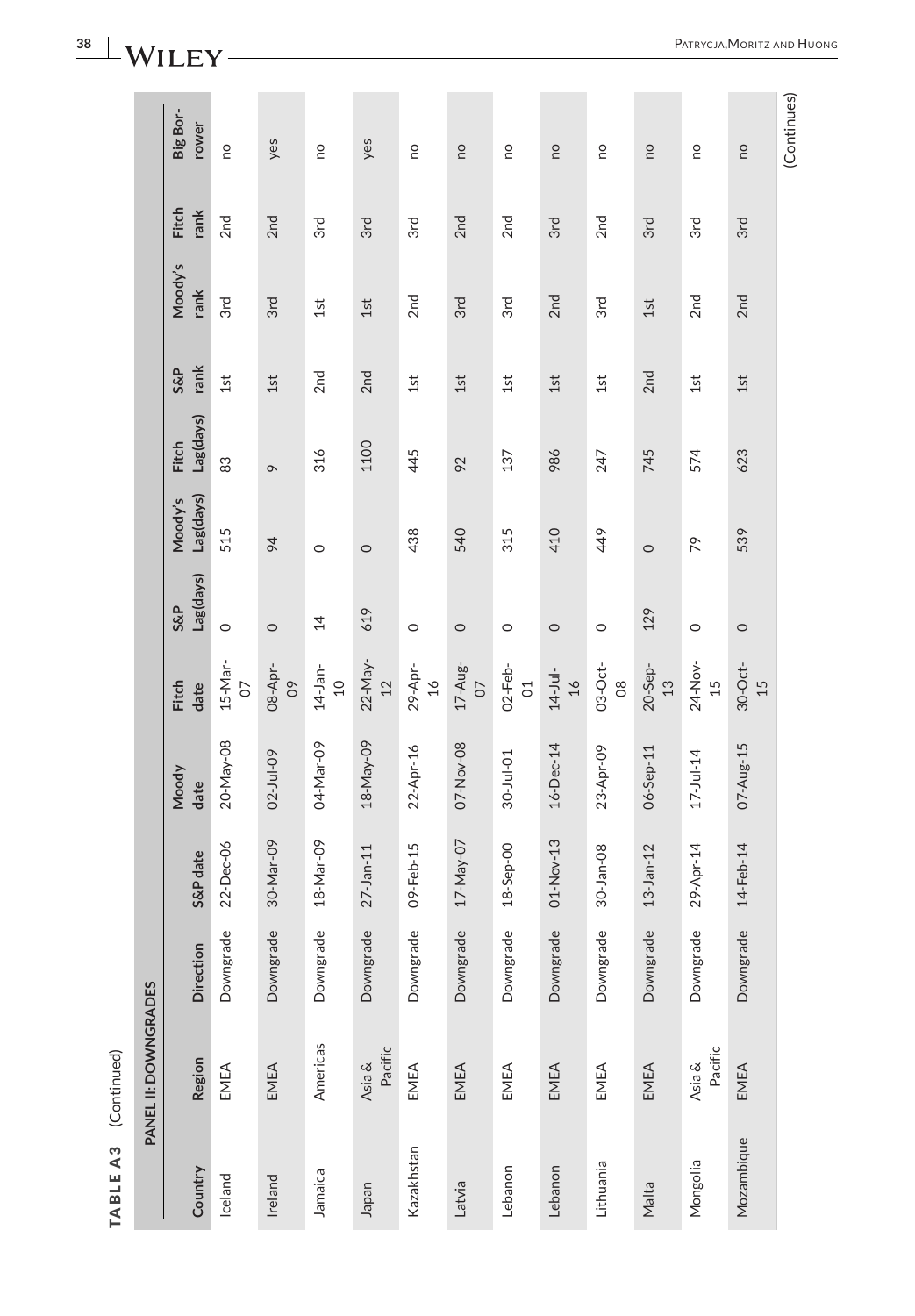| f. |
|----|
| ٢  |
|    |
|    |
|    |
| г  |
|    |
|    |

|                      | PANEL II: DOWNGRADES |           |                 |                 |                             |                             |                      |                           |                        |                 |               |                   |
|----------------------|----------------------|-----------|-----------------|-----------------|-----------------------------|-----------------------------|----------------------|---------------------------|------------------------|-----------------|---------------|-------------------|
| Country              | Region               | Direction | S&P date        | Moody<br>date   | Fitch<br>date               | Lag(days)<br><b>S&amp;P</b> | Lag(days)<br>Moody's | Lag(days)<br><b>Fitch</b> | rank<br><b>S&amp;P</b> | Moody's<br>rank | Fitch<br>rank | Big Bor-<br>rower |
| Nigeria              | EMEA                 | Downgrade | 20-Mar-15       | 29-Apr-16       | $23$ -Jun-<br>$16$          | $\circ$                     | 406                  | 461                       | 1st                    | 2 <sub>nd</sub> | 3rd           | <b>PO</b>         |
| Philippines          | Pacific<br>Asia &    | Downgrade | 24-Apr-03       | 26-Jan-04       | $12-Jun-$<br>$\infty$       | $\circ$                     | 277                  | 49                        | 1st                    | 3rd             | 2nd           | yes               |
| Oman                 | EMEA                 | Downgrade | $12 - May - 17$ | $28 - Jul - 17$ | $11$ -Dec-<br>$17$          | $\circ$                     | 77                   | 213                       | 1st                    | 2nd             | 3rd           | <b>DU</b>         |
| Portugal             | EMEA                 | Downgrade | 01-Nov-05       | $13 - Jul - 10$ | 24-Mar-<br>$\Omega$         | $\circ$                     | 1715                 | 1604                      | $1st$                  | 3rd             | 2nd           | yes               |
| Qatar                | EMEA                 | Downgrade | $07 - Jun-17$   | 26-May-17       | 28-Aug-<br>$17$             | 12                          | $\circ$              | 94                        | 2 <sub>nd</sub>        | 1st             | 3rd           | <b>DU</b>         |
| Republic of<br>Congo | EMEA                 | Downgrade | 05-Feb-16       | 04-Mar-16       | 04-Mar-<br>$\frac{16}{1}$   | $\circ$                     | 28                   | 28                        | 1st                    | 2nd             | 2nd           | <b>DO</b>         |
| Russia               | EMEA                 | Downgrade | 25-Apr-14       | $17 - Oct - 14$ | $09 - Jan -$<br>15          | $\circ$                     | 175                  | 259                       | 1st                    | 2 <sub>nd</sub> | 3rd           | yes               |
| Saudi Arabia         | EMEA                 | Downgrade | $30$ -Oct-15    | 14-May-16       | $12-Apr-$<br>$\frac{16}{1}$ | $\circ$                     | 197                  | 165                       | 1st                    | 3rd             | 2nd           | yes               |
| Slovenia             | EMEA                 | Downgrade | $19-Cct-11$     | $22-$ Sep-11    | $28 - \text{Sep}$<br>$11$   | 27                          | $\circ$              | $\circ$                   | 3rd                    | 1st             | 2nd           | <b>DU</b>         |
| South Africa         | EMEA                 | Downgrade | $12$ -Oct- $12$ | 27-Sep-12       | $10-$ Jan-<br>$\frac{2}{3}$ | 15                          | $\circ$              | 105                       | 2nd                    | 1st             | 3rd           | yes               |
| Spain                | EMEA                 | Downgrade | 19-Jan-09       | 30-Sep-10       | $28 - May-$<br>$\Omega$     | $\circ$                     | 619                  | 494                       | 1st                    | 3rd             | 2nd           | yes               |
|                      |                      |           |                 |                 |                             |                             |                      |                           |                        |                 |               | (Continues)       |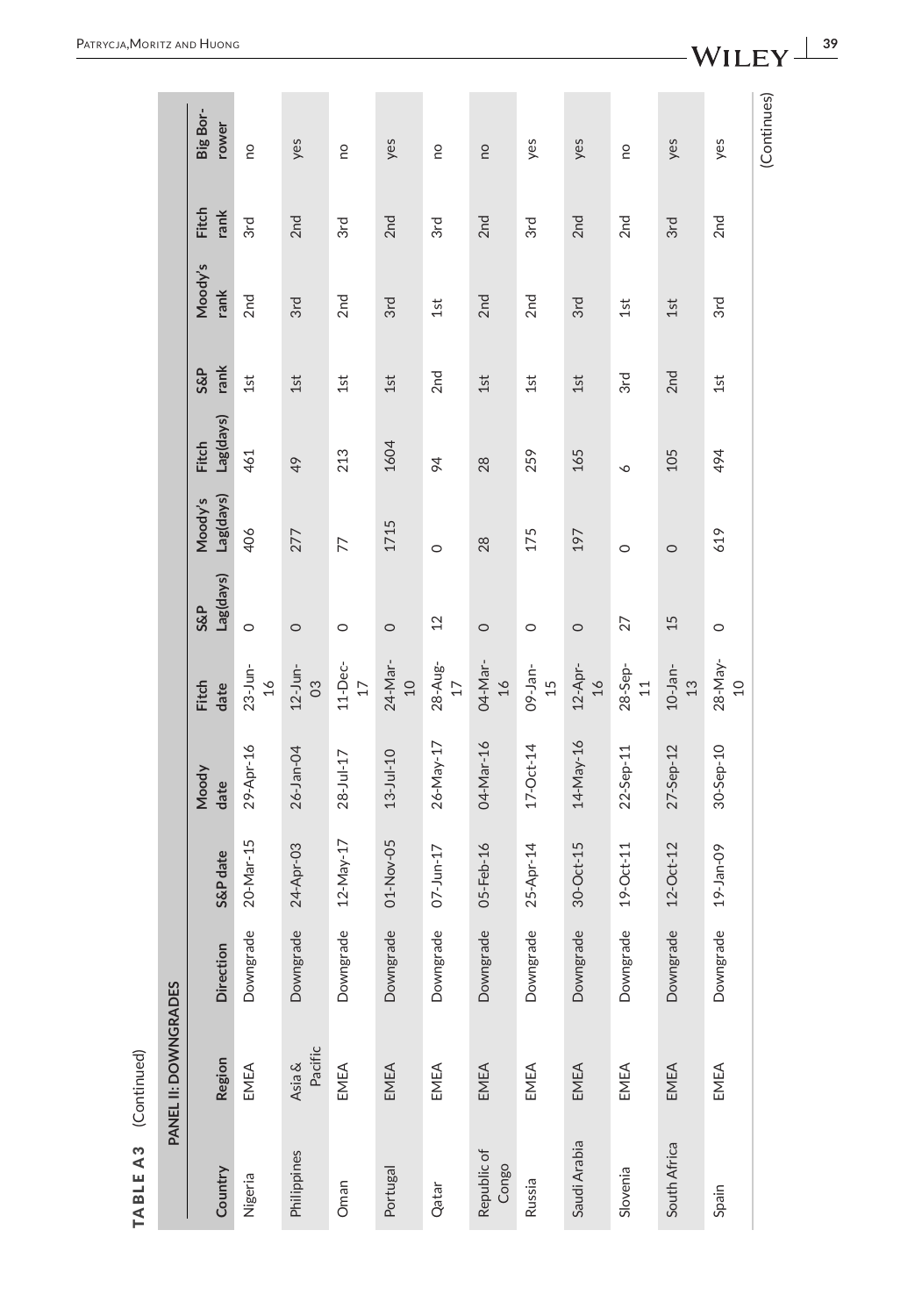|                      | Big Bor-<br>rower           | <b>DO</b>                     | <b>DU</b>                 | yes                           | <u>o</u>                    | yes                      | ou                        | œ                   | <b>DU</b>                 | œ                        | <b>DO</b>                                                                  |
|----------------------|-----------------------------|-------------------------------|---------------------------|-------------------------------|-----------------------------|--------------------------|---------------------------|---------------------|---------------------------|--------------------------|----------------------------------------------------------------------------|
|                      | <b>Fitch</b><br>rank        | 1st                           | 2nd                       | 3rd                           | 2nd                         | 2nd                      | 2nd                       | 1st                 | 1st                       | 1st                      | 1st                                                                        |
|                      | Moody's<br>rank             | 3rd                           | 1st                       | 2nd                           | 3rd                         | 1st                      | 3rd                       | 3rd                 | 2nd                       | 2 <sub>nd</sub>          | and Fall OOAO Data at the about any ZF .<br>3rd                            |
|                      | rank<br><b>S&amp;P</b>      | 2 <sub>nd</sub>               | 3rd                       | 1st                           | 1st                         | 3rd                      | 1st                       | 2nd                 | 3rd                       | 3rd                      | 2nd                                                                        |
|                      | Lag(days)<br><b>Fitch</b>   | $\circ$                       | 42                        | 191                           | 127                         | 56                       | 27                        | $\circ$             | $\circ$                   | O                        | $\circ$                                                                    |
|                      | Lag(days)<br>Moody's        | 84                            | $\circ$                   | 65                            | 334                         | $\circ$                  | 78                        | 1826                | 226                       | 140                      | 697                                                                        |
|                      | Lag(days)<br><b>S&amp;P</b> | 59                            | 56                        | $\circ$                       | $\circ$                     | 1221                     | $\circ$                   | 976                 | 310                       | 148                      | 611                                                                        |
|                      | Fitch<br>date               | $26 - Feb -$<br>$\frac{1}{6}$ | 02-Mar-<br>$\overline{1}$ | $27 - Jan-$<br>$\overline{1}$ | $17-Oct$ -<br>$\frac{8}{2}$ | 19-Apr-<br>$\frac{3}{2}$ | 13-Mar-<br>$\overline{O}$ | 16-Dec-<br>$\infty$ | 06-Feb-<br>$\overline{0}$ | $28 - Jul -$<br>$\Omega$ | $28-Oct-$<br>13                                                            |
|                      | Moody<br>date               | 20-May-16                     | $19 - Jan - 11$           | $23-5ep-16$                   | 12-May-09                   | 22-Feb-13                | 03-May-02                 | 16-Dec-13           | 20-Sep-02                 | 15-Dec-10                | $-1 - 2 = -70$ . The contract of the contract of $\sim$<br>$25 - 5ep - 15$ |
|                      | S&P date                    | 25-Apr-16                     | 16-Mar-11                 | $20 -$ Jul-16                 | $12 - Jun - 08$             | $27 - Jun - 16$          | 14-Feb-02                 | 19-Aug-11           | $13-Dec-02$               | 23-Dec-10                | $01 -$ Jul-15                                                              |
|                      | <b>Direction</b>            | Downgrade                     | Downgrade                 | Downgrade                     | Downgrade                   | Downgrade                | Downgrade                 | Downgrade           | Downgrade                 | Downgrade                | Downgrade                                                                  |
| PANEL II: DOWNGRADES | Region                      | Americas                      | EMEA                      | EMEA                          | EMEA                        | EMEA                     | Americas                  | Americas            | Americas                  | Pacific<br>Asia &        | EMEA                                                                       |
|                      | Country                     | Suriname                      | Tunisia                   | Turkey                        | Ukraine                     | Kingdom<br>United        | Vengnun                   | Venezuela           | Venezuela                 | Vietnam                  | あしょう エレン エートレー<br>Zambia                                                   |

Note: This Table presents 120 episodes of credit trend reversals for 73 countries rated by three biggest CRAs between Jan 2000 and Feb 2019. Panel I includes 65 upgrade episodes whereas<br>Panel II includes 55 downgrade episo *Note:* This Table presents 120 episodes of credit trend reversals for 73 countries rated by three biggest CRAs between Jan 2000 and Feb 2019. Panel I includes 65 upgrade episodes whereas Panel II includes 55 downgrade episodes.

# 40 | **WILEY** -

**TABLE A3** (Continued)

TABLEA3 (Continued)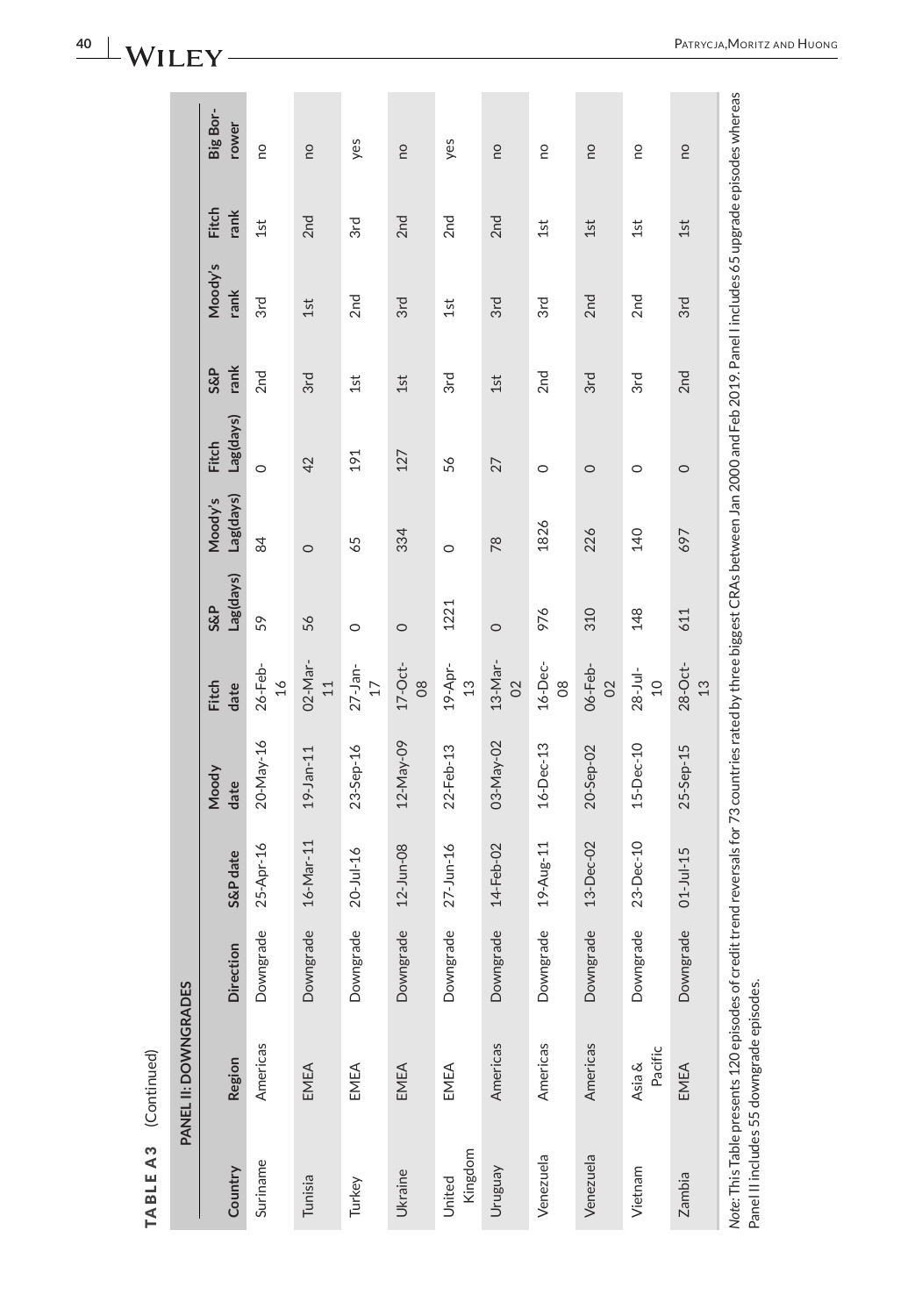<span id="page-40-0"></span>

| PANEL I: RISING STARS |                |                  |                     |                       |                      |                         |                |                           |                 |                         |                 |
|-----------------------|----------------|------------------|---------------------|-----------------------|----------------------|-------------------------|----------------|---------------------------|-----------------|-------------------------|-----------------|
| Country               | Region         | <b>Direction</b> | S&P date            | Moody date Fitch date |                      | S&P Lag(days) Lag(days) | Moody's        | Lag(days)<br><b>Fitch</b> | S&P rank        | Moody's rank Fitch rank |                 |
| Azerbaijan            | EMEA           | Rising star      | 23-Dec-11 19-Apr-12 |                       | 20-May-10 582        |                         | 700            | $\circ$                   | 2 <sub>nd</sub> | 3rd                     | 1st             |
| Brazil                | Americas       | Rising star      | 30-Apr-08           | 22-Sep-09             | $\circ$<br>29-May-08 |                         | 510            | 29                        | 1st             | 3rd                     | 2nd             |
| <b>Bulgaria</b>       | EMEA           | Rising star      |                     | 24-Jun-04 01-Mar-06   | 04-Aug-04 0          |                         | 615            | $\overline{4}$            | 1st             | 3rd                     | 2nd             |
| Colombia              | Americas       | Rising star      |                     | 16-Mar-11 31-May-11   | $22$ -Jun-11 0       |                         | 76             | 98                        | 1st             | 2 <sub>nd</sub>         | 3rd             |
| Hungary               | EMEA           | Rising star      |                     | 16-Sep-16 04-Nov-16   | 20-May-16 119        |                         | 168            | $\circ$                   | 2 <sub>nd</sub> | 3rd                     | 1st             |
| India                 | Asia & Pacific | Rising star      | 30-Jan-07 22-Jan-04 |                       | 01-Aug-06 1104       |                         | $\circ$        | 922                       | 3rd             | 1st                     | 2 <sub>nd</sub> |
| Kazakhstan            | EMEA           | Rising star      | 20-May-04 19-Sep-02 |                       | 27-Oct-04 609        |                         | $\circ$        | 769                       | 2 <sub>nd</sub> | 1st                     | 3rd             |
| Mexico                | Americas       | Rising star      | 07-Feb-02 07-Mar-00 |                       | 15-Jan-02 702        |                         | $\circ$        | 679                       | 3rd             | 1st                     | 2 <sub>nd</sub> |
| Panama                | Americas       | Rising star      | 25-May-10 09-Jun-10 |                       | 23-Mar-10 63         |                         | R <sub>8</sub> | $\circ$                   | 2 <sub>nd</sub> | 3rd                     | 1st             |
| Peru                  | Americas       | Rising star      | 14-Jul-08           | 16-Dec-09             | 02-Apr-08            | 103                     | 623            | $\circ$                   | 2nd             | 3rd                     | 1st             |
| Philippines           | Asia & Pacific | Rising star      | 02-May-13 02-Oct-13 |                       | 27-Mar-13 36         |                         | 189            | 0                         | 2 <sub>nd</sub> | 3rd                     | 1st             |
| Romania               | EMEA           | Rising star      | 01-Nov-05 06-Oct-06 |                       | 17-Nov-04 349        |                         | 688            | $\circ$                   | 2 <sub>nd</sub> | 3rd                     | 1st             |
| Russia                | EMEA           | Rising star      | $31$ -Jan-05        | 08-Oct-03             | 18-Nov-04 481        |                         | $\circ$        | 407                       | 3rd             | 1st                     | 2 <sub>nd</sub> |
| Slovak Republic       | EMEA           | Rising star      | $30 - Oct - 01$     | 13-Nov-01             | $\circ$<br>01-Nov-02 |                         | $\overline{4}$ | 367                       | 1st             | 2nd                     | 3rd             |
| Vengnun               | Americas       | Rising star      | 03-Apr-12           | $31 - Jul - 12$       | $\circ$<br>07-Mar-13 |                         | 119            | 338                       | 1st             | 2 <sub>nd</sub>         | 3rd             |
|                       |                |                  |                     |                       |                      |                         |                |                           |                 |                         | (Continues)     |

TABLE A4 Episodes of Rising Stars and Fallen Angels **TABLE A4** Episodes of Rising Stars and Fallen Angels